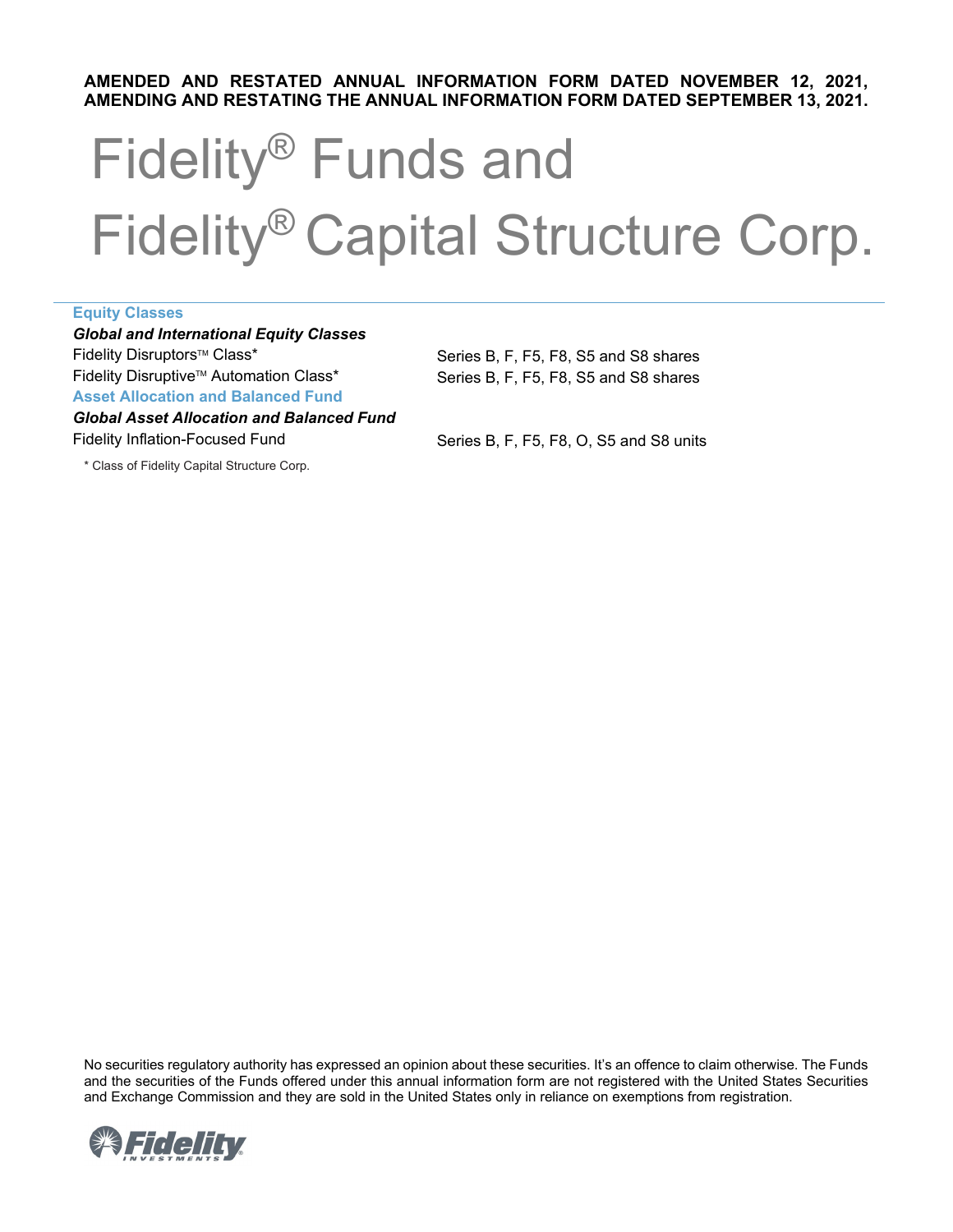# **TABLE OF CONTENTS**

| Page |
|------|
|------|

| $\mathbf{1}$ .   |                                                               |
|------------------|---------------------------------------------------------------|
| 2.               |                                                               |
| 3.               |                                                               |
| $\overline{4}$ . | CALCULATION OF NET ASSET VALUE AND VALUATION OF PORTFOLIO     |
| 5.               |                                                               |
| 6.               |                                                               |
| 7 <sub>1</sub>   |                                                               |
| 8.               |                                                               |
| 9.               |                                                               |
| 10.              |                                                               |
| 11.              |                                                               |
| 12.              | REMUNERATION OF DIRECTORS, OFFICERS AND TRUSTEE  47           |
| 13.              |                                                               |
| 14.              | CERTIFICATE OF THE TRUSTEE, MANAGER AND PROMOTER OF THE TRUST |
| 15.              |                                                               |
| 16.              | CERTIFICATE OF THE MANAGER AND PROMOTER OF THE CLASS FUNDS50  |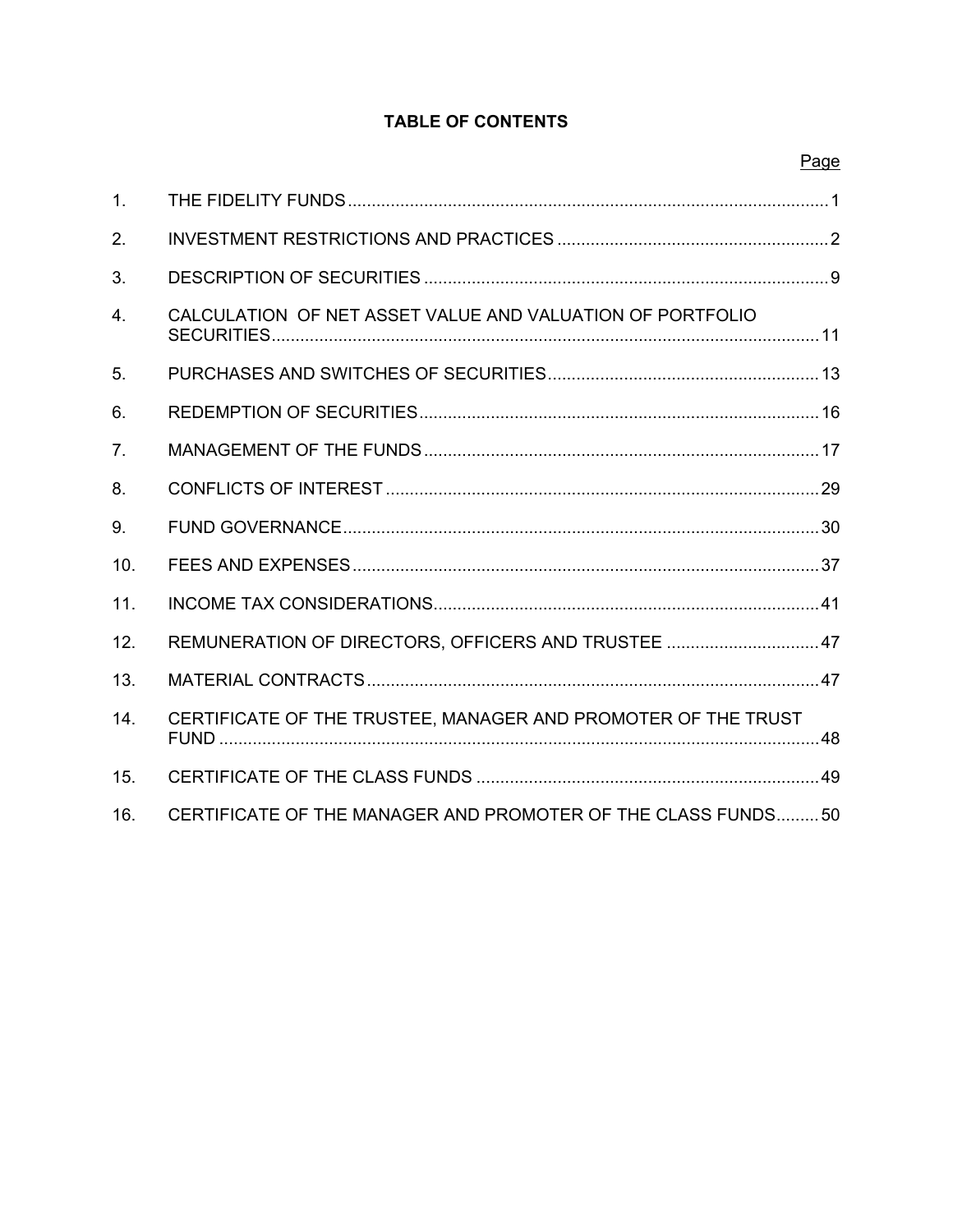## <span id="page-2-0"></span>1. THE FIDELITY FUNDS

The funds offered under this annual information form consist of separate open-ended mutual funds set out on the cover page of this Annual Information Form.

Of these, Fidelity Inflation-Focused Fund (the "**Trust Fund**") is structured as a trust. Fidelity Disruptors**TM** Class and Fidelity Disruptive**TM** Automation Class (collectively referred to as the "**Class Funds**" and each sometimes referred to as a "**Class Fund**") are each structured as a class of shares of Fidelity Capital Structure Corp.

The Class Funds and the Trust Fund are collectively referred to herein as the "**Funds**" and each is sometimes referred to as a "**Fund**". Shares of the Class Funds and units of the Trust Fund are collectively referred to herein as "**Securities**". The Class Funds and the Trust Fund are categorized as set forth on the front page of this annual information form.

 The other Fidelity mutual funds, offered under separate simplified prospectuses, are, with information form "securityholders" mean investors in the Funds. The terms **"we"**, **"us"** and **"our"**  the Funds offered herein, collectively referred to as the "**Fidelity Funds**". In this annual refer to Fidelity.

The Funds are available in series of Securities set out on the cover page of this annual information form. The series available for each Fund are set out on the cover page of this annual information form.

## *Funds structured as classes of Fidelity Capital Structure Corp.*

 Voting Trust. In addition to the Class Funds, the Corporation also currently offers other class Fidelity Capital Structure Corp. (the "**Corporation**") is a mutual fund corporation incorporated under the laws of Alberta on August 30, 2001. The authorized capital of the Corporation consists of an unlimited number of Class A common shares and 300 classes of redeemable mutual fund special shares. Two Class A common shares have been issued by the Corporation, one held by Fidelity Investments Canada ULC ("**Fidelity**") and the other by FCSC funds under separate simplified prospectuses (along with the Class Funds, collectively referred

 to as the **"Corporate Funds"** and each is sometimes referred to as a **"Corporate Fund"**). Securities of the Class Funds are available in Series B, F, F5, F8, S5 and S8. Series B, Securities of the Class Funds are available in Series B, F, F5, F8, S5 and S8. Series B, S5 and S8 Securities of Class Funds are available to all investors. Series F, F5 and F8 Securities of the Class Funds are available only to certain investors who are eligible for those series.

The head office of the Corporation is at  $407 - 2<sup>nd</sup>$  Street S.W., Suite 820, Calgary, Alberta, T2P 2Y3.

## *Funds structured as trusts*

 of Ontario by incorporation in a Master Declaration of Trust which was most recently amended and restated on November 12, 2021 (the "**Declaration**"), as may be further amended from time to time. The Trust Fund was created as an open-ended unit trust and established under the laws

Securities of Fidelity Inflation-Focused Fund are available in Series B, F, F5, F8, O, S5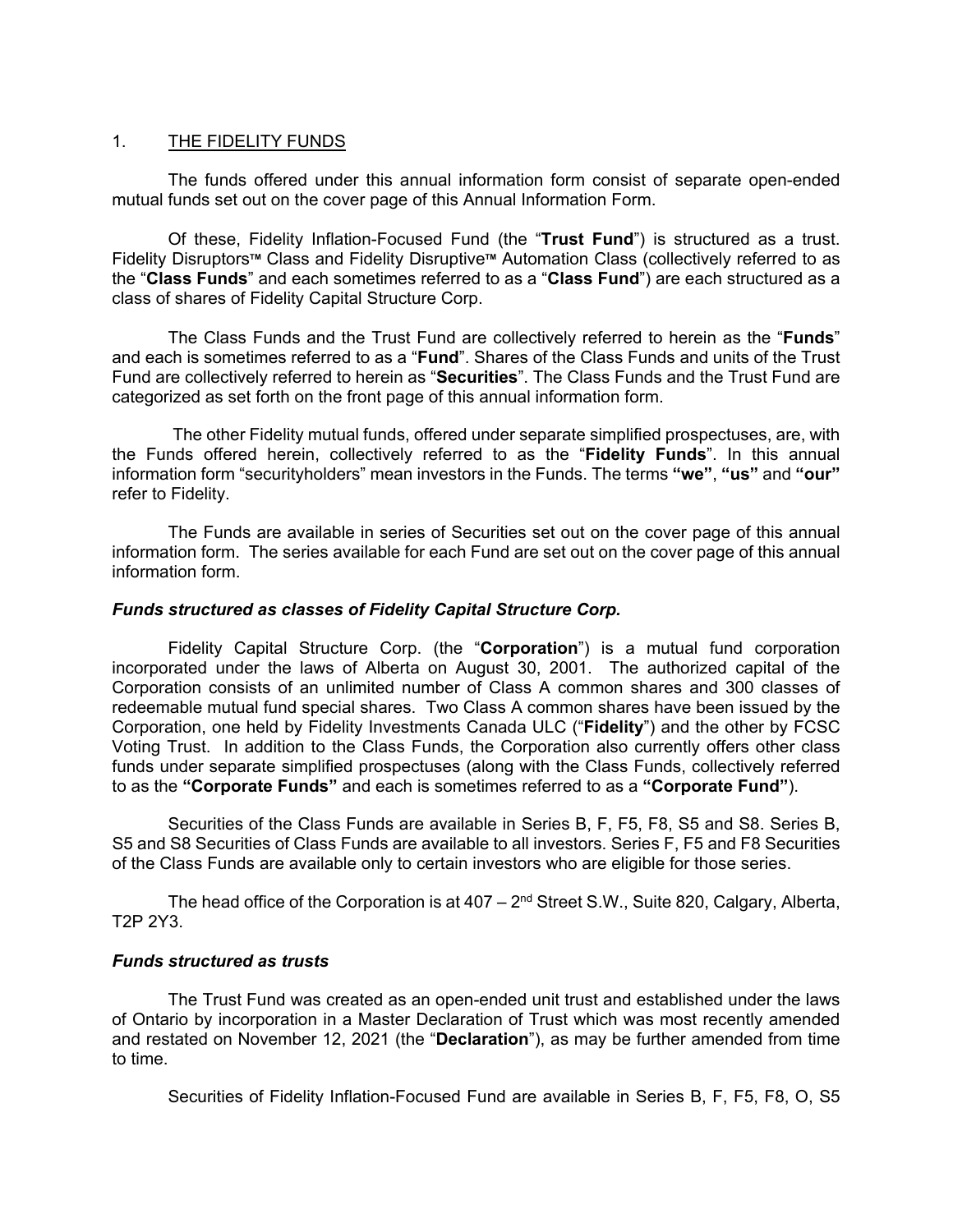<span id="page-3-0"></span> and S8. Series B, S5 and S8 Securities of this Fund are available to all investors. Series F, F5, series. and F8 Securities of this Fund are available only to certain investors who are eligible for those

The table below sets out the date of the simplified prospectus and annual information form under which the Funds were initially qualified for distribution.

| Name of Fund                                                                                                  | <b>Date</b>        |
|---------------------------------------------------------------------------------------------------------------|--------------------|
| Fidelity Disruptors™ Class<br>Fidelity Disruptive™ Automation Class<br><b>Fidelity Inflation-Focused Fund</b> | September 13, 2021 |

## 2. INVESTMENT RESTRICTIONS AND PRACTICES

 The Funds are subject to certain standard investment restrictions and practices contained in securities legislation, including National Instrument 81-102 Investment Funds ("NI 81-102"). are diversified and relatively liquid. They also ensure the proper administration of the Funds. Except as described below, each Fund is managed according to these restrictions and practices. These restrictions and practices are designed in part to ensure that the investments of the Funds

 has been approved by a majority of the investors of the Fund who vote at a special meeting called The fundamental investment objectives of each of the Funds is set out in the simplified prospectus. The fundamental investment objectives of a Fund can be changed only if the change by the Fund for that purpose.

## Exemptive Relief Decisions

 a series of a Fidelity Fund to be suspended if the right to redeem Securities of its underlying fund, The Fidelity Funds have received an exemption permitting the redemption of Securities of or the series of Securities of the underlying fund in which it invests, has been suspended.

 connection with any securities lending, repurchase transactions and reverse repurchase transactions engaged in by the Fidelity Funds. As at the date of this annual information form, the Fidelity Funds' custodian or a sub-custodian acts as the securities lending agent for the Fidelity The Fidelity Funds have received the approval of the securities regulatory authorities to appoint Boston Global Advisors, a securities lending agent and wholly-owned subsidiary of The Goldman Sachs Group, Inc., located in Boston, Massachusetts, as agent for the Fidelity Funds in Funds. The Fidelity Funds may appoint Boston Global Advisors as their securities lending agent in the future without further notice to investors.

 under "Purchases and Switches of Securities" below unless those investors have requested the The Fidelity Funds have received an exemption from the requirement to deliver the most recently filed fund facts to investors who participate in a regular investment program as described documents. Additional information in this regard is set out in the simplified prospectus.

 a fund facts document to investors for purchases of securities made pursuant to automatic switch The Fidelity Funds have received exemptions from the requirement for a dealer to deliver and automatic rebalancing transactions, subject to certain conditions.

 The Fidelity Funds (other than money market funds) have obtained approval from the Canadian securities regulators for an exemption from certain of the derivatives rules in NI 81-102, thereby allowing the applicable Fidelity Funds to engage in certain types of derivatives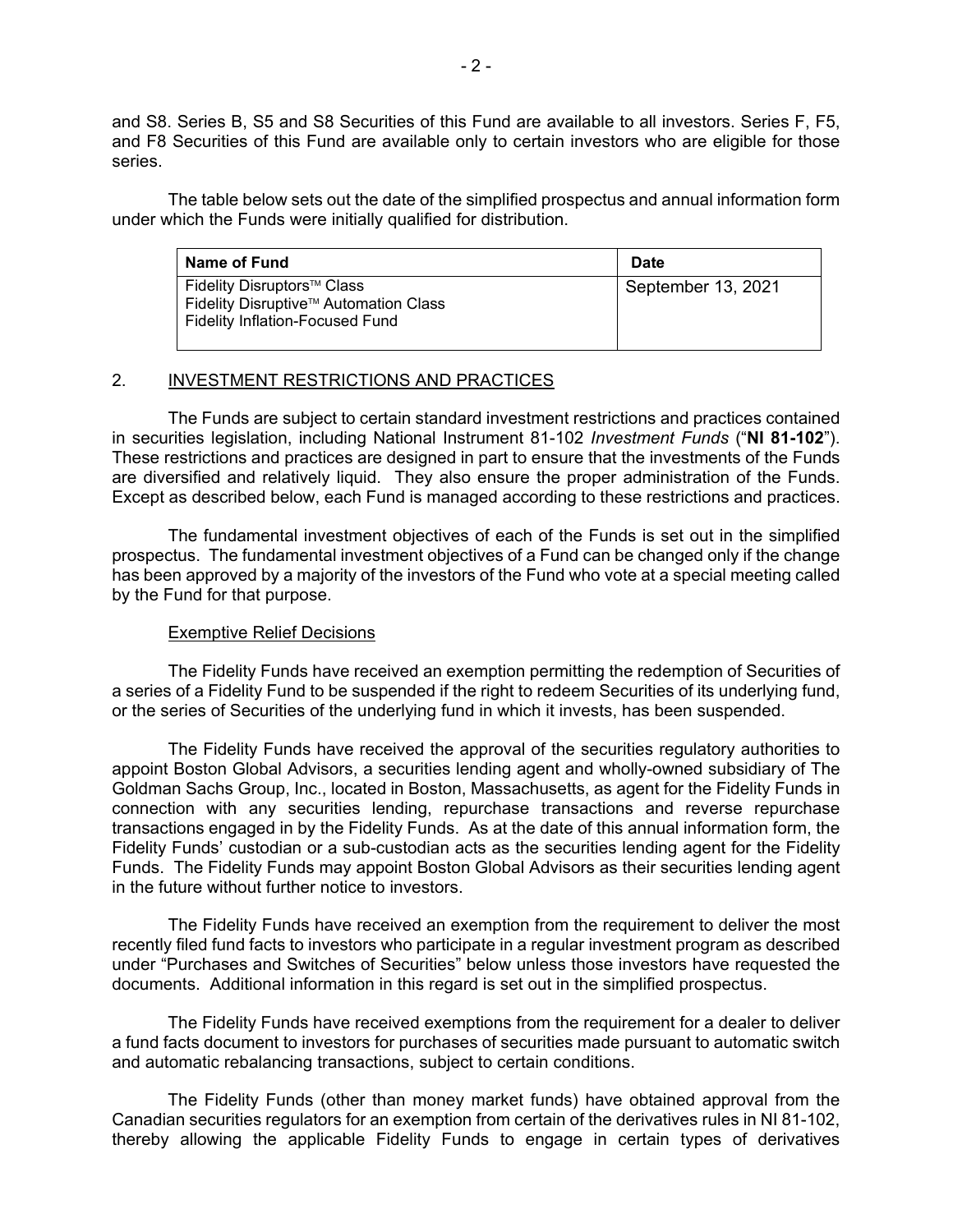transactions subject to certain conditions. Pursuant to such approval, the applicable Fidelity Funds may:

- open or maintain a long position in a debt-like security that has a component that is a long position in a forward contract, or in a standardized future or forward contract, provided the Fidelity Fund holds:
	- (a) cash cover as that term is defined in NI 81-102;
	- together with margin on account for the position, is not less than (b) a right or obligation to sell an equivalent quantity of the underlying interest of the future or forward contract, and cash cover that the amount, if any, by which the strike price of the future or forward contract exceeds the strike price of the right or obligation to sell the underlying interest; or
	- (c) a combination of the positions referred to in subparagraphs (a) and (b) that is sufficient, without recourse to other assets of the Fidelity Fund, to enable the Fidelity Fund to acquire the underlying interest of the future or forward contract; and
- • enter into or maintain a swap position provided that for periods when the Fidelity Fund would be entitled to receive fixed payments under the swap, the Fidelity Fund holds:
	- (a) cash cover;
	- Fund under the interest rate swap less the obligations of the (b) a right or obligation to enter into an offsetting interest rate swap on an equivalent quantity and with an equivalent term and cash cover that together with margin on account for the position is not less than the aggregate amount, if any, of the obligations of the Fidelity Fidelity Fund under such offsetting interest rate swap; or
	- (c) a combination of the positions referred to in clauses (a) and (b) Fund, to enable the Fidelity Fund to satisfy its obligations under that is sufficient, without recourse to other assets of the Fidelity the interest rate swap.

 The Fidelity Funds have received exemptions from the requirement in Section 2.5(2)(b) of NI 81-102 that prohibits a mutual fund from investing in another mutual fund if that other mutual fund holds more than 10% of the market value of its net assets in securities of other mutual funds. These exemptions are conditional upon compliance with, among other things, each of the other provisions in Section 2.5 of NI 81-102.

 from the requirement in Section 2.5(2)(b) of NI 81-102 to allow them to invest indirectly in third- more than 10% of their net assets in securities of other Funds that Fidelity manages. This Certain Fidelity Funds that are part of a four-tier structure and that either implement a currency neutral strategy or invest solely in another Fidelity Fund have received an exemption tier funds managed by Fidelity, which these third-tier funds may, in turn, hold directly or indirectly exemption is conditional upon compliance with, among other things, each of the other provisions in Section 2.5 of NI 81-102.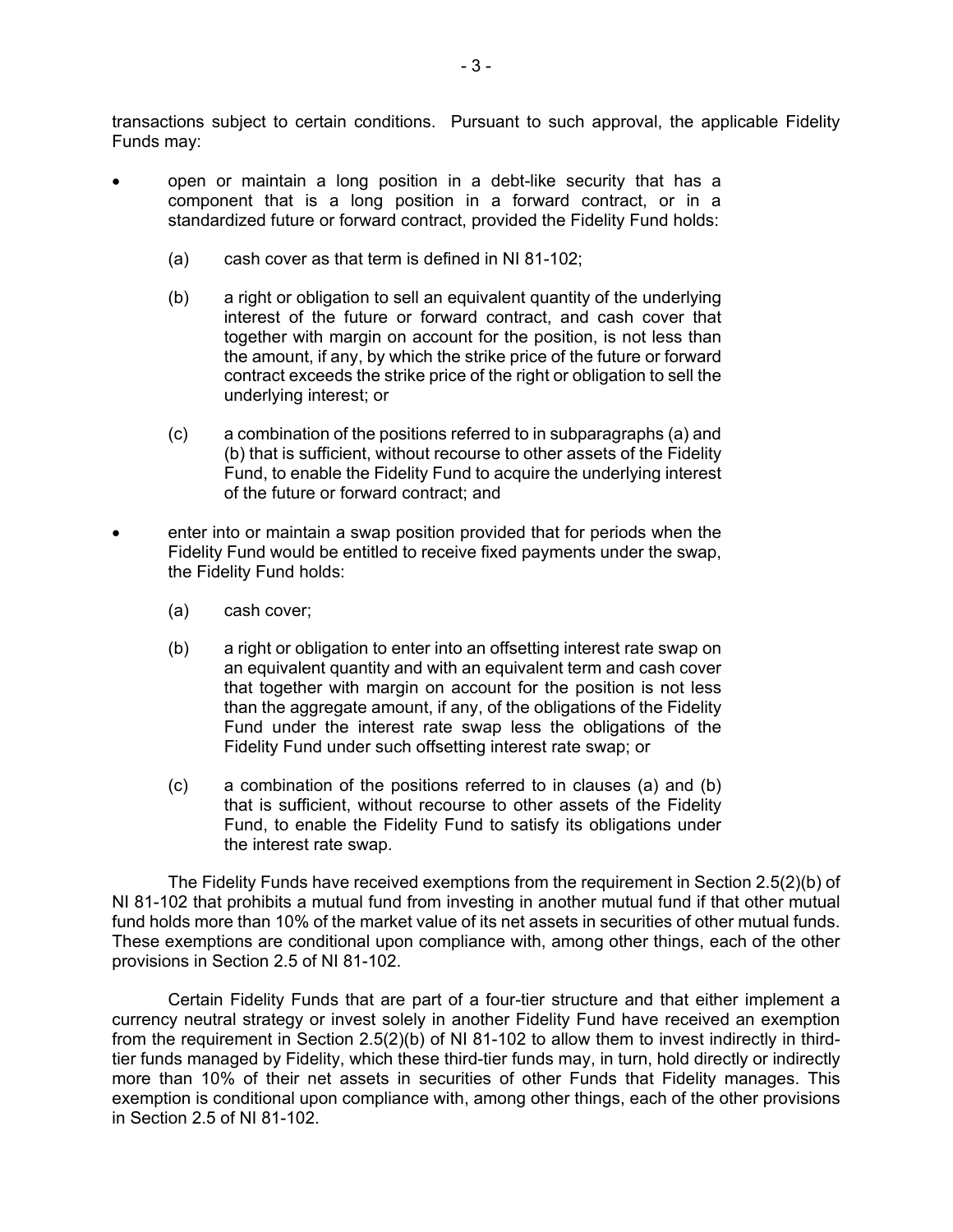commodity exchange traded funds ("**ETFs**") on an unleveraged basis, or derivatives the one or more physical commodities, or an index that seeks to replicate the performance of such Certain Fidelity Funds have received an exemption from securities legislation that permits each such Fidelity Fund, subject to certain conditions, to invest up to 10% of its net assets, taken at market value at the time of purchase, in commodities. These investments may include the permitted precious metals of gold, silver, platinum and palladium, precious metal certificates, underlying interest of which are physical commodities. Commodity ETFs are ETFs that trade on a stock exchange in Canada or the United States that seek to replicate the performance of either physical commodities. If a Fidelity Fund is relying on this relief, it will be disclosed in the Fidelity Fund's investment strategies in the simplified prospectus.

 Fidelity has received an exemption from securities legislation that allows the Fidelity delivery of securities of the Fidelity Funds, Pooled Funds or managed accounts, as applicable. ("**IRC**") of each Fidelity Fund engaging in such transactions. Fidelity is not entitled to receive any is the commission charged by the dealer executing the trade and/or any administrative charges Funds, other investment funds ("**Pooled Funds**") and managed accounts to purchase or redeem securities of the Fidelity Funds in transactions between the Fidelity Funds and either Pooled Funds or managed accounts, ("*In-Specie* **Transactions**"), and for payment to be made by the Certain conditions must be met, including, the approval of the Independent Review Committee compensation in connection with such *In-Specie* Transactions and, in respect of any delivery of securities, the only charges that are payable by the applicable Fidelity Fund or managed account, levied by the custodian.

 debt securities issued by a "substantial security holder" of a Fidelity Fund, or a person or company in which the substantial security holder has a "significant interest" (as defined in securities voting rights of that Fidelity Fund. A substantial security holder is considered to have a "significant approved the investment and particulars of the investment are filed with the securities authorities. The Fidelity Funds have received regulatory approval to invest in non-exchange-traded legislation). A substantial security holder is defined as a person or company or group of persons or companies that hold voting securities of a Fidelity Fund that represent more than 20% of the interest" in an issuer where (i) in the case of a person or company, it beneficially owns more than 10% of that issuer, or (ii) in the case of a group of persons or companies, they beneficially own, individually or together more than 50% of that issuer. These investments may be made provided the securities have a designated rating from a designated rating organization, the IRC has

In the case of purchases in a primary offering, the following additional conditions must also be met:

- $(a)$  the size of the primary offering is at least \$100 million;
- (b) at least two independent purchasers collectively purchase at least 20% of the primary offering;
- (c) following its purchase, the Fidelity Fund will not have more than 5% of its net assets invested in debt securities of a substantial security holder;
- (d) the Fidelity Funds, together with related Fidelity Funds, will not hold more than 20% of the debt securities issued in the primary offering; and
- (e) the price paid shall not be higher than the lowest price paid by an arm's length purchaser who participates in the primary offering.

 In the case of purchases in the secondary market, the following additional conditions must also be met: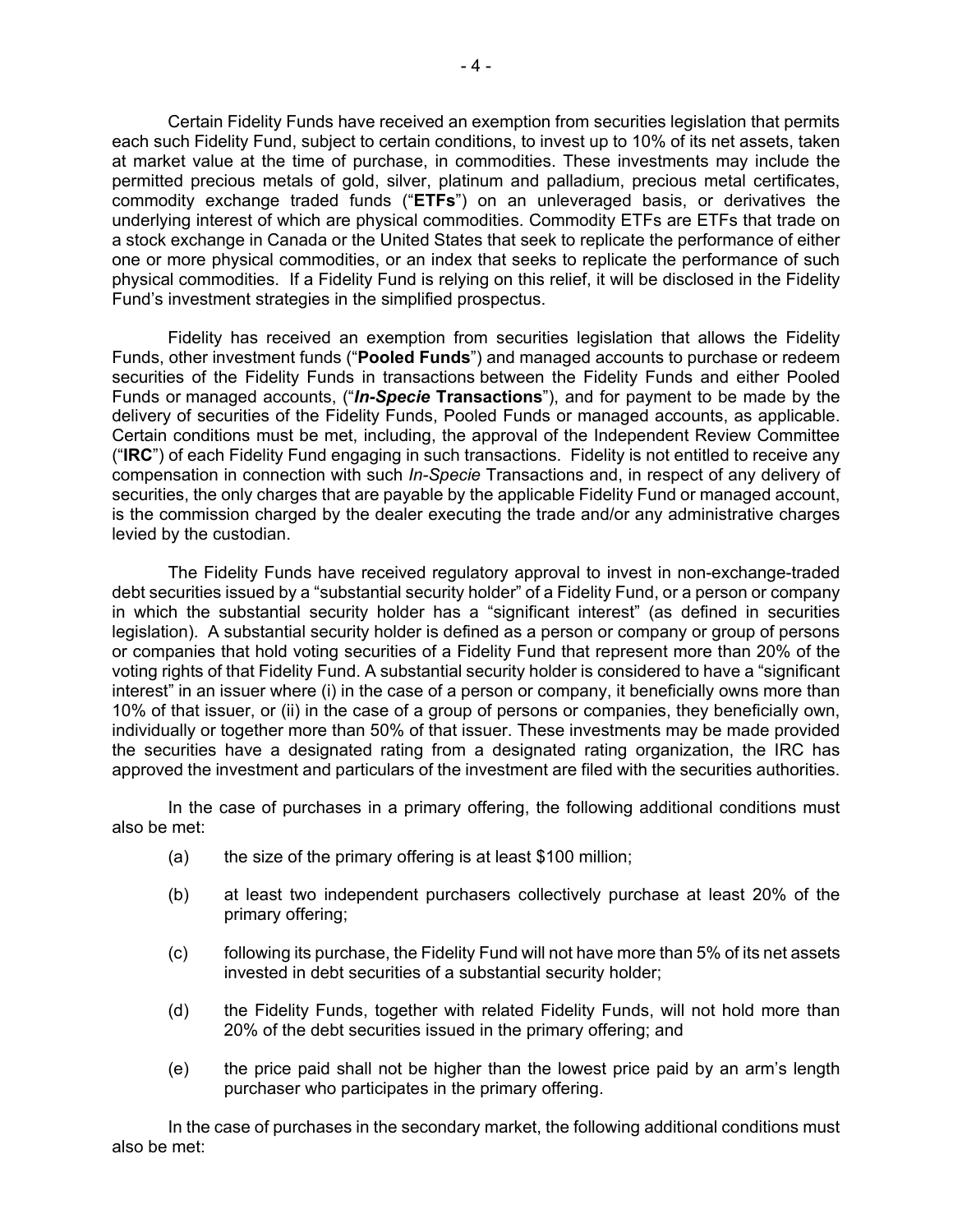- (a) the price payable for the security is not more than the ask price of the security, which is determined by:
	- i. if the purchase occurs on a marketplace, the price payable is determined in accordance with the requirements of that marketplace; or
	- $ii.$  if the purchase does not occur on a marketplace:
		- (A) the Fidelity Fund may pay the price for the security at which an independent, arm's length seller is willing to sell the security; or
		- price quoted publicly by an independent marketplace or obtain, independent, arm's length purchaser or seller and not pay more (B) if the Fidelity Fund does not purchase the security from an independent, arm's length seller, the Fidelity Fund must pay the immediately before the purchase, at least one quote from an than that quote.

 *Mutual Fund Sales Practices* ("**NI 81-105**") to allow Fidelity to pay a participating dealer direct prepared or presented by the participating dealer which has a primary purpose of providing Fidelity has received an exemption from Section 5.1(a) of National Instrument 81-105 costs incurred relating to a sales communication, investor conference or investor seminar educational information on financial planning matters, including investment, retirement, tax and estate planning, subject to certain other conditions.

Fidelity has received an exemption from Section 5.4(1) of NI 81-105 to allow Fidelity to pay a portion of the cost incurred by The Financial Advisors Association of Canada (formerly, The Canadian Association of Financial Planners) (the "**Association**") in organizing conferences and seminars organized and presented by the Association or its affiliates or its chapters, provided Fidelity and the Association comply with the conditions set out in Section 5.4(2) of NI 81-105 in respect of these events.

 being referenced have not been awarded more than 365 days before the date of the sales Fidelity has received an exemption from Sections 15.3(4)(c) and (f) of NI 81-102 to allow Fidelity to reference Lipper Awards and Lipper Leader Ratings in its sales communications, subject to conditions requiring specified disclosure and the requirement that the Lipper Awards communication.

 Fidelity has received an exemption from Sections 3(4)(c) and (f) and Section 15.3(4)(c) of communications, subject to conditions requiring specified disclosure and the requirement that the NI 81-102 to allow Fidelity to reference Fundata A+ Awards and FundGrade Ratings in its sales Fundata A+ Awards being referenced have not been awarded more than 365 days before the date of the sales communication.

The Fidelity Funds have received an exemption from the requirement set out in Section 2.1 of NI 81-101 *Mutual Fund Prospectus Disclosure* to prepare a fund facts in the form of Form 81-101F3 *Contents of Fund Facts Document* ("**Form 81-101F3**"), to allow the Funds to deviate from certain requirements in Form 81-101F3 in order to show the management fee reductions payable under the Fidelity Preferred Program.

The Fidelity Funds have received an exemption from the requirement set out in Section 6.8.1(1)(a) of NI 81-102 that provides that, unless the borrowing agent is the Fund's custodian or sub-custodian, a Fund cannot deposit with the borrowing agent portfolio assets as security in connection with a short sale of securities that have a market value in excess of 10% of the net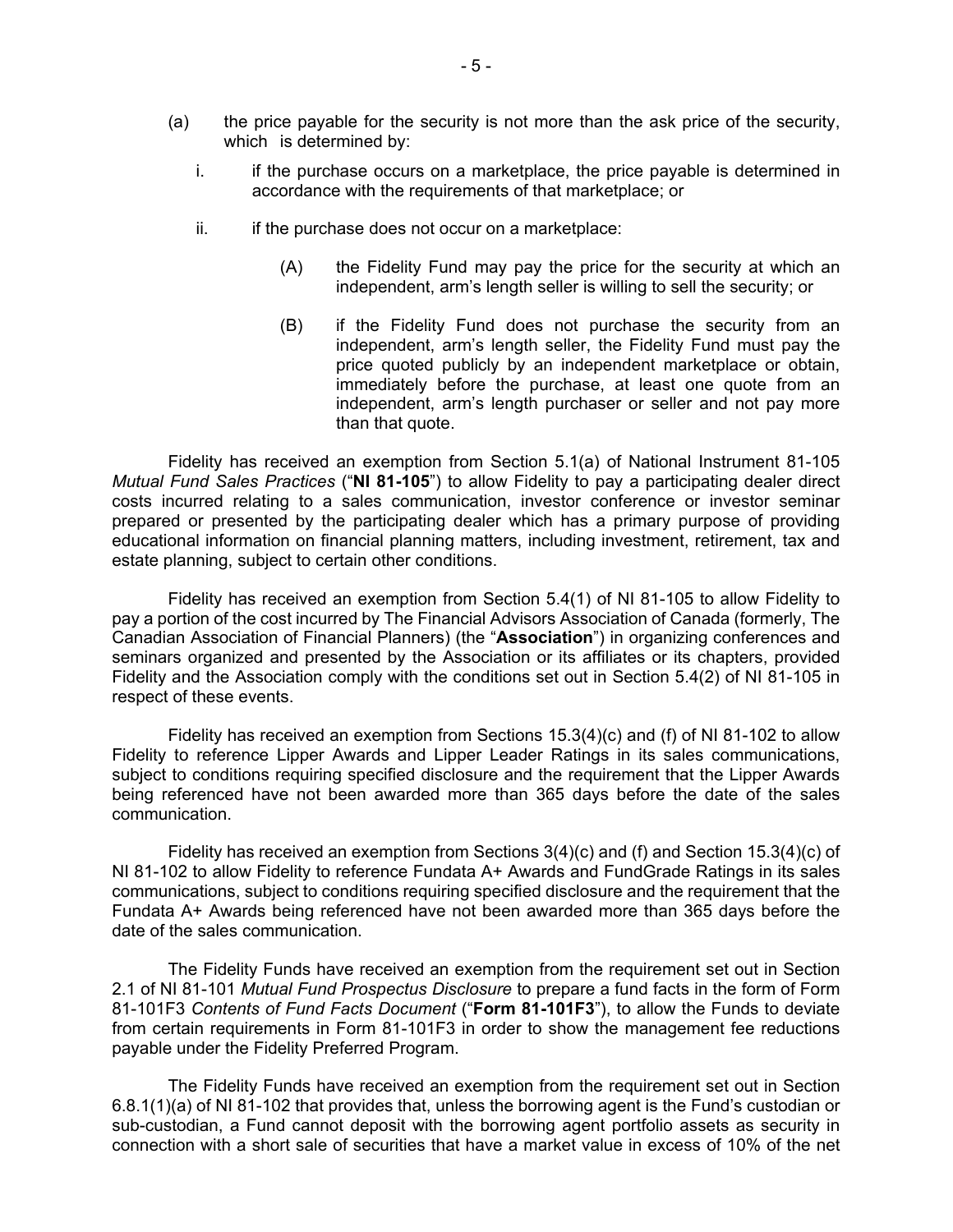asset value of that Fund at the time of deposit. The Funds must otherwise comply with Sections 6.8.1(2) and (3) of NI 81-102.

 4.2(1) of NI 81-102 and section 13.5(2)(b)(ii) and (iii) of NI 31-103 *Registration, Exemptions and Ongoing Registrant* Obligations to permit the Funds to purchase debt securities from, or sell debt securities to a Pooled Fund or a fund managed by Fidelity in the U.S. and offered to U.S. investors The Fidelity Funds have received an exemption from the prohibitions set out in Section (a "**U.S. Fund**") and to engage in inter-fund trades between and amongst the Funds and Pooled Funds, a Canadian client account managed by Fidelity and a Fund or Pooled Fund, and a Fund, a Pooled Fund and a U.S. Fund, subject to compliance with Section 6.1(2) of NI 81-107 *Independent Review Committee for Investment Funds* ("**NI 81-107**"). Certain conditions must be met, including, the approval of the IRC of each Fidelity Fund engaging in such transactions.

 illiquid assets under Sections 2.4(1), (2) and (3) of NI 81-102 with respect to fixed income including that the Fund qualifies as a "qualified institutional buyer" at the time of purchase of the Fund, the securities are traded on a mature and liquid market, and that the prospectus of each The Fidelity Funds have received an exemption from the requirements relating to holding securities that qualify for, and may be traded pursuant to the exemption from the registration requirements of the *Securities Act of 1933*, as amended (the "**US Securities Act**"), as set out in Rule 144A of the US Securities Act for resales of certain fixed income securities to "qualified institutional buyers" (as defined in the US Securities Act). Certain conditions must be met securities, the securities can be readily disposed of through market facilities on which public quotations in common use are widely available at an amount that at least approximates the amount at which the portfolio asset is valued in calculating the net asset value per security of the Fund relying on the exemption discloses the fact that the Fund has obtained this exemption.

|               | <b>POLICY</b>                                        | <b>DESCRIPTION</b>                                                                                                                                                                                                                                                                                                                                                                            |
|---------------|------------------------------------------------------|-----------------------------------------------------------------------------------------------------------------------------------------------------------------------------------------------------------------------------------------------------------------------------------------------------------------------------------------------------------------------------------------------|
|               | Code of Ethics /Personal<br>Investing                | This policy governs the personal investing and other activities of<br>employees of Fidelity and certain of its affiliates.                                                                                                                                                                                                                                                                    |
| $\mathcal{P}$ | <b>Business Entertainment</b><br>and Workplace Gifts | This policy governs the provision and acceptance of gifts and business<br>entertainment by employees of Fidelity and certain of its affiliates.                                                                                                                                                                                                                                               |
| 3             | <b>Trade Allocation</b>                              | This policy governs the allocation of trades of portfolio securities<br>between Funds or client accounts when more than one Fund or client<br>account is buying or selling securities of a particular issuer at the same<br>time.                                                                                                                                                             |
| 4             | <b>Best Execution and Fair</b><br>Trading            | This policy addresses the quality of execution of trades of portfolio<br>securities or foreign exchange trades by brokers, including both 3rd<br>party brokers and brokers affiliated to Fidelity, on behalf of the Funds.                                                                                                                                                                    |
| 5             | <b>Commission Uses</b>                               | Fidelity places a large volume of orders to buy and sell portfolio<br>securities on behalf of the Funds. It has in place arrangements with the<br>brokers that execute the trades whereby Fidelity may receive<br>brokerage and research services or whereby the broker may rebate a<br>portion of the commissions paid by a Fund back to the Fund. This<br>policy governs such arrangements. |
| 6             | <b>Trade Error Correction</b>                        | This policy governs the correction of errors made in executing trades<br>of portfolio securities on behalf of a Fund, including the resolution of                                                                                                                                                                                                                                             |

#### Independent Review Committee Policies and Procedures

 The IRC reviews and, where appropriate, arranges for periodic reporting on each of the following conflict of interest matters referred to it by Fidelity. Fidelity has received standing instructions from the IRC to apply the following policies in accordance with their terms.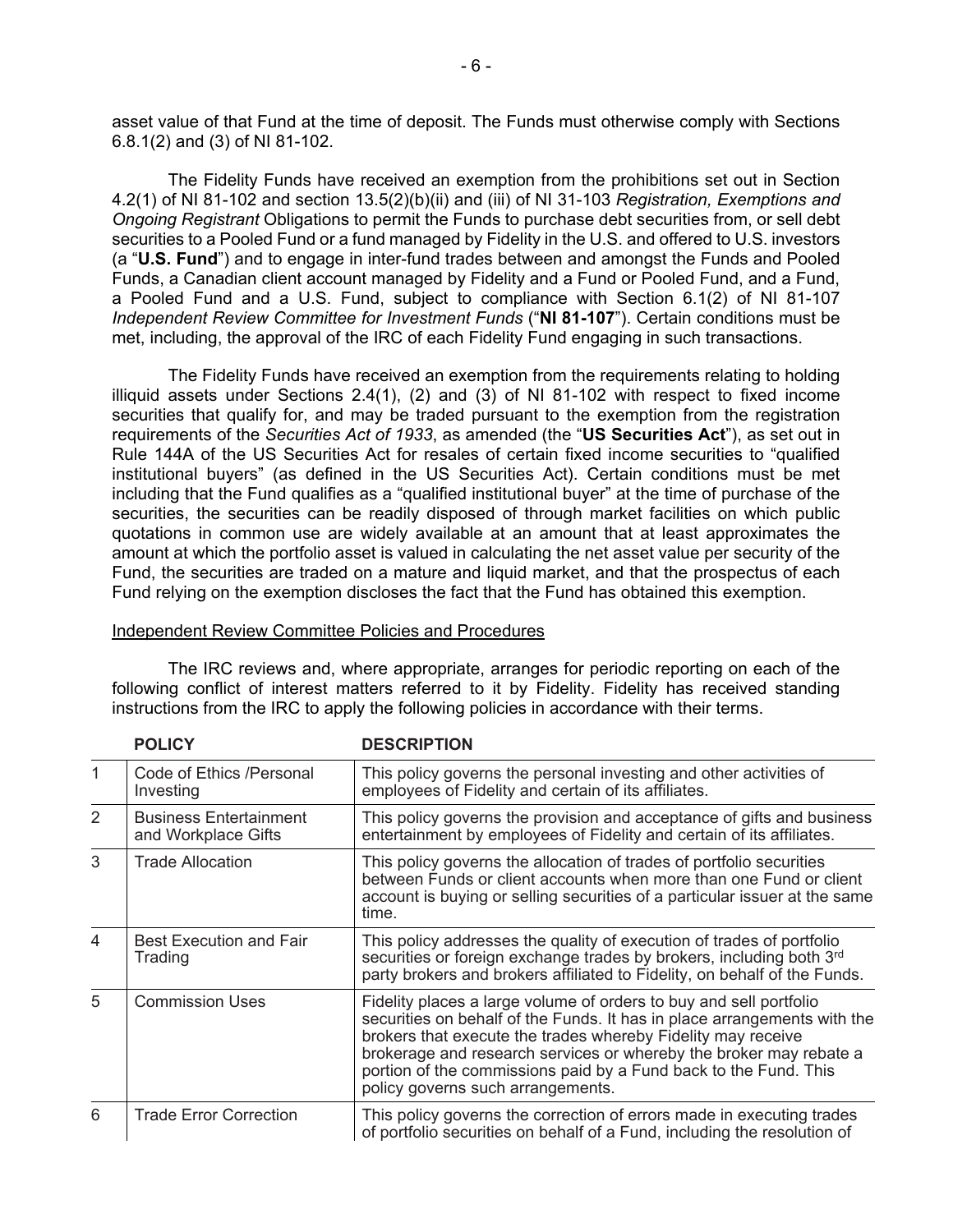|                | <b>POLICY</b>                                                  | <b>DESCRIPTION</b>                                                                                                                                                                                                                                                                                                                        |
|----------------|----------------------------------------------------------------|-------------------------------------------------------------------------------------------------------------------------------------------------------------------------------------------------------------------------------------------------------------------------------------------------------------------------------------------|
|                |                                                                | errors taking place as the Funds seek to repatriate foreign currencies<br>to their working currency or hedge currency exposure.                                                                                                                                                                                                           |
| $\overline{7}$ | <b>Proxy Voting</b>                                            | The Funds own portfolio securities and therefore the right to vote<br>proxies. This policy governs the voting of proxies.                                                                                                                                                                                                                 |
| 8              | <b>Transfer Agency Error</b><br>Correction                     | This policy governs the correction of errors made in executing investor<br>transactions in the securities of a Fund.                                                                                                                                                                                                                      |
| 9              | NAV Calculation and Fair<br>Value                              | This policy governs the calculation of a Fund's net asset value per<br>share (NAV), including situations where market quotations for a<br>portfolio security are not readily available or when market quotations<br>are unreliable, in which case Fidelity will calculate the NAV using the<br>fair value of that security.               |
| 10             | <b>NAV Error Correction</b>                                    | This policy governs the correction of errors made in calculating a<br>Fund's NAV.                                                                                                                                                                                                                                                         |
| 11             | Short-Term Trading                                             | This policy governs the detection and prevention of active trading,<br>which may be harmful to the Funds.                                                                                                                                                                                                                                 |
| 12             | <b>Substantial Security</b><br><b>Holders</b>                  | This policy addresses potential conflicts of interest that may arise<br>where a company becomes a significant investor in a Fund and the<br>Fund invests in that company or a company related to that company.                                                                                                                            |
| 13             | Side-by-side                                                   | This policy addresses the side-by-side management of different types<br>of accounts, including accounts that invest on a long-only basis - that<br>is, buy securities – and accounts that may also invest on a short basis<br>- that is, sell securities that they don't own, in the hope of repurchasing<br>them later at a lower price. |
| 14             | Seed Capital Redemption                                        | Fidelity is required to provide seed capital to new Funds. This policy<br>governs the manner in which the seed capital of a Fund may be<br>redeemed by Fidelity.                                                                                                                                                                          |
| 15             | Large Investors                                                | This policy addresses the potential conflicts of interest that may arise<br>where large institutional and retail investors transact in the Funds.                                                                                                                                                                                         |
| 16             | <b>Fidelity Capital Structure</b><br>Corp. Dividend Allocation | This policy governs the allocation of dividends by Fidelity Capital<br>Structure Corp. to its investors.                                                                                                                                                                                                                                  |
| 17             | <b>Purchase of Securities</b><br>Underwritten by an Affiliate  | This policy governs investments by the Funds in a class of securities of<br>an issuer during a distribution (i.e., an offering), or within 60 days of a<br>distribution, of those securities where an affiliate of Fidelity acts as an<br>underwriter of the offering.                                                                    |
| 18             | Disclosure of Portfolio<br>Information                         | This policy governs the manner and timelines regarding the disclosure<br>of Fund portfolio information.                                                                                                                                                                                                                                   |
| 19             | Complaints                                                     | This policy governs the process for managing and resolving complaints<br>received from investors in the Funds.                                                                                                                                                                                                                            |
| 20             | <b>Benchmarks</b>                                              | This policy governs the process for selecting and changing performance<br>benchmarks of the Funds.                                                                                                                                                                                                                                        |
| 21             | Fund-of-Funds                                                  | This policy governs the potential conflicts of interest that may arise where<br>Fidelity's retail mutual funds invest all or a portion of their assets in<br>Securities of its other mutual funds.                                                                                                                                        |
| 22             | In specie Transactions                                         | This policy governs the process of transferring portfolio assets between<br>the Funds, pooled funds and managed accounts, all of which are<br>managed or advised by Fidelity.                                                                                                                                                             |
| 23             | <b>Fidelity Capital Structure</b><br>Corp. Income Tax          | This policy governs the allocation of any non-refundable income taxes<br>of the Fidelity Capital Structure Corp. to classes within the<br>corporation.                                                                                                                                                                                    |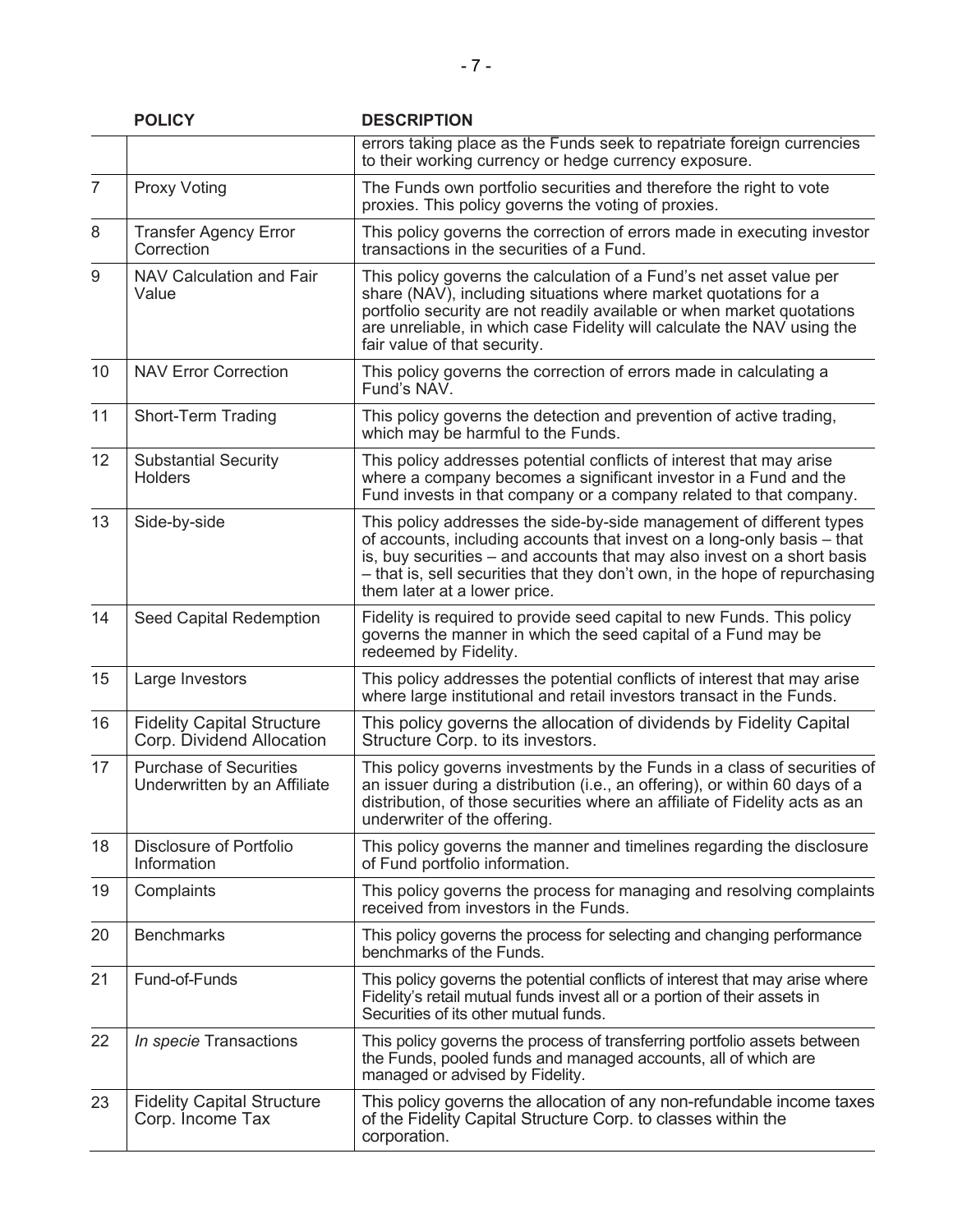| <b>POLICY</b><br><b>DESCRIPTION</b> |                               |                                                                                                                                                                                                                      |
|-------------------------------------|-------------------------------|----------------------------------------------------------------------------------------------------------------------------------------------------------------------------------------------------------------------|
| 24                                  | <b>Co-Investing Conflicts</b> | This policy addresses potential conflicts of interest where a Fund may<br>desire to invest in a company in which another Fidelity entity wishes to<br>make a simultaneous investment or has a pre-existing interest. |
| 25                                  | <b>Fund Mergers</b>           | This policy addresses potential conflicts of interest that may arise in<br>fund mergers involving the Funds.                                                                                                         |
| 26                                  | Inter-fund Trades             | This policy addresses potential conflicts of interest that may arise in<br>inter-fund trades involving the Funds.                                                                                                    |

## Independent Review Committee Approvals

 Pursuant to NI 81-107, the Fidelity Funds have received approval from the IRC to invest (as defined above). The IRC's approval is granted on the condition that Fidelity, as manager of in exchange-traded securities of "substantial security holders" (as defined above) of a Fidelity Fund, or a person or company in which a substantial security holder has a "significant interest" the Fidelity Funds, follows the terms of the Substantial Security Holder policy approved by the IRC and reports regularly to the IRC on its compliance with this policy.

 securities where a related entity has acted as a member of a selling group. The approved policies The IRC has approved standing instructions to permit the Fidelity Funds to purchase and procedures include the following general conditions that the investment:

- (a) is proposed by Fidelity and/or the portfolio manager free from influence by a related entity and without taking into account any consideration relevant to that related entity;
- (b) represents the business judgement of Fidelity and/or the portfolio manager uninfluenced by considerations other than the best interests of the Fidelity Fund;
- (c) achieves a fair and reasonable result for the Fidelity Fund;
- investment objectives of the Fidelity Fund and the IRC will have approved the investment; (d) in the case of equity securities, the investment will be in compliance with the
- $(e)$  in the case of fixed income securities, has a designated rating; and
- (f) particulars of the investment are filed with the securities authorities.

 related to these investments are also included in the approved policies and procedures. The the terms of the policies and procedures approved by the IRC and reports regularly to the IRC on During the offering of such securities in Canada or the United States, further specific conditions IRC's approval is granted on the condition that Fidelity, as manager of the Fidelity Funds, follows its compliance with this policy.

#### Registered Plans

 (Canada) (the "**Tax Act**"). At any time the Corporation qualifies as a mutual fund corporation for registered retirement savings plans ("**RRSPs**") and registered retirement income funds The Corporation qualifies as a "mutual fund corporation" under the *Income Tax Act*  under the Tax Act, shares of the Class Funds will be a "qualified investment" under the Tax Act ("**RRIFs**"), the various types of locked-in RRSPs and RRIFs such as locked-in retirement accounts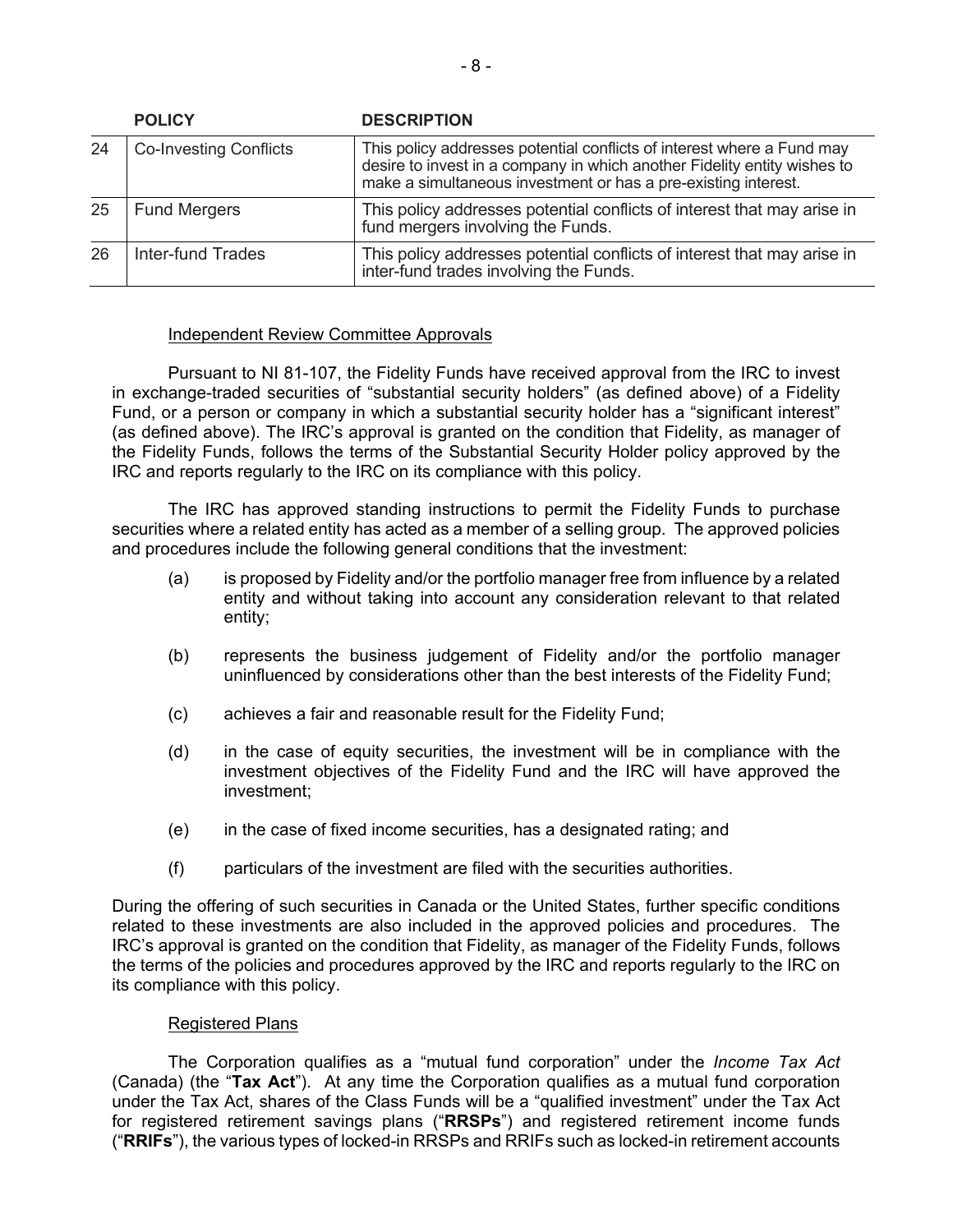<span id="page-10-0"></span> and life income funds, tax-free savings accounts ("**TFSAs**"), registered education savings plans ("**RESPs**"), registered disability savings plans ("**RDSPs**") and deferred profit sharing plans ("DPSPs", and collectively, "registered plans").

 the date of its creation. Fidelity Inflation-Focused Fund is expected to continue to qualify as a RDSPs and DPSPs. Fidelity Inflation-Focused Fund will be established in 2021 and is expected to qualify as a "mutual fund trust" under the *Income Tax Act* (Canada) (the "**Tax Act**") by the time it files its first tax return in which it will make an election to be deemed to be a mutual fund trust effective from mutual fund trust at all times in the future. At any time that Fidelity Inflation-Focused Fund qualifies or is deemed to qualify as a mutual fund trust under the Tax Act, Securities of the Fund will be a "qualified investment" under the Tax Act for RRSPs and RRIFs, the various types of locked-in RRSPs and RRIFs such as locked-in retirement accounts and life income funds, TFSAs, RESPs,

 Securities of a Class Fund or Fidelity Inflation-Focused Fund may be a prohibited not be a prohibited investment for your registered plan if you (i) do not deal at arm's length with investment for registered plans (other than DPSPs) even when the Securities are a qualified investment. Under a safe harbor rule for new mutual funds, Securities of the Class Funds and Fidelity Inflation-Focused Fund will not be a prohibited investment for your registered plan at any time during the first 24 months of each Fund's existence provided the Fund is a mutual fund trust or a registered investment under the Tax Act during that time and is in substantial compliance with NI 81-102 or follows a reasonable policy of investment diversification. When the safe harbour rule does not apply, Securities of a Class Fund or Fidelity Inflation-Focused Fund should generally the Corporation or a Trust Fund, as the case may be, for purposes of the Tax Act, or (ii) alone or together with persons with whom you do not deal at arm's length hold, in the case of the Corporation, 10% or more of the value of any series of the Class Fund, or in the case of a Trust Fund, 10% or more of the value of all units of the Trust Fund.

## **Investors should consult with their own tax advisors as to whether Securities of the Funds would be a prohibited investment for their registered plan.**

## 3. DESCRIPTION OF SECURITIES

 unlimited number of Securities of each series and they are redeemable, non-assessable and fully When you invest in a Fund, you're buying a piece of the Fund called a Security. In the case of the Class Funds, which are classes of the Corporation (which is a mutual fund corporation), you're buying a piece of the Corporation called a "share". In the case of the Trust Fund, which is organized as a trust, ownership is held in "units". The Funds may issue an paid when issued.

Each Security in a series of a Fund entitles the holder to participate *pro rata* with respect to all distributions or dividends of the same series (other than management fee reductions) and, upon winding up of a Fund or the Corporation, to participate *pro rata* with the other securityholders of the same series in the Net Asset Value of the series of the Fund remaining after the satisfaction of outstanding liabilities of the Fund. Fractional Securities may be issued which carry the same rights and privileges and are subject to the same restrictions and conditions applicable to whole Securities.

If a Fund or a particular series of the Fund is ever terminated, each Security that a securityholder owns will participate equally with every other Security of the same series in the assets of the Fund attributable to that series after all of the Fund's liabilities (or those allocated to the series being terminated) have been paid.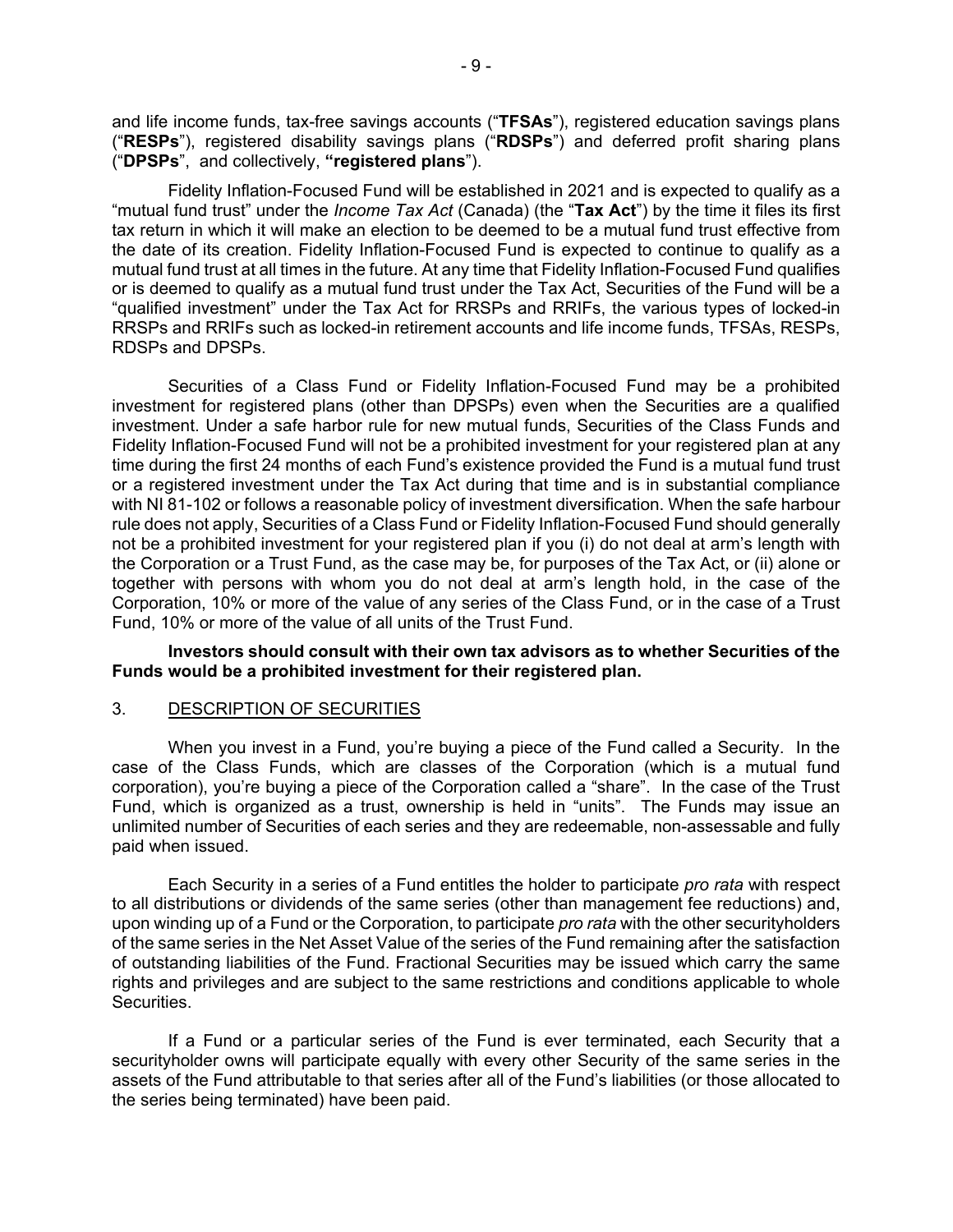Securities owned based on the series Net Asset Value per Security determined on the basis of a Fund, with no voting rights being attributed to portions of a dollar of such value. As well, a restriction subject to the Corporation's Articles for the Class Funds or the reasonable A securityholder of a Fund is entitled to one vote for each one dollar in value of all described below and calculated on the record date of a meeting of securityholders of all the series securityholder of each series of a Fund will be entitled to one vote on the same basis in connection with a meeting of securityholders of that series only. All Securities are redeemable on the basis as described under "Redemption of Securities" below and they are also transferable without requirements and approval of the Trustee for the Trust Fund.

Securityholders of each Fund will be permitted to vote at meetings of securityholders on all matters that require securityholder approval under NI 81-102 or the Declaration, in the case of the Trust Fund. These matters are:

- expenses that are charged to a Fund (or the introduction of such a fee or expense) that could result in an increase in charges to the Fund, unless (i) the contract is an proposed change. Because Series F, F5, F8 and O Securities are sold without a required to approve any increase in, or introduction of, a fee or expense charged to the Funds. Any such increase will only be made if such securityholders are (a) a change in the basis of the calculation of management fee rates or of other arm's length contract with a party other than Fidelity, or an associate or affiliate of Fidelity, for services relating to the operation of the Fund, and (ii) the securityholders are given at least 60 days written notice of the effective date of the sales charge, a meeting of securityholders of these series of the Funds is not notified of the increase at least 60 days before the date on which the increase will take effect;
- $(b)$ a change of the manager, unless the new manager is an affiliate of Fidelity;
- (c) a change in the fundamental investment objectives of a Fund;
- (d) a decrease in the frequency of the calculation of the Net Asset Value per Security of a Fund;
- (e) a reorganization of a Fund with, or the transfer of its assets to, another mutual fund. Securityholder approval is not required if: (i) the proposed reorganization is approved by the IRC, (ii) securityholders are given at least 60 days written notice before the effective date of the change, and (iii) there has been compliance with the requirements of securities regulations; and
- (f) where a Fund undertakes a reorganization with, or acquires assets from, another mutual fund in a transaction which constitutes a material change to the Fund.

 such Securities and the provisions of the Corporation's Articles for the Class Funds, or the The rights and conditions attaching to the Securities of each series of the Funds may, subject to securities legislation, be modified only in accordance with the provisions attaching to Declaration in the case of the Trust Fund.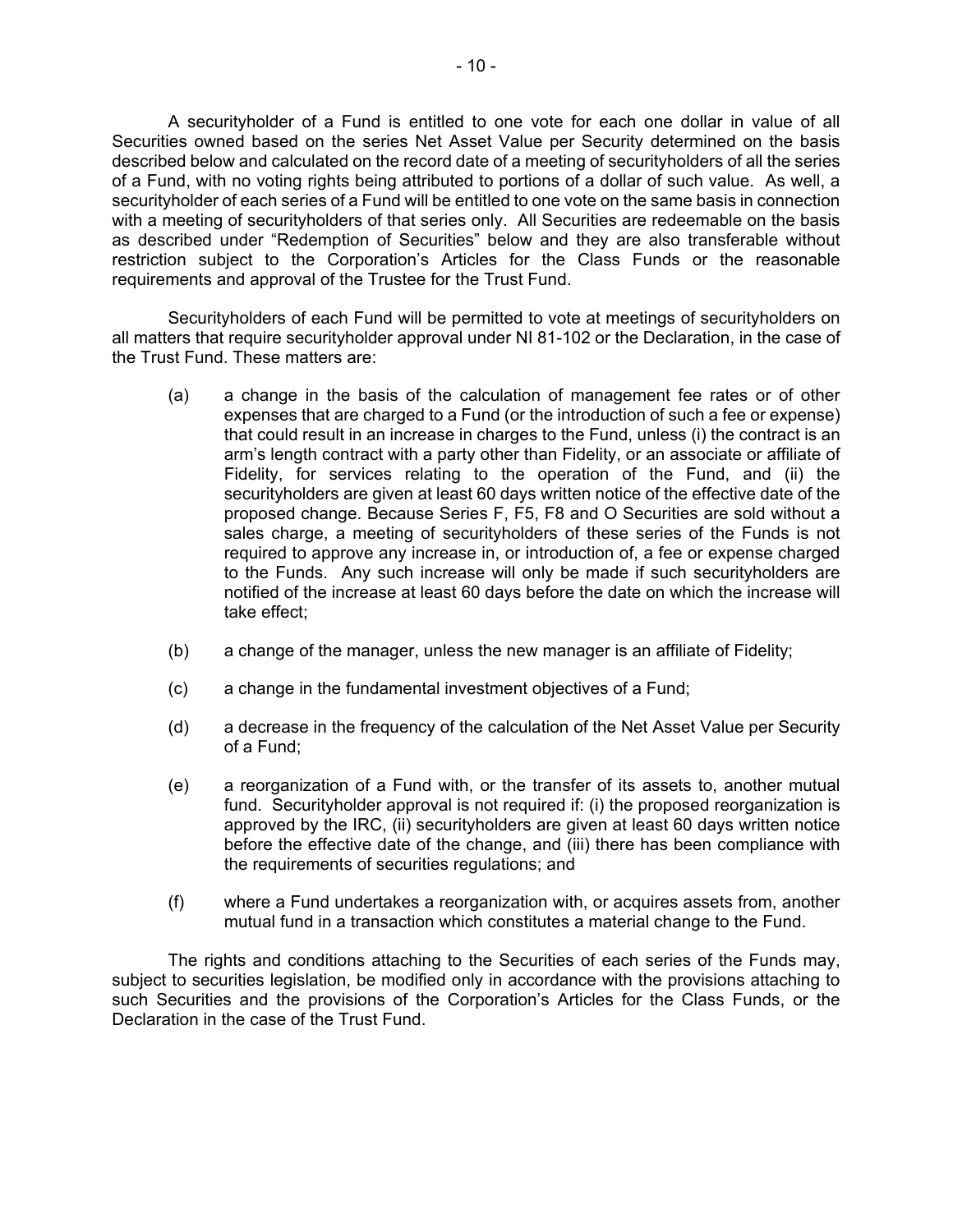#### <span id="page-12-0"></span> 4. CALCULATION OF NET ASSET VALUE AND VALUATION OF PORTFOLIO **SECURITIES**

#### Net Asset Value

 its liabilities. The Net Asset Value of each series is calculated on each day that the Toronto Stock Exchange (the "**TSX**") is open for trading (a "**Valuation Day**"), subject to a temporary suspension The Net Asset Value of each series of a Fund is the value of all assets of that series less of the right to redeem Securities as described under "Redemption of Securities" below. A separate Net Asset Value is calculated for each series of Securities of a Fund. The Net Asset Value per Security of each series of a Fund is calculated by dividing the Net Asset Value of the series at the close of business on a Valuation Day by the total number of Securities of the series outstanding at that time.

Each series of each Fund is valued and can be bought in Canadian dollars. Each series of the Funds can be bought in U.S. dollars in addition to Canadian dollars. We indicate in each Fund's profile in the simplified prospectus if a series can be bought using this U.S. dollar option.

 prevailing exchange rate for that Valuation Day, to determine the applicable U.S. dollar Net Asset Value. We may offer the U.S. dollar purchase option in respect to additional Fidelity Funds or The Canadian dollar Net Asset Value for the Funds is converted to U.S. dollars, at the series in the future.

 The Net Asset Value per Security is the basis for all sales or switches of Securities as well as for the automatic reinvestment of dividends and distributions and for redemptions as described in this annual information form. The issue or redemption of Securities, switches of Securities and reinvestment of dividends and distributions is reflected in the next calculation of the Net Asset Value per Security made after the time such transactions become binding.

 calculation of the Net Asset Value made after the date on which they become binding. The Net each Valuation Day remains in effect until the Net Asset Value per Security, or Security of a series, Portfolio transactions (investment purchases and sales) are reflected in the next Asset Value per Security, or Security of a series, as the case may be, of each Fund calculated on of that Fund is next calculated.

In calculating the value of the assets of each Fund and underlying Fidelity Fund:

- (a) liquid assets (which term includes cash on hand or on deposit or on call, bills and demand notes and accounts receivable, prepaid expenses, cash dividends declared and interest accrued and not yet received) will be valued at the full amount thereof unless Fidelity determines an otherwise fair value;
- (b) securities listed on a public securities exchange are valued at their last sale or closing price as reported on that Valuation Day or, if no sale is reported to have taken place on that Valuation Day and there is no reported closing price, at the closing bid price on that Valuation Day;
- (c) unlisted securities traded on an over-the-counter market are valued at the closing bid price on that Valuation Day;
- (d) restricted securities that are not illiquid are valued at the lesser of: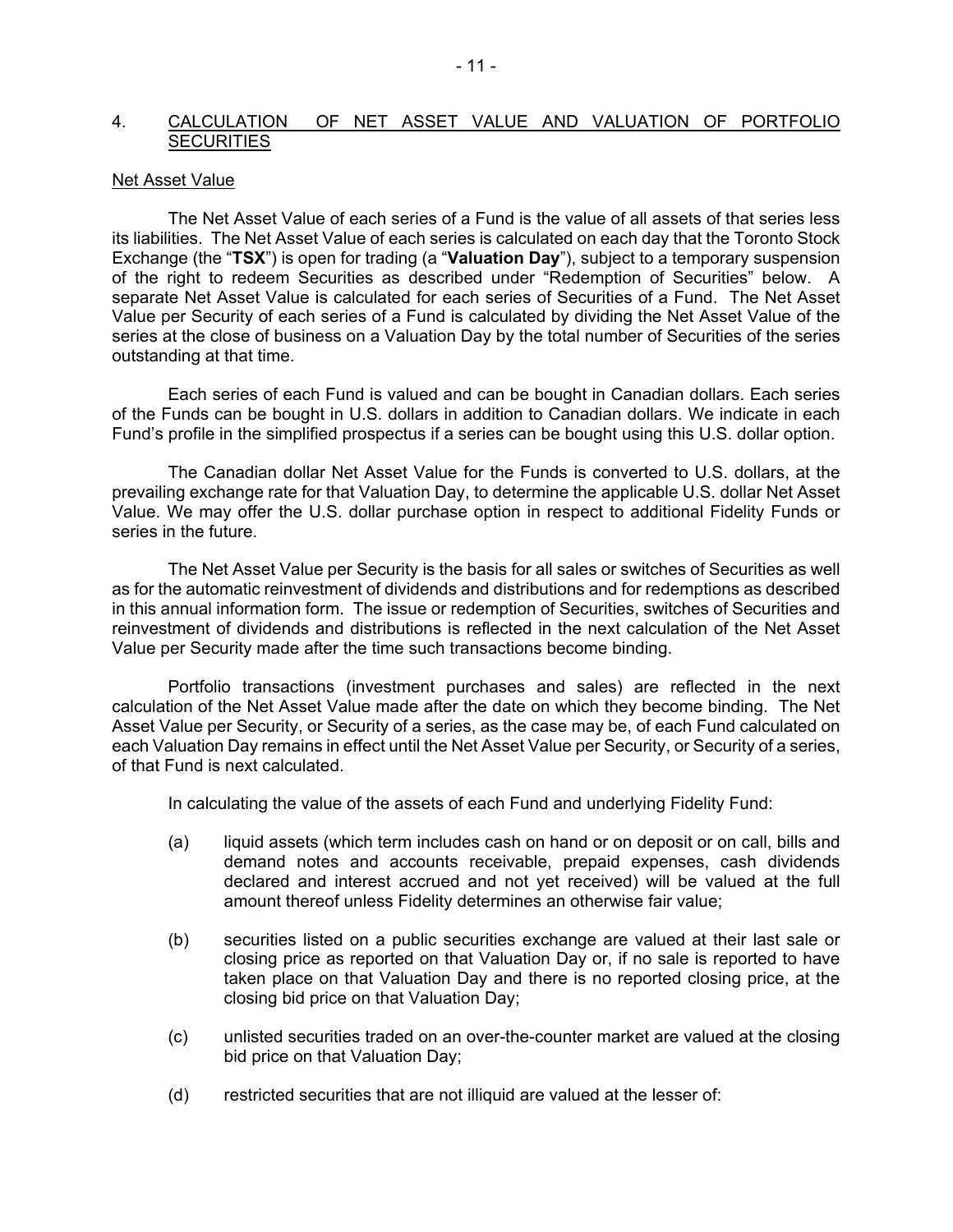- (i) the value thereof based on reported quotations in common use on that Valuation Day; and
- value of the securities may be made where the date on which the (ii) that percentage of the market value of securities of the same class, the trading of which is not restricted or limited by reason of any representation, undertaking or agreement or by law, equal to the percentage that the Fund's acquisition cost was of the market value of such securities at the time of acquisition, provided that a gradual taking into account of the actual restrictions will be lifted is known;
- (e) long positions in clearing corporation options, options on futures, over-the-counter options, debt-like securities and listed warrants shall be valued at the fair value thereof;
- which will be valued at an amount equal to the current market value of the clearing (f) where a covered clearing corporation option, option on futures or over-the-counter option is written by the Fund or the underlying Fidelity Fund, the premium received by the Fund or the underlying Fidelity Fund will be reflected as a deferred credit corporation option, option on futures or over-the-counter option which would have the effect of closing the position; any difference resulting from revaluation shall be treated as an unrealized gain or loss on investment; the deferred credit shall be deducted in arriving at the Net Asset Value of the Fund or an underlying Fidelity Fund; the securities, if any, which are the subject of a written covered clearing corporation option or over-the-counter option will be valued in the manner described above for listed securities;
- (g) securities quoted in currencies other than the Canadian dollar are translated to Canadian dollars using the closing rate of exchange as quoted by customary banking sources on that Valuation Day;
- limits are in effect, in which case fair market value shall be based on the current (h) the value of a futures contract, forward contract or swap shall be the gain or loss, if any, that would arise as a result of closing the position in the futures contract or forward contract or swap, as the case may be, on that Valuation Day unless daily value of the underlying interest;
- Fund will be the Net Asset Value per Security on the applicable date, and if such (i) the value of Securities of a Fidelity Fund held by a Fund or an underlying Fidelity date is not a Valuation Day of the Fund or an underlying Fidelity Fund, then the value of Securities of the underlying Fidelity Fund will be the Net Asset Value per Security on the most recent Valuation Day;
- (j) if securities are interlisted or traded on more than one exchange or market Fidelity shall use the last sale price or the closing bid price, as the case may be, reported on the exchange or market determined by Fidelity to be the principal exchange or market for such securities;
- (k) margin paid or deposited in respect of futures contracts, forward contracts, and swaps shall be reflected as an account receivable and margin consisting of assets other than cash shall be noted as held as margin;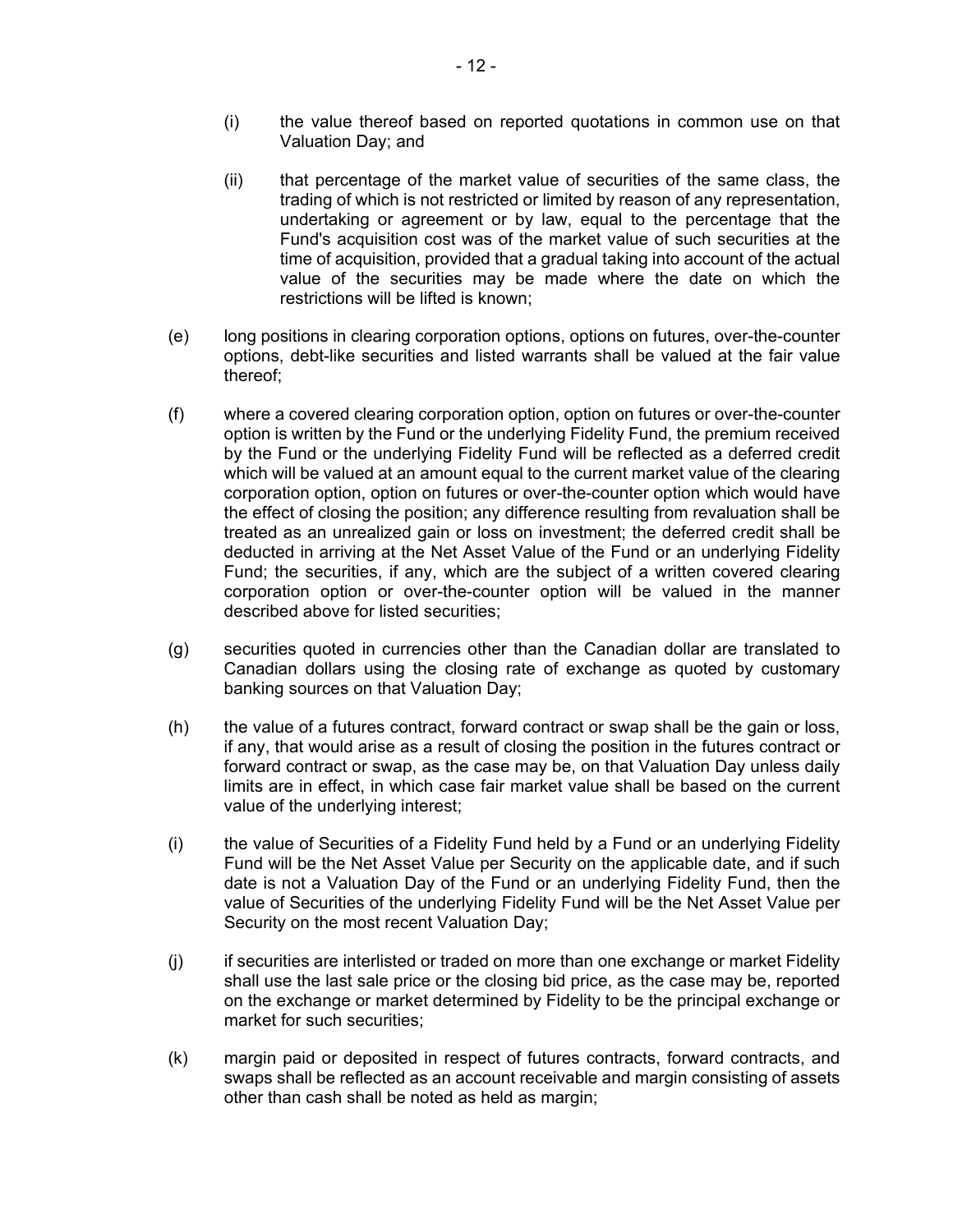- <span id="page-14-0"></span> (l) short-term securities may be valued using market quotations, amortized cost or original cost, plus accrued interest, unless Fidelity determines that these no longer approximate market value of the assets; and
- available material information or not readily available are valued at their fair value, (m) notwithstanding the foregoing, securities and other assets for which market quotations are, in Fidelity's opinion, inaccurate, unreliable, not reflective of all as determined by Fidelity.

In the past three years, Fidelity has not deviated from the valuation practices described above.

The Articles for the Class Funds and Declaration for the Trust Fund contain details of the method of determining the value of liabilities to be deducted in determining the Net Asset Value of each Fund. In arriving at the Net Asset Value, Fidelity will generally use the latest reported information available to it on the Valuation Day.

 International Financial Reporting Standards ("**IFRS**"). The Funds' accounting policies for measuring the fair value of their investments under IFRS are identical to those used in measuring adjust the net assets attributable to holders of redeemable Securities per Series per Security in The financial statements of each Fund are required to be prepared in compliance with the Net Asset Value per Security for transactions with securityholders. However, if the closing price of a security of a Fund falls outside of the bid and ask price spread of the security, we may the Fund's financial statements. As a result, the Net Asset Value per Security for transactions with securityholders may be different from the net assets attributable to holders of redeemable

 Securities per Series per Security that is reported in such Fund's financial statements under IFRS. The Net Asset Value of each series of a Fund and Net Asset Value per Security of a Fund 263-4077 or by sending us an e-mail at <u>cs.english@fidelity.ca</u> (for assistance in English) or are available on our website at [www.fidelity.ca](http://www.fidelity.ca/) or on request, at no cost, by calling us at 1-800 [sc.francais@fidelity.ca](mailto:sc.francais@fidelity.ca) (for assistance in French).

# 5. PURCHASES AND SWITCHES OF SECURITIES

#### Purchases of Securities

An investor may only purchase Securities of a Fund through a registered dealer. A completed purchase order received by Fidelity prior to 4:00 p.m. Toronto time (or such earlier time as the TSX closes) on a Valuation Day, will be processed at the Net Asset Value per Security calculated on that Valuation Day. A purchase order received after 4:00 p.m. Toronto time (or such earlier time as the TSX closes) on a Valuation Day or on a day other than a Valuation Day, will be processed at the Net Asset Value per Security calculated on the next following Valuation Day.

 on which the completed purchase order is received or, if received by the dealer after normal of each dealer to transmit orders to Fidelity in a timely manner. The cost of this transmittal, An investor's dealer is required to forward a purchase order to Fidelity on the same day business hours or on any day that is not a business day, on the next business day. Whenever practicable, a dealer is required to transmit an investor's purchase order by courier, priority post or telecommunications facilities in order to expedite its receipt by Fidelity. It is the responsibility regardless of its form, must be borne by the dealer.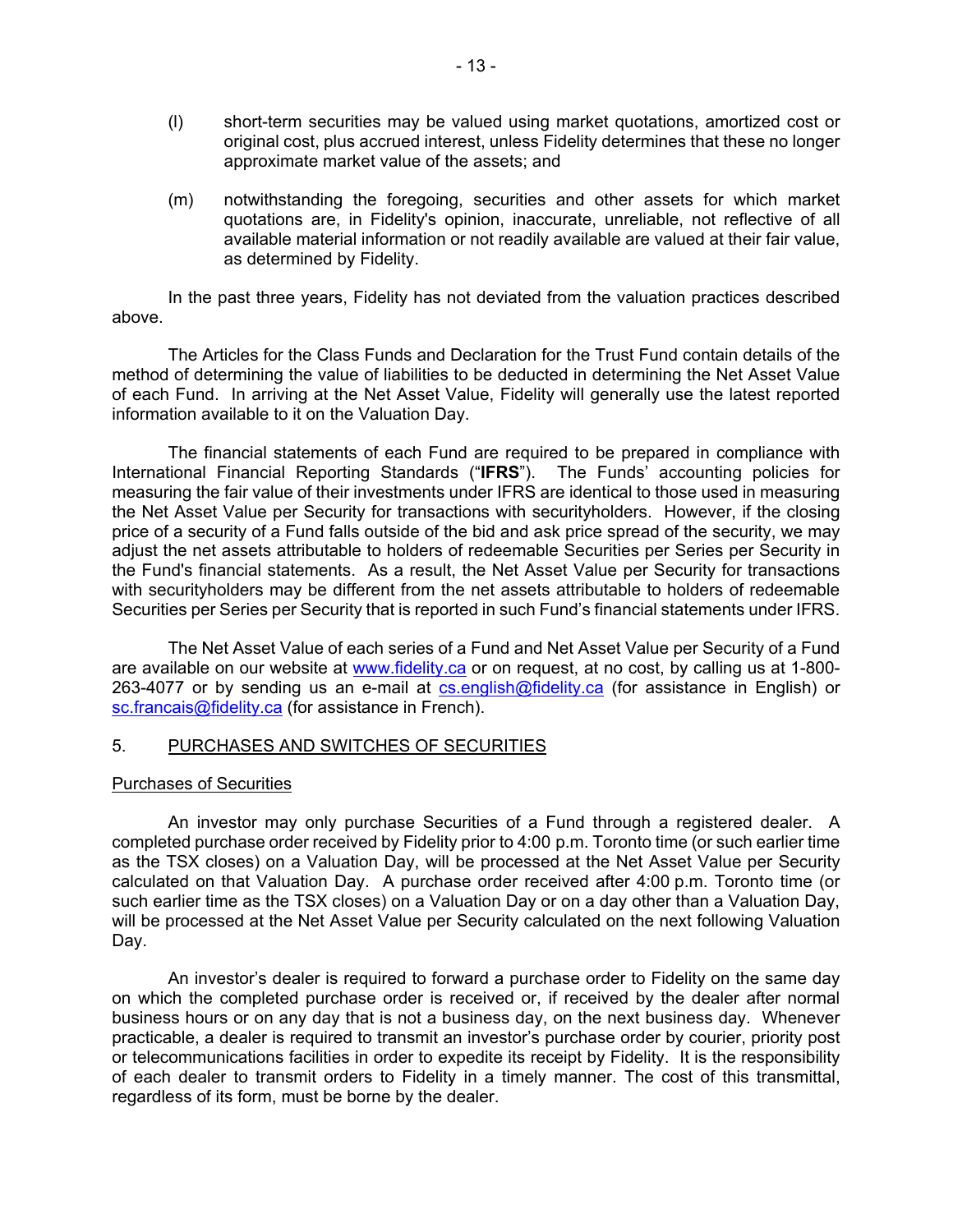If a dealer suffers any losses arising from a failed settlement of a purchase of Securities, the dealer may be able to recover the shortfall from the investor.

#### Purchase Options

Series B, S5 or S8 Securities are sold only under the Initial Sales Charge Option. This sales option requires the payment of the Net Asset Value per Security and a negotiable sales charge which can be from 0% to 5% paid by the investor and is deducted as a percentage of the amount invested.

 An investor wishing to purchase Series F, F5, F8 or O Securities of the Funds, who qualifies for such purchase, will not pay a sales charge. Investors may also buy Series F Securities and pay fees to their dealers by entering into advisor service fee agreements that authorize Fidelity to redeem Series F Securities, from their accounts that have a value equal to the amount of the fees payable by them to their dealers, plus applicable taxes, and to pay the proceeds to their dealers.

#### Regular Investment Program

 An investor may establish a regular investment program that permits the investor to investor which are automatically deducted from the investor's bank account. The Net Asset Value be applied on each separate purchase. The required authorization form may be obtained from purchase Securities in amounts as little as \$25 per payment and at time intervals specified by the per Security next determined following the time of the automatic deduction is the price which will Fidelity or registered dealers.

 will not have a statutory right to withdraw their purchase of the Fidelity Funds pursuant to the most recently filed fund facts. An investor may cancel the regular investment program at any Pursuant to (a) relief granted to the Fidelity Funds, and (b) a Blanket Decision of the Autorité des marchés financiers, the Fidelity Funds are not required to deliver a copy of the Fidelity Funds' most recently filed fund facts to participants in the regular investment program other than in connection with the participant's initial investment in a Fidelity Fund. Under this relief, investors investment program, other than in respect of their initial purchase. However, investors continue to have all other statutory rights under securities law, including a misrepresentation right as described in the simplified prospectus and the fund facts, whether or not they have requested the time.

#### Switching Securities to another Series of the same Fund

Switching Securities from one series of a Fund to another series of the same Fund is a redesignation that does not result in a disposition for tax purposes, unless Securities are redeemed to pay fees.

The following switches are the only permitted switches between series of the same Fund:

#### Switching Series B Securities

You can switch from Series B Securities that you bought under the initial sales charge option to Series F, F5, F8, O, S5 or S8 Securities of the same Fund. You may have to pay a fee to your dealer. You negotiate that fee with your financial advisor.

You can only switch to Series F, F5 or F8 Securities if you're eligible for these series or to Series O Securities with our approval.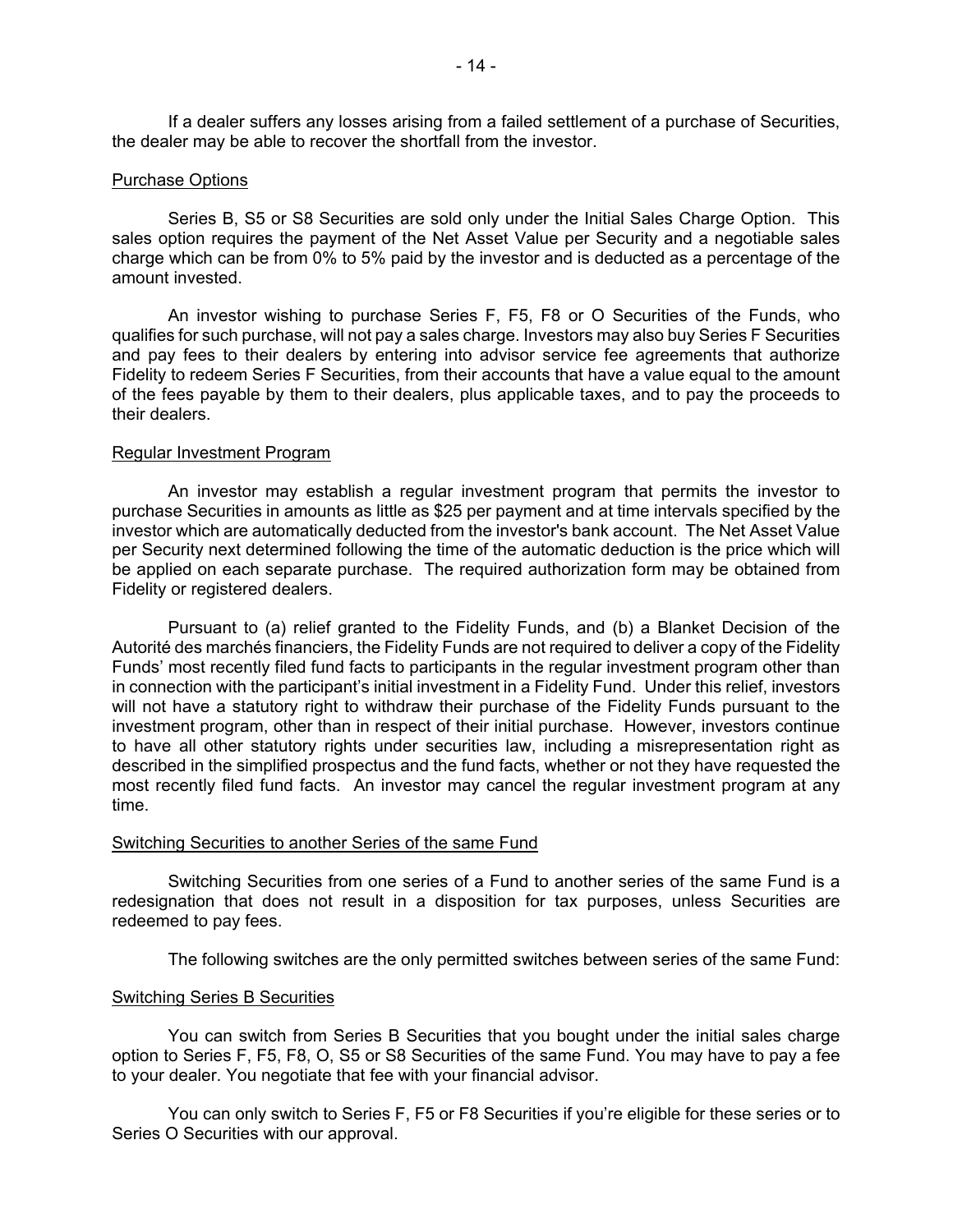#### Switching Series F Securities

 You can switch from Series F Securities of a Fund to Series B, F5, F8, O, S5 or S8 with your financial advisor. Securities of the same Fund. You may have to pay a fee to your dealer. You negotiate that fee

You can only switch to Series O Securities with our approval.

#### Switching Series F5 Securities

 Securities of the same Fund. You may have to pay a fee to your dealer. You negotiate that fee You can switch from Series F5 Securities of a Fund to Series B, F, F8, O, S5 or S8 with your financial advisor.

You can only switch to Series O Securities with our approval.

#### Switching Series F8 Securities

You can switch from Series F8 Securities of a Fund to Series B, F, F5, O, S5 or S8 Securities of the same Fund. You may have to pay a fee to your dealer. You negotiate that fee with your financial advisor.

You can only switch to Series O Securities with our approval.

#### Switching Series O Securities

 You can switch from Series O Securities of a Fund to Series B or F Securities of the same Fund. You may have to pay a fee to your dealer. You negotiate that fee with your financial advisor.

You can only switch to Series F Securities if you are eligible for these series. No fee is payable for this switch.

#### Switching Series S5 Securities

You can switch from Series S5 Securities that you bought under the initial sales charge option to Series B, F, F5, F8, O or S8 Securities of the same Fund. You may have to pay a fee to your dealer. You negotiate that fee with your financial advisor.

You can only switch to Series F, F5 or F8 Securities if you're eligible for these series or to Series O Securities with our approval.

#### Switching Series S8 Securities

You can switch from Series S8 Securities that you bought under the initial sales charge option to Series B, F, F5, F8, O or S5 Securities of the same Fund. You may have to pay a fee to your dealer. You negotiate that fee with your financial advisor.

You can only switch to Series F, F5 or F8 Securities if you're eligible for these series or to Series O Securities with our approval.

Details about the characteristics of the different series, including the eligibility requirements for Series F, F5, F8 and O and Securities, are described in the simplified prospectus. Series O Securities of the Building Block are only available for purchase by the Fidelity Funds and other funds and accounts managed or advised by Fidelity and are not available for public purchase.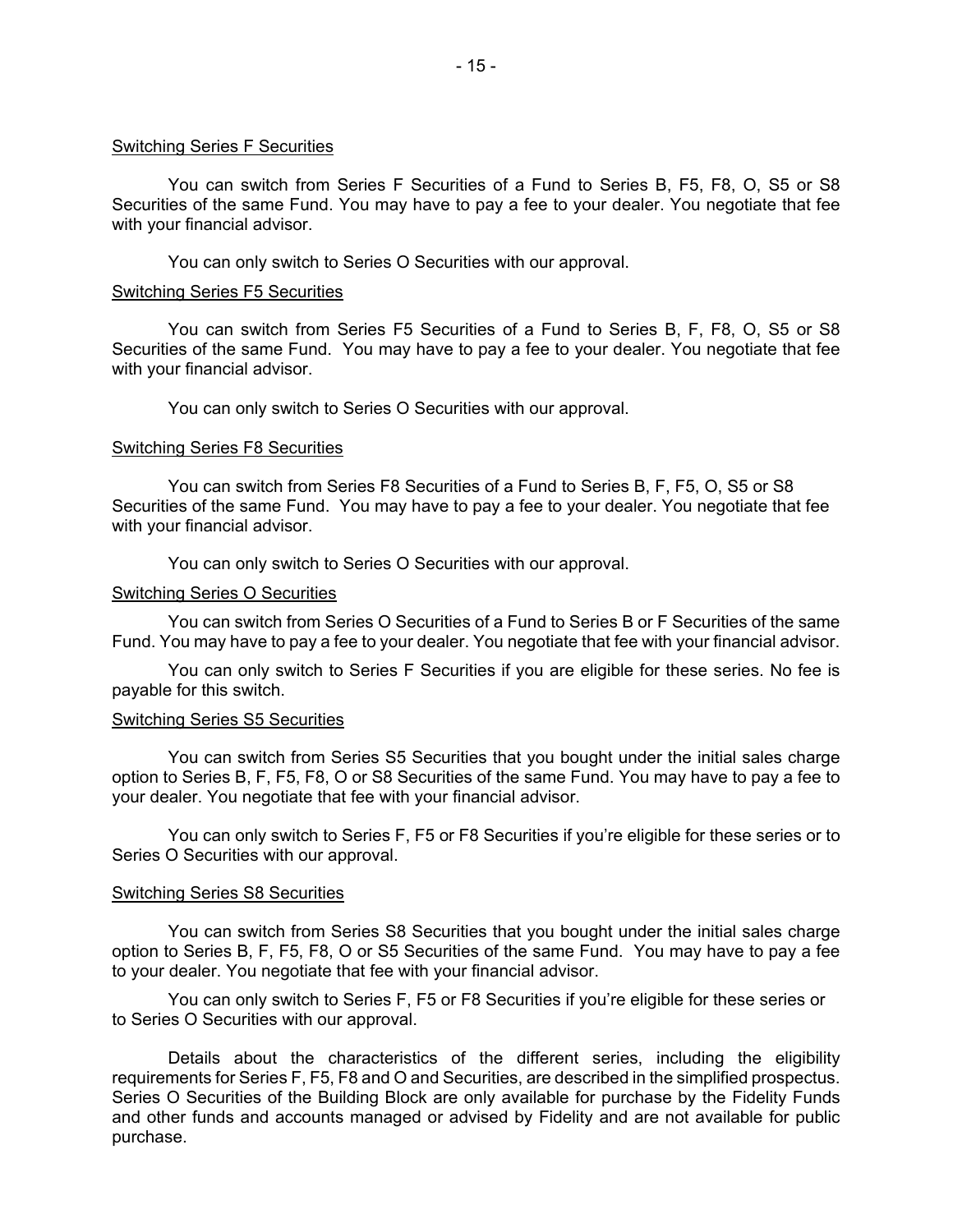<span id="page-17-0"></span>The amount of the investment, less any fees, paid by redeeming Securities, will be the same after the switch. The investor will, however, own a different number of Securities because each series has a different Net Asset Value per Security.

Other switches between series of the same Fund are not permitted. Switching Securities to another Fidelity Fund

#### Switching Securities to another Fidelity Fund

 redeeming Securities of the Fund and using the proceeds to buy Securities of the other Fidelity You can switch your Securities of one Fund for Securities of another Fidelity Fund by Fund. A redemption is a disposition for tax purposes. The tax consequences of redemptions are discussed under "Income Tax Considerations".

You may have to pay your dealer a switch fee. You negotiate that fee with your financial advisor. A short-term trading fee may also be payable. Any fees payable by you on a switch are satisfied by redeeming a sufficient number of the Securities being switched.

 Securityholder eligibility to purchase Series F, F5, F8 and O Securities as well as the charges involved when a switch is implemented, are set out in the simplified prospectus of the Funds. Series O Securities of the Building Block are only available for purchase by the Fidelity Funds and other funds and accounts managed or advised by Fidelity and are not available for public purchase.

## 6. REDEMPTION OF SECURITIES

 Securities of the Funds may be redeemed on any Valuation Day at the Net Asset Value redemption is for \$25,000 or more, the securityholder's signature must be guaranteed by a Canadian chartered bank, trust company or a member of a public stock exchange in Canada or per Security. Redemption instructions must be in writing and signed by the securityholder. If the be otherwise guaranteed to the satisfaction of Fidelity. If the securityholder is a corporation, partnership, agent, fiduciary or surviving joint owner, additional documentation of a customary nature may be required.

 calculated on that Valuation Day. A redemption request received after 4:00 p.m. Toronto time (or such earlier time as the TSX closes) on a Valuation Day or on a day other than a Valuation Day A redemption request received by Fidelity prior to 4:00 p.m. Toronto time (or such earlier time as the TSX closes) on a Valuation Day will receive the Net Asset Value per Security will receive the Net Asset Value per Security calculated on the next following Valuation Day.

 securityholder's redemption request by courier, priority post or telecommunications facilities in order to expedite its receipt by Fidelity. The cost of this transmittal, regardless of its form, must A redemption request is to be forwarded by the investor's dealer to Fidelity on the same day on which the completed redemption request is received. A dealer is required to transmit a be borne by the dealer.

Redemption requests will be processed in the order in which they are received. Fidelity will not process redemption requests specifying a forward date or specific price and redemption requests will not be processed before the applicable Fund has received payment for the Securities that are the subject of the redemption request. Redemption requests involving transfers to or from registered plans may incur additional delays if the transfer documents are not completed in the manner prescribed by Canada Revenue Agency ("**CRA**") and release of the redemption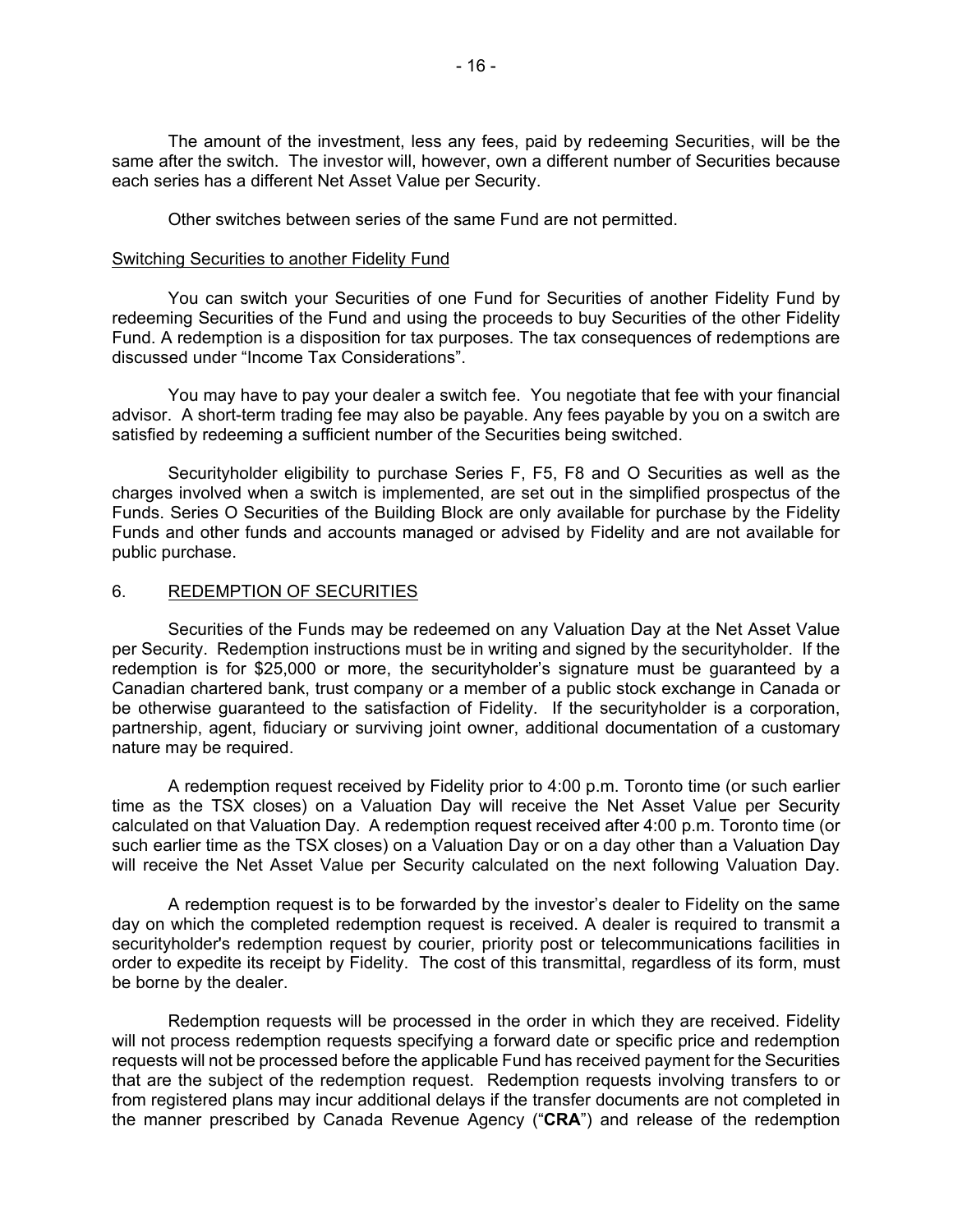<span id="page-18-0"></span>proceeds cannot be made by the Funds until all administrative procedures involved with such registered plans are complete.

 If a dealer suffers any losses arising from an investor's failure to comply with the requirements of Fidelity or securities legislation when the investor redeems Securities, the dealer may be able to recover the shortfall from the investor.

 or may postpone the date of payment upon redemption if we receive permission from the Ontario Securities Commission, or during all or part of a period where: (i) normal trading is suspended more than 50% by value or underlying market exposure of the total assets of the Fund and the the Fund; or (ii) if the right to tender for a redemption of Securities of the underlying fund that Asset Value per Security and no Securities will be issued or redeemed by the Fund. The exchange referred to in (i) or when the right to tender for a redemption of Securities of an underlying fund referred to in (ii) is no longer suspended. Fidelity may temporarily suspend the right to tender Securities of a Fund for redemption on any exchange on which securities or derivatives are listed which, in the aggregate, represent securities or derivatives are not traded on any other exchange that is a reasonable alternative for represents substantially all of a top fund's investment is suspended (if applicable). For the purposes of the foregoing list, the value of permitted derivatives shall be deemed to be their underlying market exposure. During any period of suspension there will be no calculation of Net calculation of the Net Asset Value per Security will resume when trading resumes on the

underlying fund referred to in (ii) is no longer suspended.<br>If the right to redeem Securities is suspended as described above and if a redemption period, the Securities will be redeemed by the Fund in accordance with the redemption request at the Net Asset Value per Security next calculated following the end of the suspension period. request received during the period of suspension is not withdrawn by the end of the suspension See "Calculation of Net Asset Value and Valuation of Portfolio Securities" for more information.

 securityholder's non-compliance with regulatory or tax requirements. Where the holding of Securities by a securityholder is, in the reasonable opinion of Fidelity, detrimental to a Fund, Fidelity is entitled to cancel or redeem the Securities held by the securityholder. This could occur, for example, if a Fund is subject to penalties as a result of the

The tax consequences of redemptions are discussed under "Income Tax Considerations".

## 7. MANAGEMENT OF THE FUNDS

#### Manager

head office of the Funds and Fidelity is at 483 Bay Street, Suite 300, Toronto, Ontario, M5G 2N7. 1, 2016 and again on January 1, 2021, is a wholly-owned indirect subsidiary of 483A Bay Street Holdings LP. The Funds are managed by Fidelity which also serves as Trustee of the Trust Fund. The Fidelity's toll free telephone number is 1-800-263-4077 and the website address is [www.fidelity.ca.](https://www.fidelity.ca) Fidelity, which was incorporated under the laws of Canada on February 13, 1987, continued under the laws of Ontario on August 9, 1989, amalgamated pursuant to the laws of Ontario effective January 1, 2004, continued under the laws of Alberta on September 26, 2007 and amalgamated pursuant to the laws of Alberta on January 1, 2010, January 1, 2011, January

 Fidelity is part of a broader group of companies collectively known as "Fidelity become one of the world's largest mutual fund companies. Fidelity Investments is a group of Investments". Fidelity Investments has been in business for over 70 years and has grown to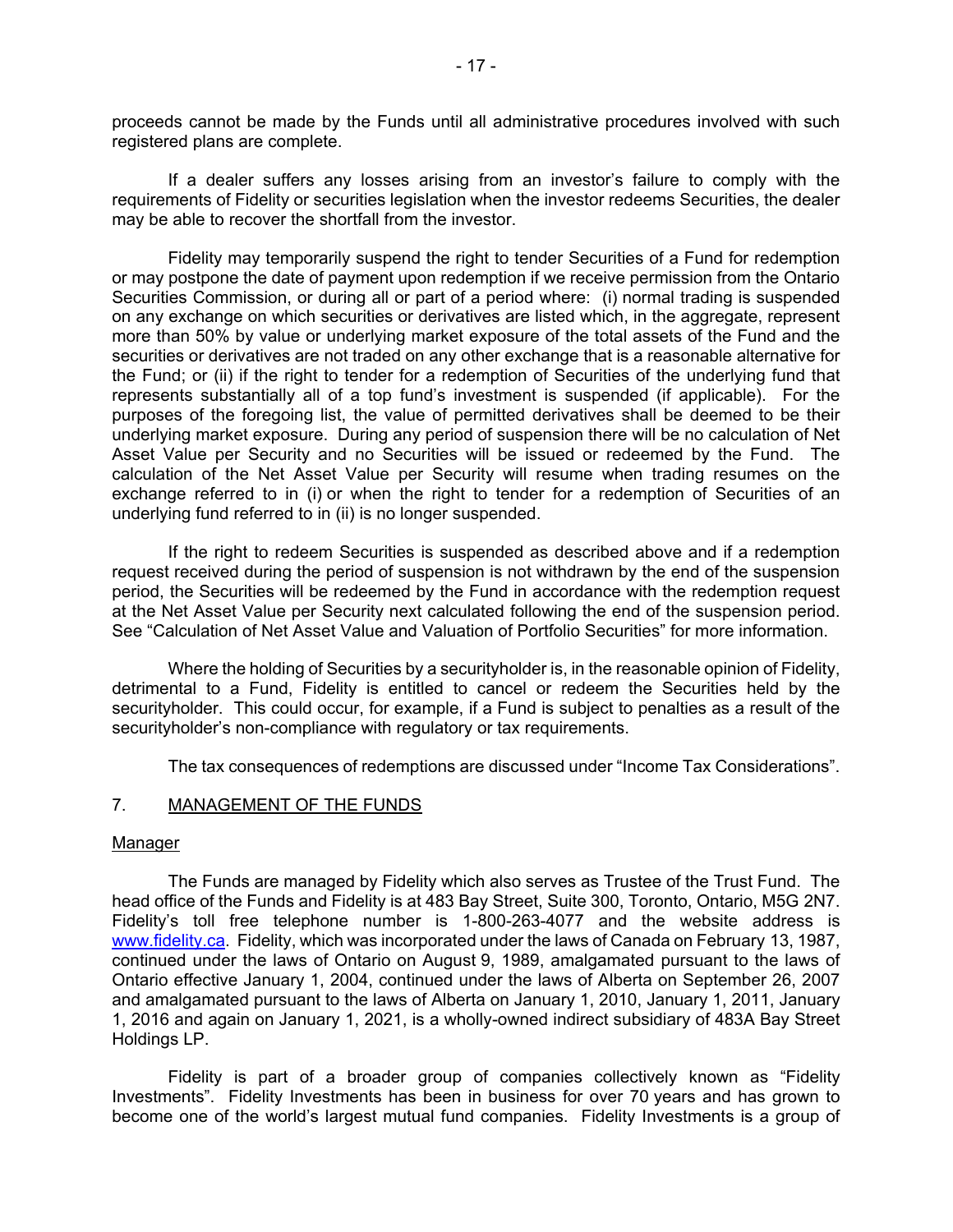financial services companies, specializing in investment management, discount brokerage, customer service, transfer agent operations, communications and data processing.

 Fidelity has entered into an Amended and Restated Master Management and Distribution Amended and Restated Management and Distribution Agreement dated May 17, 2019, as management and administrative services required by each Fund in its day-to-day operations, Agreement (the **"Class Management Agreement"**) dated October 16, 2015, as amended, with respect to the Corporate Funds, including the Class Funds. Fidelity has entered into a separate amended, in respect of the Fidelity Funds offered as trusts, including the Trust Fund (the **"Trust Management Agreement"**). The Trust Management Agreement and the Class Management Agreement are referred to as the **"Management Agreements"**. Under the terms of the Management Agreements, Fidelity has agreed to provide or arrange for the provision of all general including bookkeeping, record-keeping and other administrative services for the Funds.

 permit Fidelity to appoint agents to assist it in performing all necessary services required by the Funds. The Management Agreements may not be assigned by Fidelity without the consent of the Fund, unless the assignment is to a company affiliated with Fidelity within the meaning of the *Securities Act* (Ontario). The Management Agreements continue indefinitely for each Fund unless terminated upon 60 days' written notice by either Fidelity or a Fund or as a result of the insolvency or default of either party or should either party cease to carry on business. The Management Agreements Canadian Securities Administrators and the prior approval of the securityholders of the applicable

 Fidelity or any associate or affiliate of Fidelity or by any of its or their respective directors, officers or employees, but will not otherwise be liable to the Fund in respect of any matter provided that in respect of such matter Fidelity has acted in accordance with the standard of care referred to The Declaration and the Management Agreements permit Fidelity to delegate all or any part of its duties to be performed pursuant to the terms of the Declaration and the Management Agreements. The Declaration and the Management Agreements require Fidelity and any person retained by Fidelity to act honestly, in good faith and in the best interests of each Fund and to exercise the degree of care, diligence and skill that a reasonably prudent person would exercise in the circumstances. Fidelity will be liable to each Fund in the event of any failure to so act by above.

 Fidelity acts and may hereafter act or continue to act as trustee, manager, investment adviser or portfolio manager of other mutual funds and as adviser to other clients.

#### Executive Officers and Directors of Fidelity

 or business activities during the five years preceding the date hereof of the directors and senior officers of Fidelity. If more than one position has been held with Fidelity within the past five years, The following are the names, municipalities of residence, offices and principal occupations only the current position has been provided.

| Name and Municipality<br>of Residence | <b>Office</b>                                         | <b>Principal Occupation</b><br>for Last Five Years |
|---------------------------------------|-------------------------------------------------------|----------------------------------------------------|
| Michael Barnett<br>Toronto, Ontario   | <b>Executive Vice-</b><br>President,<br>Institutional | Executive Vice-President, Institutional.           |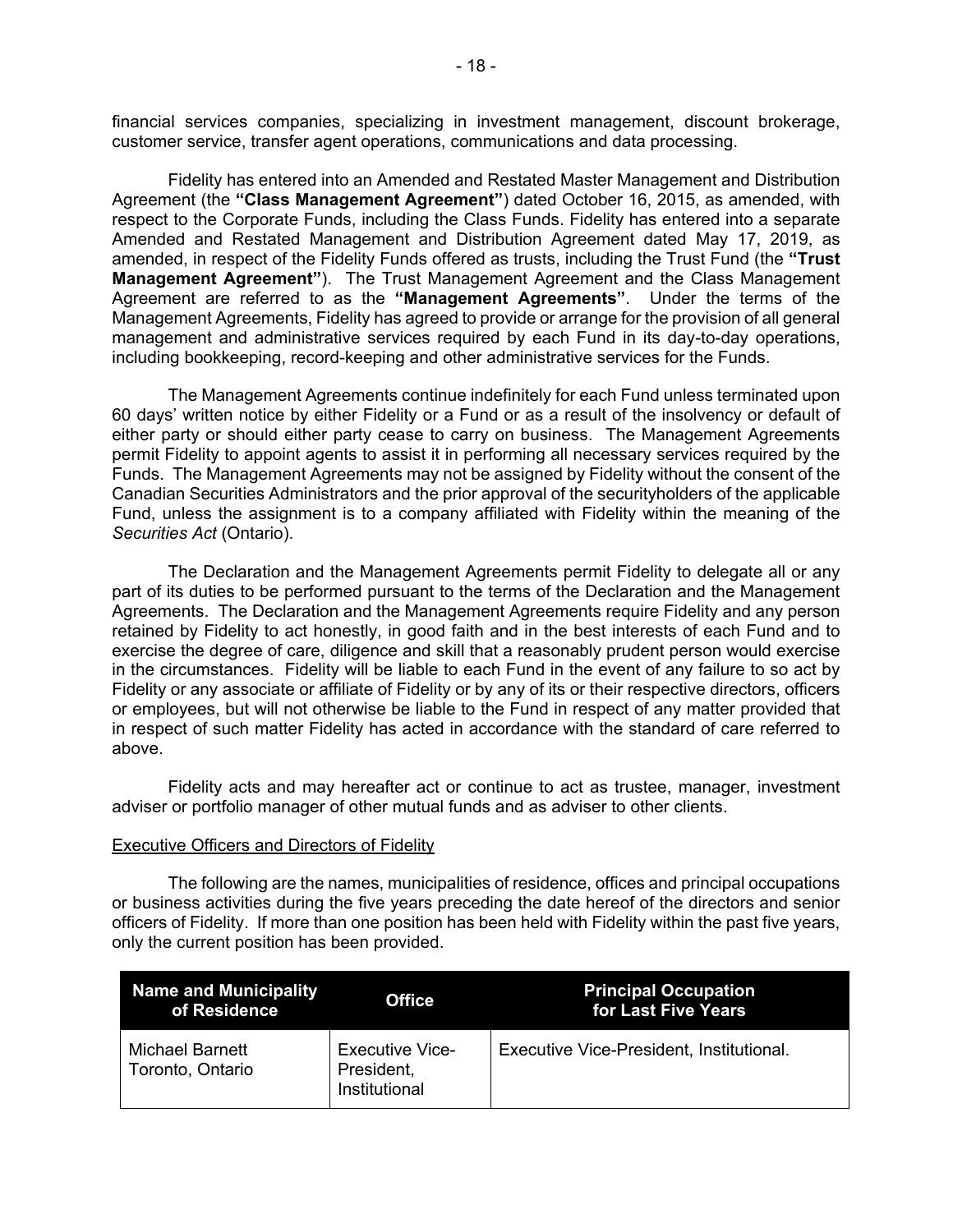| <b>Name and Municipality</b><br>of Residence   | <b>Office</b>                                                                                                                                                                    | <b>Principal Occupation</b><br>for Last Five Years                                                                                                                  |
|------------------------------------------------|----------------------------------------------------------------------------------------------------------------------------------------------------------------------------------|---------------------------------------------------------------------------------------------------------------------------------------------------------------------|
| W. Sian Burgess<br>Toronto, Ontario            | Senior Vice-<br>President, Fund<br>Oversight,<br>Secretary, Chief<br>Compliance<br>Officer, Chief<br>Privacy Officer and<br><b>Chief Anti-Money</b><br><b>Laundering Officer</b> | Senior Vice-President, Fund Oversight,<br>Secretary, Chief Compliance Officer, Chief<br>Privacy Officer and Chief Anti-Money<br>Laundering Officer.                 |
| David Bushnell<br>East York, Ontario           | Senior Vice-<br>President, Advisor<br><b>Distribution</b>                                                                                                                        | Senior Vice-President, Advisor Distribution.<br>Prior thereto, Senior Vice-President,<br>Marketing and Vice-President, Regional<br>Sales.                           |
| <b>Kelly Creelman</b><br>Coldwater, Ontario    | Senior Vice-<br>President,<br>Products and<br>Marketing, and<br><b>Director</b>                                                                                                  | Senior Vice-President, Products and<br>Marketing. Prior thereto, Senior Vice-<br>President, Products and Vice-President,<br><b>Retail Products &amp; Solutions.</b> |
| <b>Peter Eccleton</b><br>Toronto, Ontario      | <b>Director</b>                                                                                                                                                                  | Self-employed consultant. Prior thereto,<br>Partner, PricewaterhouseCoopers LLP.                                                                                    |
| Diana Godfrey<br>Burlington, Ontario           | Senior Vice-<br>President,<br><b>Human Resources</b>                                                                                                                             | Senior Vice-President, Human Resources.<br>Prior thereto, Vice-President, Human<br>Resources.                                                                       |
| John E. Hall<br>Mono, Ontario                  | <b>Director</b>                                                                                                                                                                  | Self-employed advisor. Prior thereto,<br>Partner, Borden Ladner Gervais LLP                                                                                         |
| <b>Andrew Marchese</b><br>Burlington, Ontario  | <b>Chief Investment</b><br>Officer and<br><b>Director</b>                                                                                                                        | <b>Chief Investment Officer.</b>                                                                                                                                    |
| <b>Philip McDowell</b><br>Mississauga, Ontario | <b>Chief Financial</b><br>Officer, Senior<br>Vice-President and<br><b>Director</b>                                                                                               | <b>Chief Financial Officer and Senior Vice-</b><br>President.                                                                                                       |
| <b>Cameron Murray</b><br>Toronto, Ontario      | Senior<br>Vice-President,<br>Client Services,<br><b>Chief Information</b><br>Officer and<br><b>Director</b>                                                                      | Senior Vice-President, Client Services and<br><b>Chief Information Officer.</b>                                                                                     |
| <b>Barry Myers</b><br>Toronto, Ontario         | <b>Director</b>                                                                                                                                                                  | Self-employed advisor. Prior thereto,<br>Partner, PricewaterhouseCoopers LLP.                                                                                       |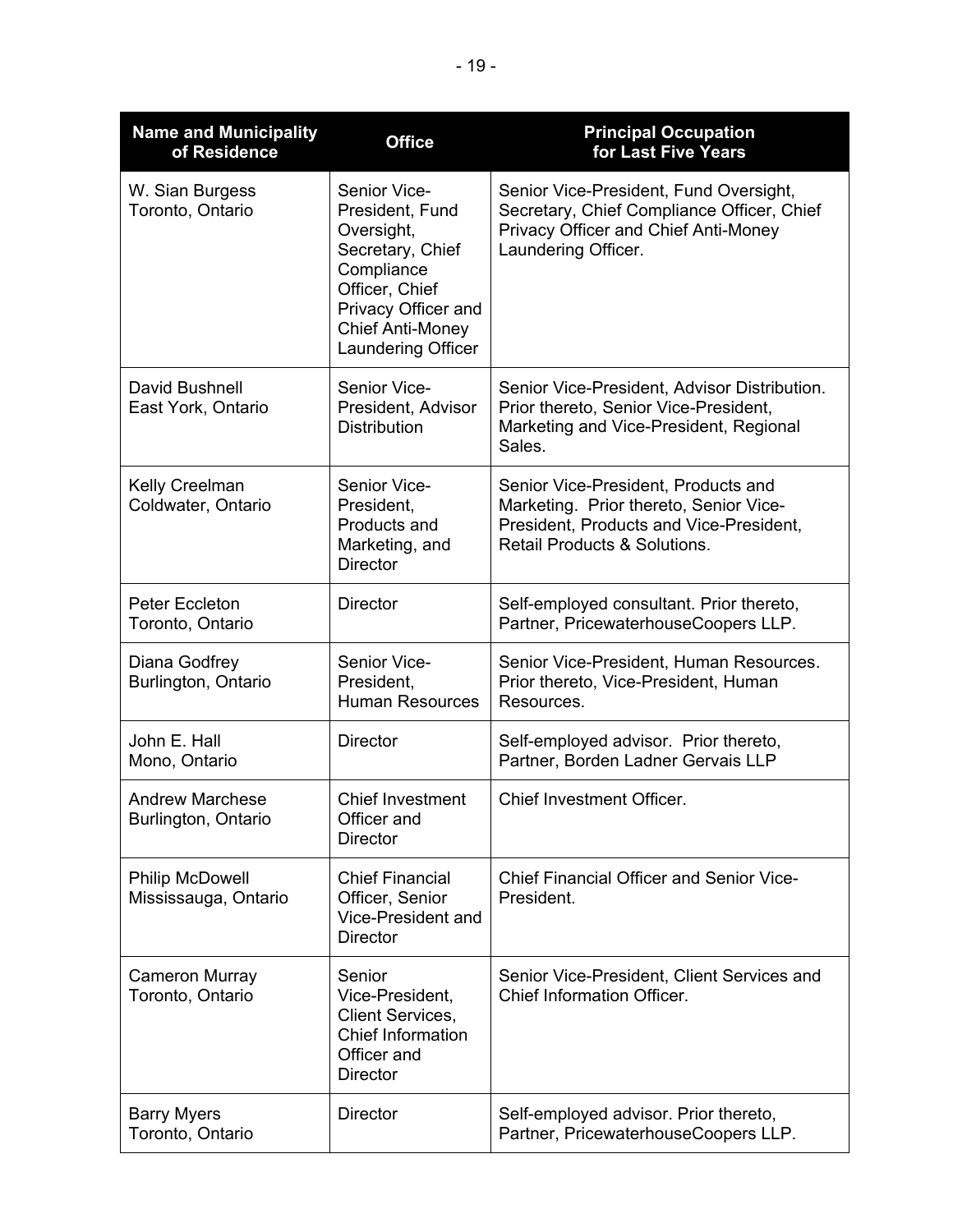| <b>Name and Municipality</b><br>of Residence | <b>Office</b>                                                                              | <b>Principal Occupation</b><br>for Last Five Years                                                                              |
|----------------------------------------------|--------------------------------------------------------------------------------------------|---------------------------------------------------------------------------------------------------------------------------------|
| <b>Andrew Pringle</b><br>Toronto, Ontario    | Director                                                                                   | Partner and Chairman, RP Investment<br>Advisors LP. Chair of the Board of Trustees<br>of the McMichael Canadian Art Collection. |
| Robert Strickland<br>Toronto, Ontario        | President, Chief<br>Executive Officer,<br>Ultimate<br>Designated<br>Person and<br>Director | President and Chief Executive Officer.                                                                                          |
| Don Wilkinson<br>Mississauga, Ontario        | <b>Director</b>                                                                            | Self-employed advisor. Prior thereto,<br>Partner, Deloitte Canada.                                                              |

# Executive Officers and Directors of the Corporation

The following are the names, municipalities of residence, offices and principal occupations or business activities during the five years preceding the date hereof of the directors and senior officers of the Corporation.

| <b>Name and Municipality</b><br>of Residence   | <b>Office</b>                                     | <b>Principal Occupation</b><br>for Last Five Years                                                                                                                                                                                    |
|------------------------------------------------|---------------------------------------------------|---------------------------------------------------------------------------------------------------------------------------------------------------------------------------------------------------------------------------------------|
| Karl Ewoniak<br>Edmonton, Alberta              | <b>Director</b>                                   | Corporate director; formerly President &<br>CEO, Garner Management Ltd. (corporate<br>financial consulting).                                                                                                                          |
| <b>Philip McDowell</b><br>Mississauga, Ontario | <b>Director</b>                                   | <b>Chief Financial Officer and Senior Vice-</b><br>President, Fidelity.                                                                                                                                                               |
| Roderick J. McKay<br>Calgary, Alberta          | <b>Director</b>                                   | Corporate Director.                                                                                                                                                                                                                   |
| Kathryn Black<br>Calgary, Alberta              | <b>Chief Financial</b><br>Officer                 | Chief Financial Officer, Fidelity Capital<br>Structure Corp. Also, Director, Sales Support<br>and Enablement, Fidelity. Formerly,<br>Manager Regional Sales, Fidelity. Formerly,<br>Senior Business Development Manager,<br>Fidelity. |
| Gordon Thomson<br>Calgary, Alberta             | <b>Chief Executive</b><br>Officer and<br>Director | <b>Chief Executive Officer, Fidelity Capital</b><br>Structure Corp. Also, Regional<br>Vice-President, Sales, Fidelity.                                                                                                                |
| W. Sian Burgess<br>Toronto, Ontario            | Secretary                                         | Senior Vice President, Fund Oversight,<br>Secretary, Chief Compliance Officer, Chief<br>Privacy Officer and Chief Anti-Money<br>Laundering Officer, Fidelity.                                                                         |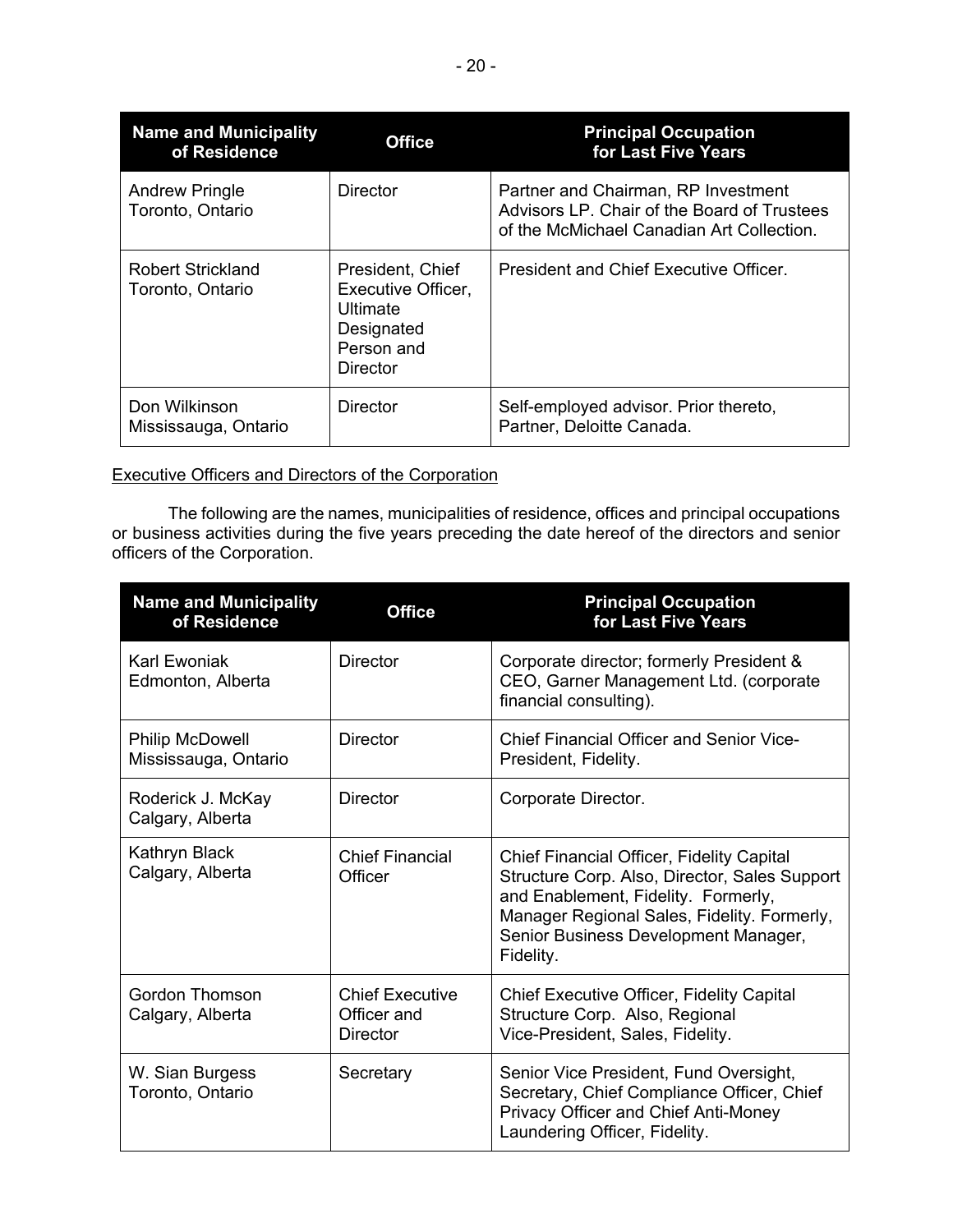#### Portfolio Advisers

 Class Funds pursuant to the Management Agreements. The Management Agreements are described above under "Management of the Funds - Manager". Fidelity is the portfolio adviser of the Funds. Fidelity provides its advisory services to the

The person principally responsible for the management of the portfolio of Fidelity Disruptive™ Automation Class and the implementation of its investment strategies is Andrew Marchese whose information is set out in the above table entitled "Executive Officers and Directors of Fidelity".

 investment advice with respect to all or a portion of the investments of the Funds (collectively, the standard of care in providing advice to the Funds. Fidelity is also responsible for any fees payable to FMR but may direct a Fund to pay such fees and to credit such payments against fees indefinite period and continue in force unless terminated by a party giving 90 days' prior written Fidelity has entered into a sub-advisory agreement, as amended, with Fidelity Management & Research Company LLC ("**FMR**") of Boston, Massachusetts, U.S.A., to provide "**FMR Sub-Advisory Agreement**"). Under the terms of the FMR Sub-Advisory Agreement, Fidelity is responsible for any loss arising out of the failure of the FMR to meet the mandated otherwise payable by that Fund to Fidelity. The FMR Sub-Advisory Agreement is in effect for an notice.

 With respect to Fidelity Inflation-Focused Fund, FMR has entered into a further sub- advice to FMR with respect to all or a portion of the investments of this Fund. advisory agreement with Fidelity Management & Research (Canada) ULC, carrying on business in British Columbia as FMR Investments Canada ULC ("**FMR Canada**"), to provide investment

 affiliates. Under the terms of the FIL Sub-Advisory Agreement, Fidelity is responsible for any loss Fidelity has also entered into a sub-advisory agreement, as amended, with FIL Limited of Hamilton, Bermuda ("**FIL**", together with FMR and FMR Canada, the "**Sub-Advisers**") to provide investment advice provide investment advice with respect to a portion of the investments of Fidelity Inflation-Focused Fund (the "**FIL Sub-advisory Agreement**"). Fidelity and FIL are arising out of the failure of the FIL to meet the mandated standard of care in providing advice to the Funds. Fidelity is also responsible for any fees payable to the FIL but may direct this Fund to pay such fees and to credit such payments against fees otherwise payable by that Fund to Fidelity. The FIL Sub-Advisory Agreement is in effect for an indefinite period and continue in force unless terminated by a party giving 90 days' prior written notice.

 Fidelity has also entered into a sub-advisory agreement (the "**SSgA Sub-Advisory**  to SSgA under the SSgA Sub-Advisory Agreement, but may direct this Fund to pay such fees and **Agreement**") with State Street Global Advisors Ltd. ("**SSgA**") of Montreal, Quebec, Canada, to provide investment services in connection with the management of the passive hedging for Fidelity Inflation-Focused Fund. Specifically, SSgA will be responsible for the purchase, sale and exchange of currency forward, spot currency contracts and, as designated by Fidelity, other property comprising or relating to such Fund. Fidelity shall be responsible for the payment of fees to credit such payment against fees otherwise payable by that Fund to Fidelity. The SSgA Sub-Advisory Agreement is in effect for an indefinite period and continues in force unless terminated by either party giving 60 days' prior written notice.

There may be difficulty in enforcing any legal rights against FMR and FIL as they are resident, and substantially all of their assets are situated, outside of Canada.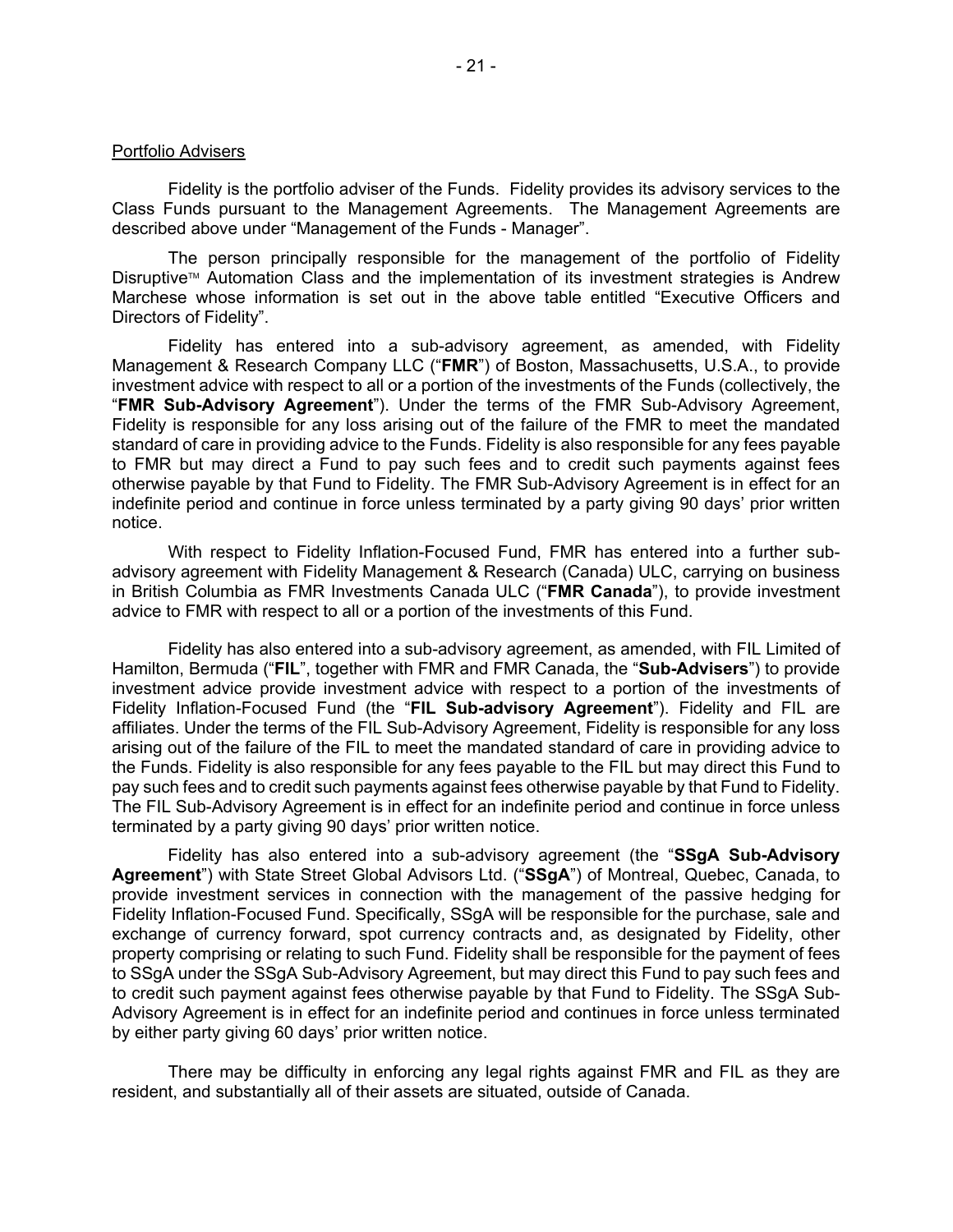i. preceding the date hereof: The following are the name of the persons principally responsible for the day-to-day management of the Funds, implementing a particular material strategy or managing a particular segment of the portfolios of the Funds, and his or her business experience during the five years

| <b>Fund</b>                                                                                           | <b>Individual</b>                                                   | <b>Details of Experience</b>                                                                                                                                                                                                                                                                                                    |
|-------------------------------------------------------------------------------------------------------|---------------------------------------------------------------------|---------------------------------------------------------------------------------------------------------------------------------------------------------------------------------------------------------------------------------------------------------------------------------------------------------------------------------|
| Fidelity Disruptors <sup>™</sup> Class<br>Fidelity Disruptive <sup>™</sup><br><b>Automation Class</b> | Michael Kim<br>BA, MBA<br>(co-manager)<br>(FMR)                     | Mr. Kim joined the Fidelity Investment<br>organization in 2007 as a research analyst.<br>He is currently a quantitative analyst<br>covering mid and large cap U.S. funds and<br>also a co-portfolio manager on a number of<br>funds available to U.S. investors.                                                                |
|                                                                                                       | <b>Christopher Lee</b><br>BA, MBA<br>(co-lead manager)<br>(FMR)     | Mr. Lee joined the Fidelity Investment<br>organization in 2004 as a research analyst.<br>He is currently a Managing Director of<br>Research responsible for overseeing the<br>Technology and Cyclicals teams. He also<br>co-manages a number of funds available to<br>U.S. investors.                                           |
|                                                                                                       | <b>Camille Carlstrom</b><br>BA, MBA<br>(co-lead manager)<br>(FMR)   | Ms. Carlstrom joined the Fidelity Investment<br>organization in 2012 as an analyst. She is<br>currently a Managing Director of Research<br>responsible for overseeing the REIT group<br>and research associates. She also co-<br>manages a number of funds available to<br>U.S. investors.                                      |
|                                                                                                       | <b>Charles Hebard</b><br>BA, MBA, CFA<br>(co-lead manager)<br>(FMR) | Mr. Hebard joined the Fidelity Investment<br>organization in 1998 as a research analyst.<br>He is currently a Managing Director of<br>Research responsible for overseeing the<br>Consumer, Energy, Equity Capital Markets,<br>Value, and Income teams. He also co-<br>manages a number of funds available to<br>U.S. investors. |
|                                                                                                       | <b>William Shanley</b><br>BSc, CFA<br>(co-lead manager)<br>(FMR)    | Mr. Shanley joined the Fidelity Investment<br>organization in 2004 as a research analyst.<br>He is currently a Managing Director of<br>Research responsible for overseeing<br>Fidelity's Hong Kong and Tokyo-based<br>analysts and associates. He also co-<br>manages a number of funds available to<br>U.S. investors.         |
|                                                                                                       | Tim Codrington<br>BA, MBA<br>(co-manager)<br>(FMR)                  | Mr. Codrington joined the Fidelity<br>Investment organization in 2020. He is<br>currently a Managing Director of Research<br>in the Equity division, responsible for<br>overseeing the Consumer team. He also co-<br>manages a number of funds available to<br>U.S. investors.                                                  |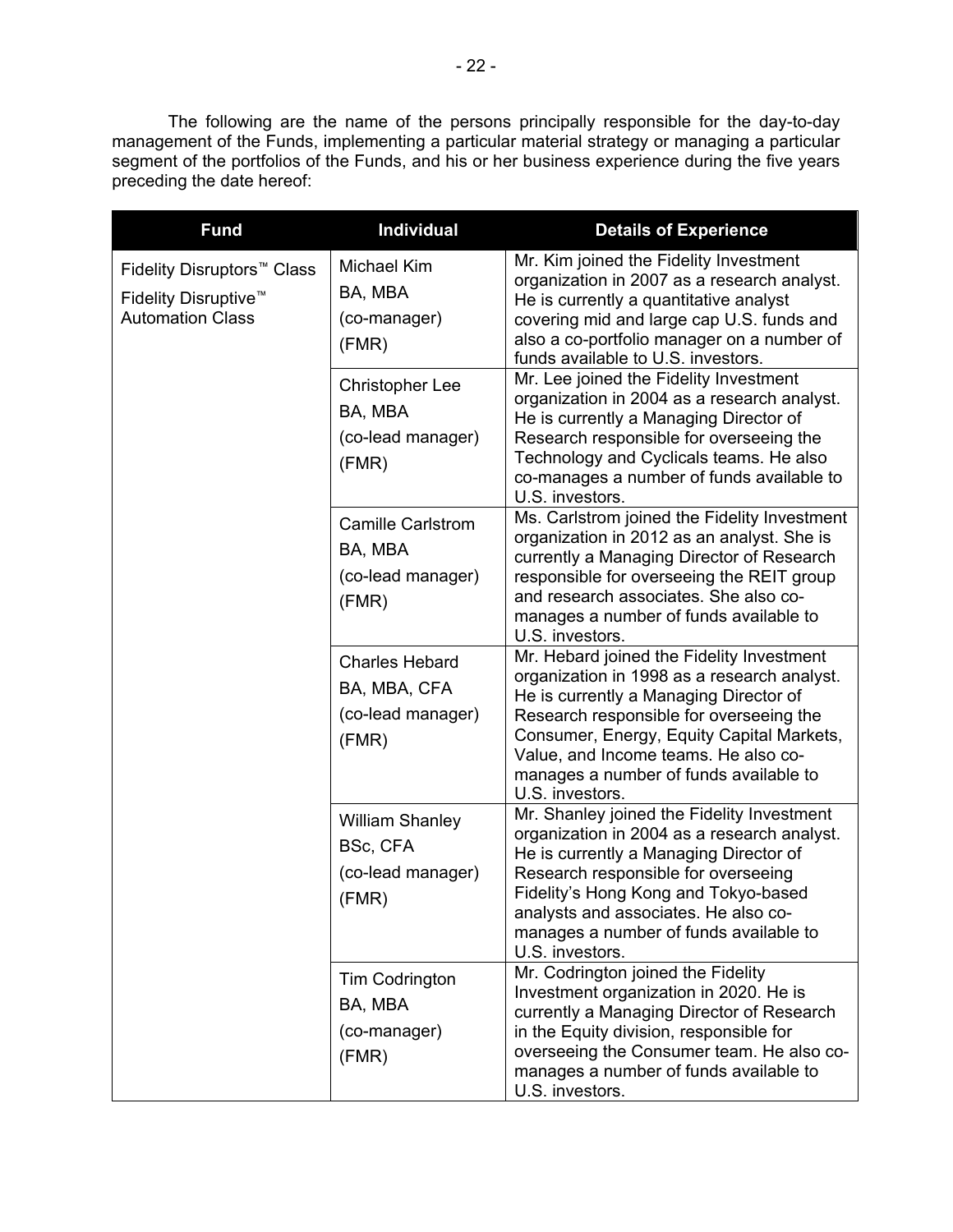| <b>Fund</b>                               | <b>Individual</b>                                                                      | <b>Details of Experience</b>                                                                                                                                                                                                                                                                                                                                                                                                              |
|-------------------------------------------|----------------------------------------------------------------------------------------|-------------------------------------------------------------------------------------------------------------------------------------------------------------------------------------------------------------------------------------------------------------------------------------------------------------------------------------------------------------------------------------------------------------------------------------------|
|                                           | Fahim Razzaque<br>BSc, MBA, CFA<br>(co-lead manager)<br>(FMR)                          | Mr. Razzaque joined the Fidelity Investment<br>organization in 2008 as a research analyst.<br>He is currently a Managing Director of<br>Research responsible for overseeing the<br>Small-Cap analyst team. He also co-<br>manages a number of funds available to<br>U.S. investors.                                                                                                                                                       |
|                                           | Niamh Brodie-<br>Machura<br>BA, MSc<br>(co-lead manager)<br>(FMR)                      | Ms. Brodie-Machura joined the Fidelity<br>Investment organization in 2011 as a<br>research analyst. She is currently a<br>Managing Director of Research responsible<br>for overseeing Fidelity's London-based<br>analysts and associates. She also co-<br>manages a number of funds available to<br>U.S. investors.                                                                                                                       |
| <b>Fidelity Inflation-Focused</b><br>Fund | <b>Geoff Stein</b><br>BA, MBA, CFA<br>(asset allocation)<br>(co-lead manager)<br>(FMR) | Mr. Stein joined the Fidelity Investments<br>organization in 1994. He is currently a<br>portfolio manager in the Global Asset<br>Allocation Group for Fidelity Management &<br>Research Company and manages and co-<br>manages a variety of portfolios.                                                                                                                                                                                   |
|                                           | David Wolf<br><b>BA</b><br>(asset allocation)<br>(co-lead manager)<br>(FMR Canada)     | Mr. Wolf joined the Fidelity Investments<br>organization in 2013. He is currently a<br>portfolio manager and a member of the<br>Global Asset Allocation Group for FMR<br>Canada. Prior to joining the Fidelity<br>Investments organization, he served as an<br>advisor to the former Governor of the Bank<br>of Canada and was Secretary to the<br>Governing Council at the Bank of Canada.                                               |
|                                           | David Tulk<br>Hon.Bsc, MA, CFA<br>(asset allocation)<br>(co-manager)<br>(FMR Canada)   | Mr. Tulk joined the Fidelity Investments<br>organization in 2016 as an Institutional<br>Portfolio Manager with the Global Asset<br>Allocation Group. He is currently a portfolio<br>manager and a member of the Global Asset<br>Allocation Group for FMR Canada. Prior to<br>joining the Fidelity Investments<br>organization, he served as the Head of<br>Global Macro Strategy and Chief Canadian<br>Macro Strategist at TD Securities. |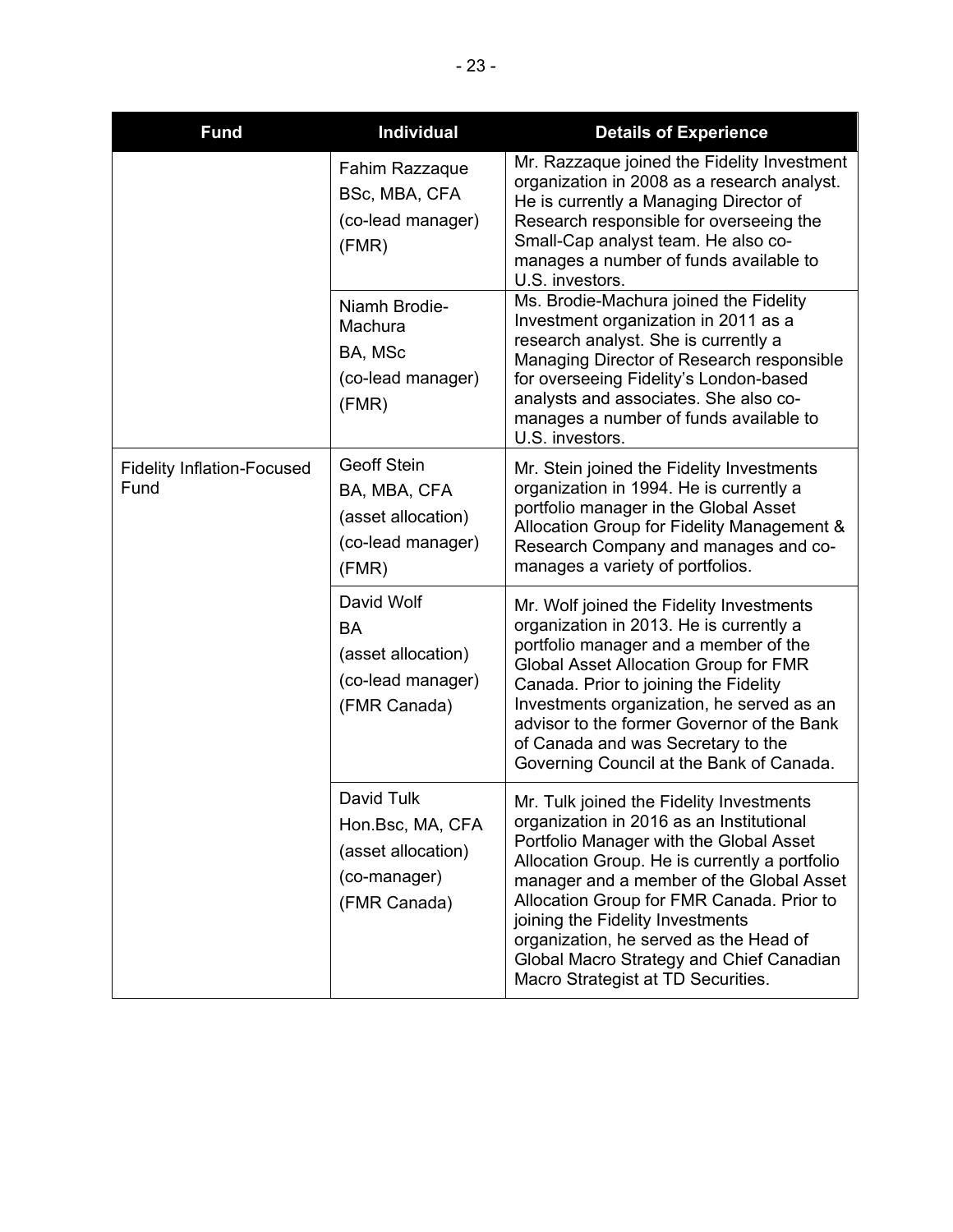| <b>Fund</b> | <b>Individual</b>                                                         | <b>Details of Experience</b>                                                                                                                                                                                                                                                                                                                                                  |
|-------------|---------------------------------------------------------------------------|-------------------------------------------------------------------------------------------------------------------------------------------------------------------------------------------------------------------------------------------------------------------------------------------------------------------------------------------------------------------------------|
|             | Joe Overdevest<br><b>BA</b><br>(co-lead manager)<br>(Fidelity)            | Mr. Overdevest joined the Fidelity<br>Investments organization in 2002 as a<br>research analyst with the Canadian Equity<br>research team. He has covered various<br>sectors for the team including oil and gas<br>exploration and production companies and<br>diversified financials. He is currently a<br>portfolio manager and Director of Research.                       |
|             | Darren Lekkerkerker<br>BA, MBA, CFA<br>(co-lead manager)<br>(Fidelity)    | Mr. Lekkerkerker joined the Fidelity<br>Investments organization in 2004 as a<br>research analyst with the Canadian equity<br>research team. He is currently a portfolio<br>manager. His current sector responsibilities<br>include diversified metals and mining and<br>chemicals industries.                                                                                |
|             | <b>Steven Buller</b><br>BA, MSc, CFA<br>(co-lead manager)<br>(FMR)        | Mr. Buller joined the Fidelity Investments<br>organization in 1992 as an analyst in the<br>High Income Group. Currently, he is Vice<br>President and also the portfolio manager of<br>the Fidelity Real Estate Investment<br>Portfolio, which is not available to Canadian<br>investors. He also manages Fidelity's<br>institutional real estate accounts and other<br>funds. |
|             | Eric Mollenhauer<br>BA, CFA<br>(co-lead manager)<br>(FMR)                 | Mr. Mollenhauer joined the Fidelity<br>Investments Organization in 1993 as a<br>sales representative. He is currently a<br>portfolio manager for two floating rate<br>mandates available to U.S. investors.                                                                                                                                                                   |
|             | Kevin Nielsen<br>BA, MBA, CFA<br>(co-lead manager)<br>(FMR)               | Mr. Nielsen joined the Fidelity Investments<br>organization in 2006 as a research analyst.<br>He currently co-manages a floating rate<br>mandate available to U.S. investors.                                                                                                                                                                                                 |
|             | <b>Brandon Bettencourt</b><br>BSc, MSc, CFA<br>(co-lead manager)<br>(FMR) | Mr. Bettencourt joined the Fidelity<br>Investments organization in 2008 as a<br>research associate. He became a portfolio<br>manager in 2014 and currently co-manages<br>a number of fixed income funds available to<br>U.S. investors.                                                                                                                                       |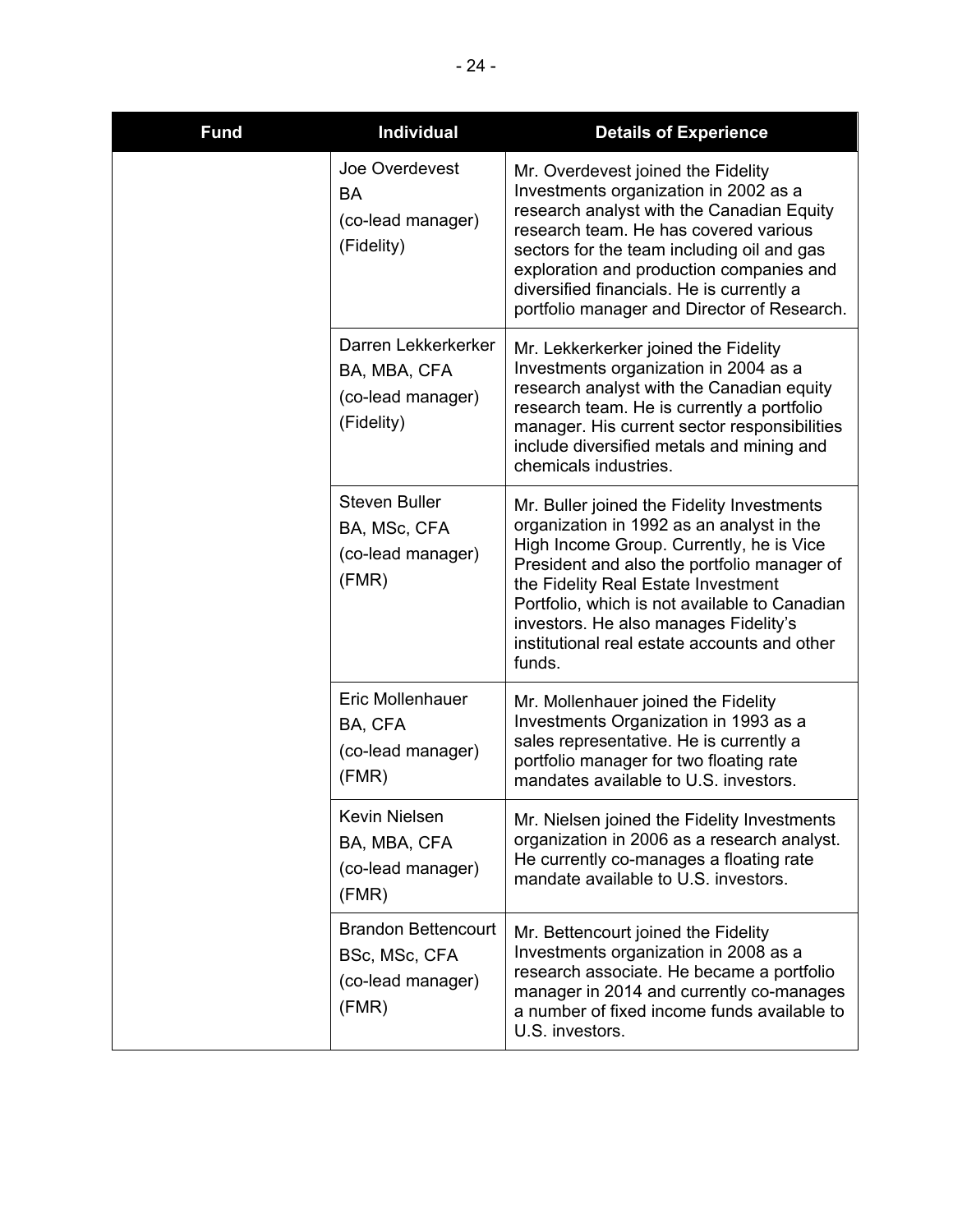| <b>Fund</b> | <b>Individual</b>                                                        | <b>Details of Experience</b>                                                                                                                                                                                                                |
|-------------|--------------------------------------------------------------------------|---------------------------------------------------------------------------------------------------------------------------------------------------------------------------------------------------------------------------------------------|
|             | <b>Richard Munclinger</b><br>MSc, PhD, CFA<br>(co-lead manager)<br>(FMR) | Mr. Munclinger joined the Fidelity<br>Investments organization in 2016 as a<br>quantitative analyst. He is currently a co-<br>portfolio manager.                                                                                            |
|             | <b>Srikanth Tella</b><br>B.Comm, CFA<br>(co-lead manager)<br>(FMR)       | Mr. Tella joined the Fidelity Investments<br>organization in 2007 as a trader and has<br>traded in a variety of sectors. He is a<br>member of the team managing Fidelity's<br>Canadian fixed income investment<br>mandates.                 |
|             | Lee Ormiston<br>BA, MBA<br>(co-manager)<br>(FMR)                         | Mr. Ormiston joined the Fidelity Investments<br>organization in 2006 as a bond trader.<br>Previously, he was a portfolio manager at<br>State Street Bank and Trust. He is currently<br>a co-portfolio manager.                              |
|             | <b>Tim Foster</b><br>BA, MSc<br>(co-lead manager)<br>(FIL)               | Mr. Foster joined the Fidelity Investments<br>organization in 2003 as a quantitative<br>analyst. He is currently a portfolio manager<br>and also currently manages a number of<br>funds available to investors outside of North<br>America. |
|             | lan Fishwick<br>MA<br>(co-manager)<br>(FIL)                              | Mr. Fishwick joined the Fidelity Investments<br>organization in 2007. He is currently a<br>portfolio manager and also currently<br>manages a number of funds available to<br>investors outside of North America.                            |

 securities through brokers or dealers who are affiliates or subsidiaries of Fidelity or the Sub- have been charged by such other brokers or dealers. Fidelity will at all times be responsible for the management of the portfolio of each Fund for which it acts as investment adviser. Fidelity and the Sub-Advisers, as applicable, provide investment advice with respect to each Fund's investment portfolio and arrange for the acquisition and disposition of all portfolio investments, including all necessary brokerage arrangements, if applicable. In doing so Fidelity and the Sub-Advisers may place orders on behalf of a Fund for the purchase and sale of portfolio Advisers, or in which any one of them have a financial interest, provided that such orders are to be executed on terms and conditions as favourable to the Fund as could be expected to be obtained from other brokers or dealers and at commission rates comparable to that which would

 the management of the portfolio of each Fund for which it acts as investment adviser. Fidelity and the Sub-Advisers now act and may hereafter act as investment advisers to, or portfolio managers of, other mutual funds and clients. If the availability of any particular security of the Funds and also one or more other mutual funds or discretionary accounts for which Fidelity or a Sub-Adviser acts or may hereafter act, such security will be allocated on a fair and equitable is limited and such security is in keeping with the fundamental investment objective of one or more basis as determined by Fidelity or the Sub-Adviser, as the case may be.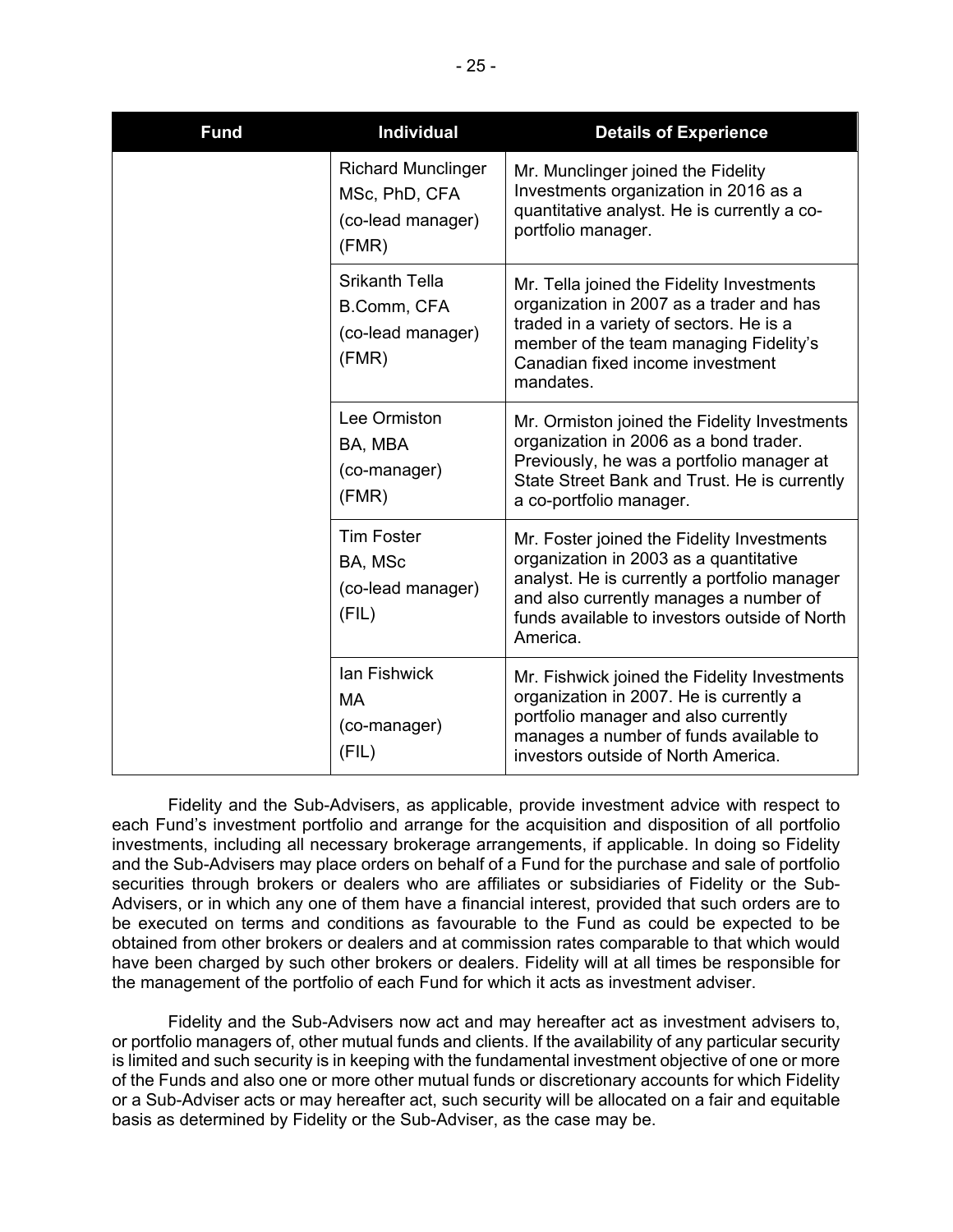responsible for oversight of the portfolio managers of the Funds. The quarterly reviews include Quarterly reviews of the Funds are conducted by the senior investment officers at Fidelity the analysis of the Funds' performance over the previous quarter and a review of the portfolio managers' outlook for the Funds.

 the review of each portfolio manager's current investment strategy, derivatives use (if any), Fund portfolio holdings. The quarterly reviews include the analysis of the Funds' performance over the General investment policy and direction in respect of the Funds, but not specific investment decisions, are subject to the oversight of Fidelity's and/or the Sub-Adviser's Chief Investment Officer who completes monthly and quarterly reviews. The monthly reviews include performance as compared to the Fund's benchmark, country, sector and stock weightings and previous quarter using performance attribution to outline the sources of performance, including stock selection, asset mix and currency effects, and a review of each portfolio manager's outlook for the Funds.

#### Brokerage Arrangements

 Decisions as to the purchase and sale of portfolio securities and decisions as to the negotiation, where applicable, of commissions are made by Fidelity or the applicable Sub-Adviser for the Funds and the underlying funds, as applicable (the "Advisers"). execution of all portfolio transactions, including selection of market, dealer or broker, and the

In selecting brokers, many factors will be considered in the context of a particular trade and in regard to the Advisers' overall responsibilities with respect to each Fund and to other investment accounts the Advisers manage. Factors deemed relevant may include the following: (i) price; (ii) size and type of the transaction; (iii) reasonableness of compensation to be paid; (iv) speed and certainty of trade executions, including the broker's willingness to commit capital; (v) nature of markets on which the security is to be purchased or sold; (vi) the availability of liquidity in the security; (vii) reliability of a market center or broker; (viii) overall trading relationship with the broker; (ix) assessment of whether and how closely the broker will likely follow instructions; (x) degree of anonymity that a particular broker or market can provide; (xi) the potential for avoiding market impact; (xii) the execution services rendered on a continuing basis; (xiii) the execution efficiency, settlement capability and financial condition of the firm; (xiv) arrangements for payment of fund expenses, if applicable; and (xv) the provision of additional brokerage and research products and services, if applicable. Notwithstanding the factors listed above, in effecting portfolio transactions, overall service and prompt execution of orders on favourable terms will be of primary consideration.

 Portfolio transactions may be executed with brokers who provide research services to assist the Advisers with their investment management responsibilities. Such services include earnings, dividends and similar data, quotation services, data, information and other services, analytical computer software and services and investment recommendations. reports and analysis which are used to assist with investment decisions in the following subject areas: economic, industry, company, municipal, sovereign, legal or political research reports, market colour commentary, company meeting facilitation, compilation of securities prices,

 determination that their clients, including the Funds and the underlying funds, as applicable, The Advisers have established procedures to assist them in making a good faith receive a reasonable benefit considering the value of research goods and services and the amount of brokerage commissions paid.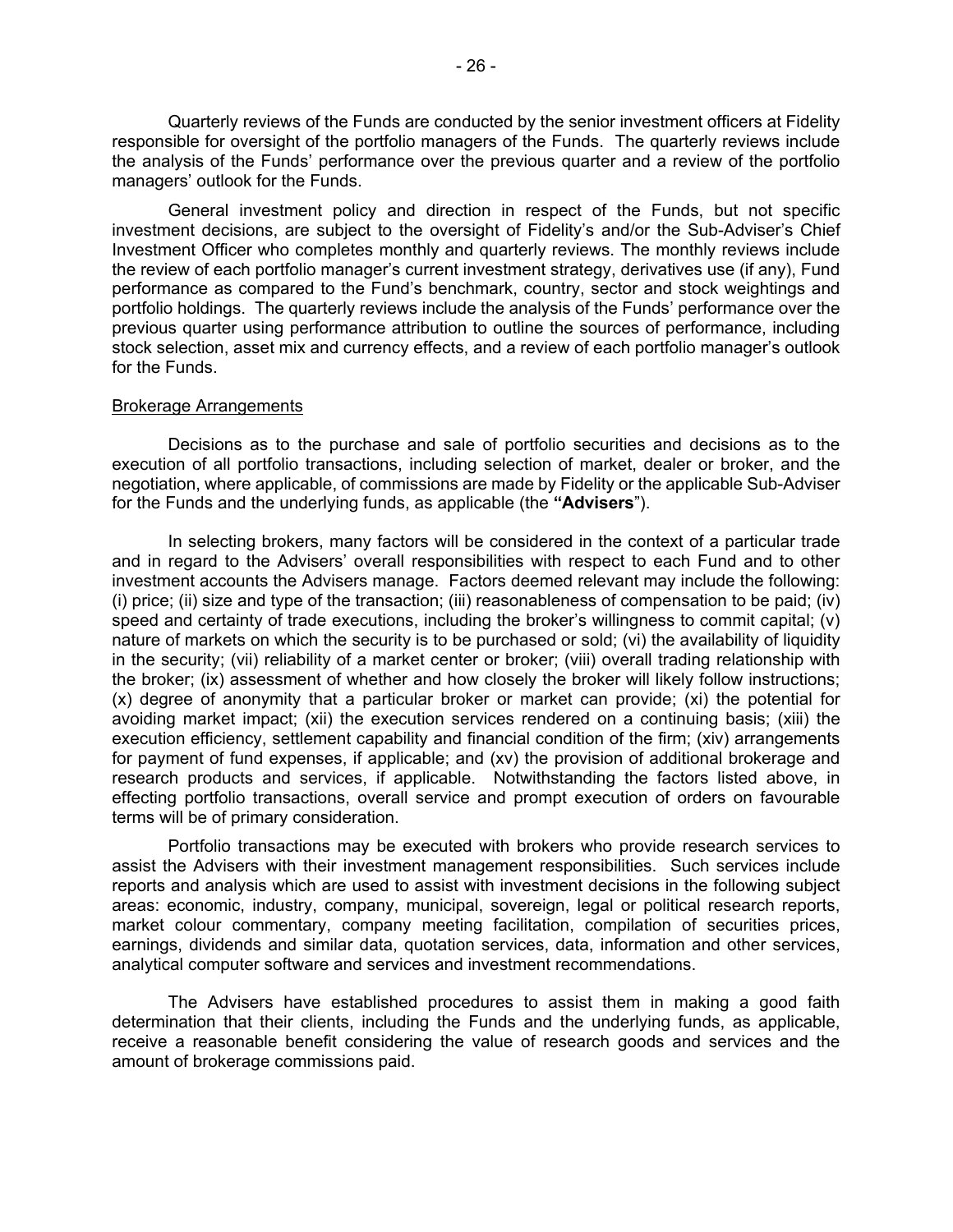Funds and the underlying funds, as applicable, pay a bundled commission into a CSA account maintained by the broker for order execution and research goods and services. The Advisers direct the broker to use the CSA account to pay for research goods and services. Research goods research good or service is paid for by the Funds and underlying funds which will benefit from the The Advisers may enter into commission sharing arrangements ("**CSA**") whereby the and services must be used to assist with investment or trading decisions or with effecting securities transactions. The research goods and services that are purchased through CSAs generally support broad categories of investment mandates. In order to ensure that the Funds and the underlying funds are receiving reasonable benefit from CSAs, the Advisers use an annual budget process to ensure that: (i) only eligible research goods and services are purchased; (ii) such research goods and services add value to the Advisers' quantitative or qualitative reviews and are not duplicated by other goods or services; (iii) the cost of such research goods and services are reasonable given the nature of the investment mandates, the availability of alternative services and the extent to which the research good or service is used; and (iv) the research goods and services**.** 

 affiliated or related entities that are regulated under MiFID II will no longer be using a CSA account to pay for research goods and services. Instead, these Advisers will use and maintain separate research payment accounts ("**RPA**") whereby the Funds will pay an unbundled commission into goods and services from the RPA account in accordance with the enumerated criteria mentioned As a result of the revised Markets in Financial Instruments Directive (also known as MiFID II) in the European Economic Area, effective on January 3, 2018, certain Advisers and their the RPA account for research goods and services. The Advisers will instruct payment for research above.

 The key differences between a CSA account and an RPA account is that: (i) the CSA account is maintained by the broker while the RPA account is maintained by the Advisers; and (ii) the CSA account allocates payments for research goods and services to the Funds on pro-rata trading activity while the RPA account allocates payments based on the pro-rata net assets of the Funds.

 brokerage firms. In addition, the Advisers may place trades with brokers that use affiliated companies as a clearing agent. With respect to client trades that are executed by affiliates, the The Advisers may place trades with certain affiliated brokers, and in doing so determine that their trade execution capabilities and costs are comparable to those of non-affiliated, qualified Advisers seek to ensure that the trade execution obtained is comparable to that of unaffiliated brokers and that the continued use of such affiliate is appropriate.

Where brokerage transactions involving client brokerage commissions of the Funds and the underlying funds, as applicable, have been or might be directed to a broker in return for the provision of any good or service by the broker or a third party, other than order execution, the names of such dealers or third parties will be provided upon request by contacting Fidelity at 1- 800-263-4077 or via email at [cs.english@fidelity.ca](mailto:cs.english@fidelity.ca) (for assistance in English) or [sc.francais@fidelity.ca](mailto:sc.francais@fidelity.ca) (for assistance in French).

## **Custodian**

 portfolio securities. The Custodian Agreement continues indefinitely for the Funds unless The Funds have entered into a Master Mutual Fund Custodial Services Agreement (the "**Custodian Agreement**") dated as of November 16, 2012, as amended, with State Street Trust Company Canada (the "**Custodian**") of Toronto, Ontario to act as custodian of the Funds' terminated upon 180 days' written notice by the Custodian, upon 30 days' written notice given by the Funds, or upon receipt of written notice by the Custodian from the Funds in circumstances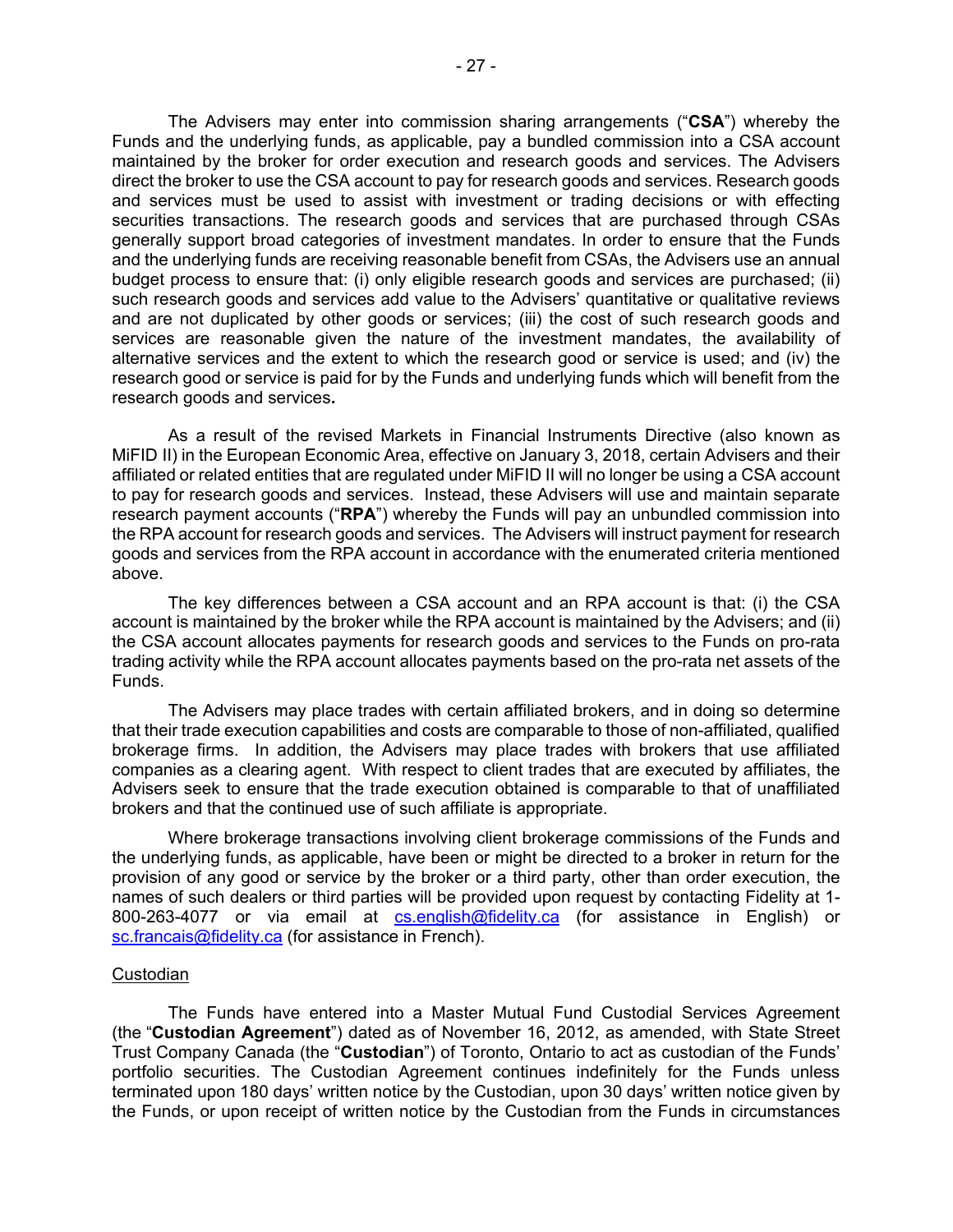where the Funds have determined that there is a reasonable basis to conclude that the Custodian is insolvent or that its financial condition is deteriorating in a material respect.

 The cash, securities and other assets of the Funds will be held by the Custodian at its principal office or at one or more of its branch offices or at offices of sub-custodians appointed by exchange transactions may also be effected through an affiliate of the Custodian. Fees with the Custodian domestically or in other countries. The Custodian may also provide foreign exchange services to the Funds either as an agent for the Funds or as principal. The foreign respect to foreign exchange transactions may be earned by the Custodian or its affiliate.

Where a Fund makes use of clearing corporation options, options on futures or futures contracts, the Fund may deposit portfolio securities or cash as margin in respect of such transactions with a dealer, or in the case of forward contracts, with the other party thereto, in any such case in accordance with the policies of the Canadian securities authorities.

#### Auditor

The auditor of the Funds is PricewaterhouseCoopers LLP of Toronto, Ontario. Any change in the auditor of a Fund may be made only with the approval of the IRC of the Funds and upon 60 days prior written notice to securityholders in accordance with securities regulations.

#### Registrar and Transfer Agent

Pursuant to the Management Agreement, Fidelity is the registrar and transfer agent of the Funds. Fidelity maintains the register of Securities of the Funds at its offices in Toronto, Ontario.

#### Securities Lending Agent

The Funds have entered into a Securities Lending Authorization Agreement (the "**Securities Lending Agreement**") dated as of November 16, 2012, as amended, with State Street Bank and Trust Company (the "**Securities Lending Agent**"), of Boston, Massachusetts, a sub-custodian of the Funds. The Securities Lending Agent is not an affiliate or associate of Fidelity. The Securities Lending Agreement appoints the Securities Lending Agent to act as agent for securities lending transactions for those Funds that engage in securities lending and to execute in the applicable Fund's name and on its behalf, securities lending agreements with borrowers in accordance with NI 81-102. The Securities Lending Agreement stipulates that the collateral received by a Fund in a securities lending transaction must have a market value of at least 105% of the value of the securities loaned. Under the Securities Lending Agreement, the Securities Lending Agent indemnifies the Funds from certain losses incurred in connection with the Securities Lending Agent's breach of its standard of care and default by a borrower. The Securities Lending Agreement may be terminated with respect to any Fund at any time with or without cause by either party upon delivery to the other party of written notice specifying the date of such termination, which shall not be less than five days after the receipt of such notice.

#### Other Service Providers

 unless terminated by a party giving six months prior written notice. Fidelity has an arrangement with Fidelity Service Company, Inc. (**"FSC"**) of Boston, Massachusetts for FSC to provide fund accounting and investment management support services to the Funds, including calculating the daily Net Asset Value per Security for the Funds. These services are provided by Fidelity Fund and Investment Operations (FFIO), a division of FSC. The agreement between Fidelity and FSC is in effect for an indefinite period and continues in force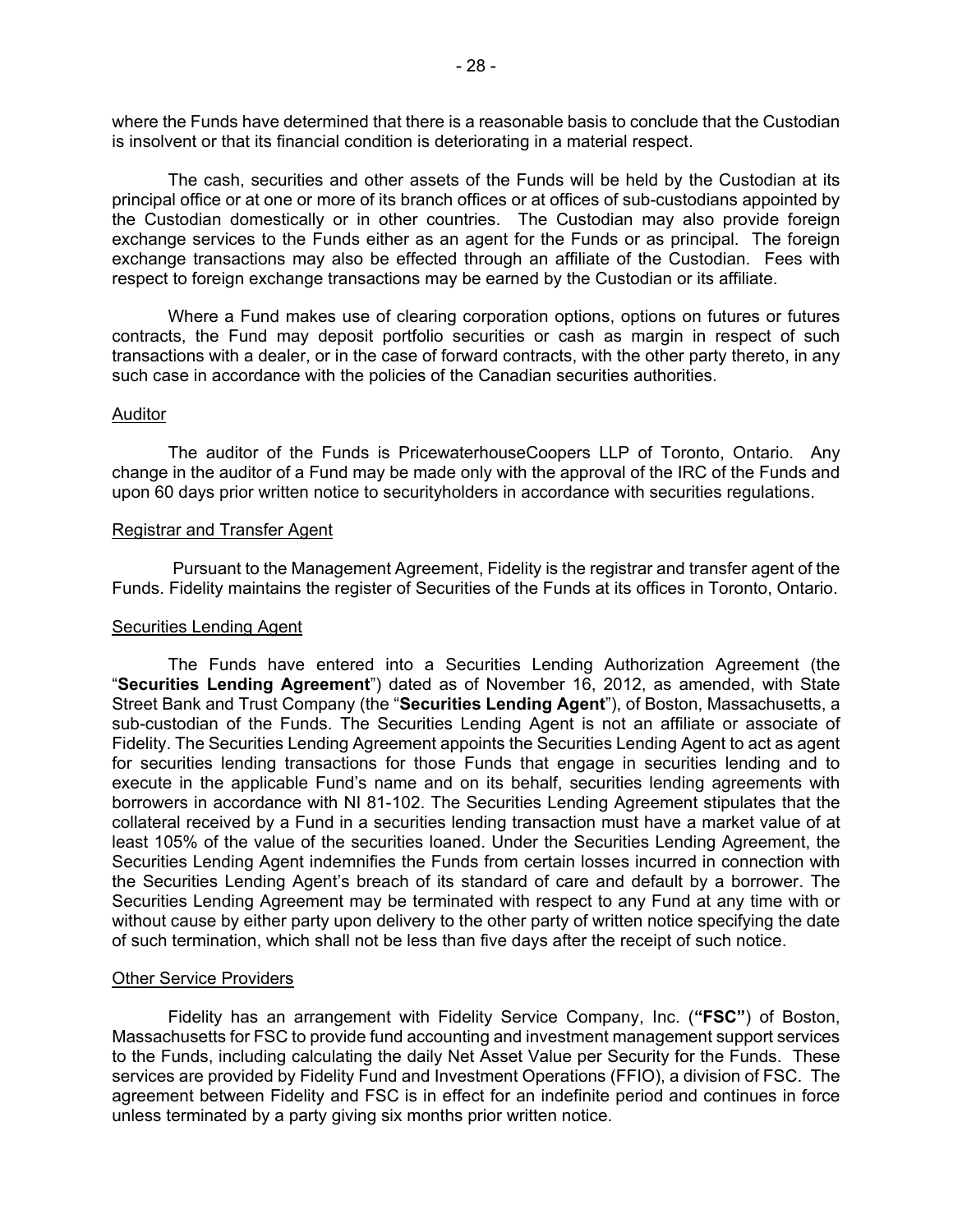## <span id="page-30-0"></span>8. CONFLICTS OF INTEREST

## **Principal Holders of Securities**

Principal Holders of Securities<br>As at the date of this document, Fidelity owned of record and beneficially 1 Class A common voting share of the Corporation, representing 100% of the issued and outstanding Class A common shares.

 the Funds as follows: As at the date of this document, Fidelity owned (beneficially and of record) Securities of

| <b>Fund</b>                            | <b>Series</b>           | <b>Number of</b><br><b>Securities</b> | Percentage of<br><b>Securities of</b><br>the Series<br><b>Owned</b> |
|----------------------------------------|-------------------------|---------------------------------------|---------------------------------------------------------------------|
| Fidelity Disruptors <sup>™</sup> Class | B                       | 4,500                                 | 100%                                                                |
|                                        | E1                      | 1,000                                 | 100%                                                                |
|                                        | F                       | 4,500                                 | 100%                                                                |
|                                        | F <sub>5</sub>          | 500                                   | 100%                                                                |
|                                        | F <sub>8</sub>          | 500                                   | 100%                                                                |
|                                        | P <sub>1</sub>          | 1,000                                 | 100%                                                                |
|                                        | S <sub>5</sub>          | 500                                   | 100%                                                                |
|                                        | S <sub>8</sub>          | 500                                   | 100%                                                                |
|                                        |                         |                                       |                                                                     |
| Fidelity Disruptive™ Automation Class  | B                       | 4,500                                 | 100%                                                                |
|                                        | E <sub>1</sub>          | 1,000                                 | 100%                                                                |
|                                        | $\overline{\mathsf{F}}$ | 4,500                                 | 100%                                                                |
|                                        | F <sub>5</sub>          | 500                                   | 100%                                                                |
|                                        | F <sub>8</sub>          | 500                                   | 100%                                                                |
|                                        | $\overline{P1}$         | 1,000                                 | 100%                                                                |
|                                        | S <sub>5</sub>          | 500                                   | 100%                                                                |
|                                        | S <sub>8</sub>          | 500                                   | 100%                                                                |
|                                        |                         |                                       |                                                                     |
| <b>Fidelity Inflation-Focused Fund</b> | B                       | 4,000                                 | 100%                                                                |
|                                        | E1                      | 1,000                                 | 100%                                                                |
|                                        | $\overline{\mathsf{F}}$ | 4,000                                 | 100%                                                                |
|                                        | F <sub>5</sub>          | 500                                   | 100%                                                                |
|                                        | F <sub>8</sub>          | 500                                   | 100%                                                                |
|                                        | $\overline{O}$          | 1,000                                 | 100%                                                                |
|                                        | P <sub>1</sub>          | 1,000                                 | 100%                                                                |
|                                        | S <sub>5</sub>          | 500                                   | 100%                                                                |
|                                        | $\overline{\text{S8}}$  | 500                                   | 100%                                                                |

 outstanding common shares of Fidelity. As at the date of this document, 483A Bay Street Holdings LP owns directly 100% of the issued and outstanding shares of BlueJay Lux 1 S.a.r.l. As at the date of this document, the only shareholder known to Fidelity to own, of record or beneficially, more than 10% of the issued and outstanding shares of Fidelity was BlueJay Lux 1 S.a.r.l. which owns directly 1,000 common shares, representing 100% of the issued and and 483A Bay Street Holdings LP in turn is owned 49% by Fidelity Canada Investors LLC ("**FCI**") and 51% owned by FIL (as shown in the diagram below).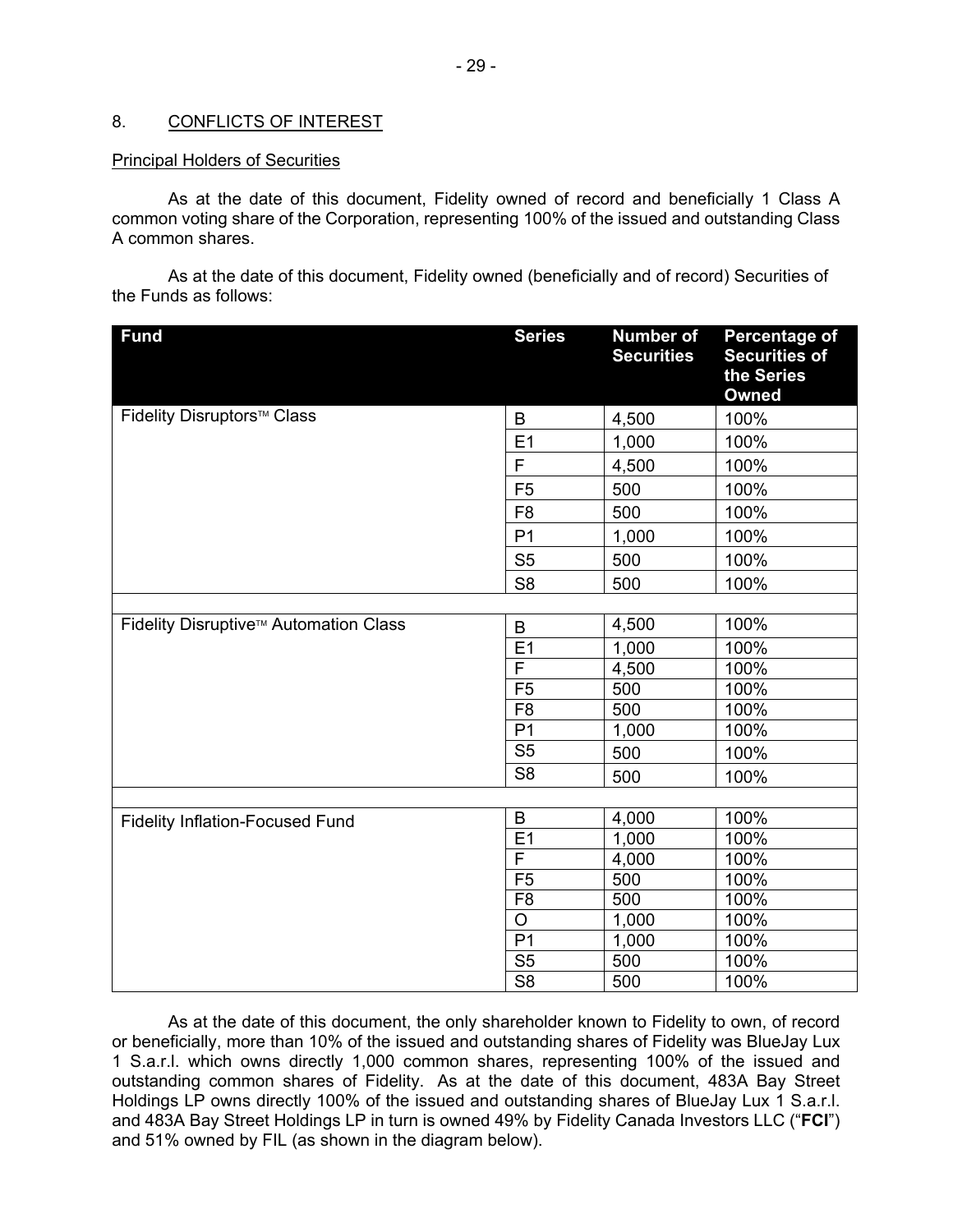<span id="page-31-0"></span> of FCI, representing 49% of the voting power of FCI. The Johnson family group and all other voted in accordance with the majority vote of Series B units. Accordingly, through their ownership family group may be deemed to form a controlling group with respect to FCI. As at the date of voting stock. Accordingly, through their ownership, members of the Johnson family group may As at the date of this document, members of the Johnson family, including Abigail P. Johnson, are the predominant owners, directly or through trusts, of Series B voting common units Series B unitholders have entered into a voting agreement under which all Series B units will be of voting common units and the execution of the voting agreement, members of the Johnson this document, members of the Johnson family group are the predominant owners, directly or through trusts or other legal structures, of FIL. While the Johnson family group's ownership of FIL voting stock may fluctuate from time to time as a result of changes in the total number of shares of FIL voting stock outstanding, it normally represents more than 25%, but under FIL's by-laws can represent no more than 48.5%, of the total votes which may be cast by all holders of FIL be deemed to form a controlling group with respect to FIL.

As at the date of this document, members of the IRC did not own beneficially, directly or indirectly, in aggregate (i) any class of voting or equity securities of Fidelity, or (ii) more than 0.1% of any class of voting or equity securities of any person or company that provides services to the Funds or to Fidelity.

#### Affiliated Entities



The following diagram shows the ownership structure of Fidelity.

The amount of fees received by Fidelity from each of the Funds will be disclosed in the audited financial statements of the respective Funds.

## 9. FUND GOVERNANCE

#### General

 The Class Funds are organized as classes of shares of the Corporation. The board of directors of the Corporation have all of the regular duties of directors of a business corporation as required under the *Business Corporations Act* (Alberta). The directors of the Corporation have engaged Fidelity as manager, registrar and transfer agent of the Class Funds to help them carry out their duties to the Class Funds' investors. Currently, the board of directors consists of four individuals. Two members of the board, Mr. Ewoniak and Mr. McKay, are independent in that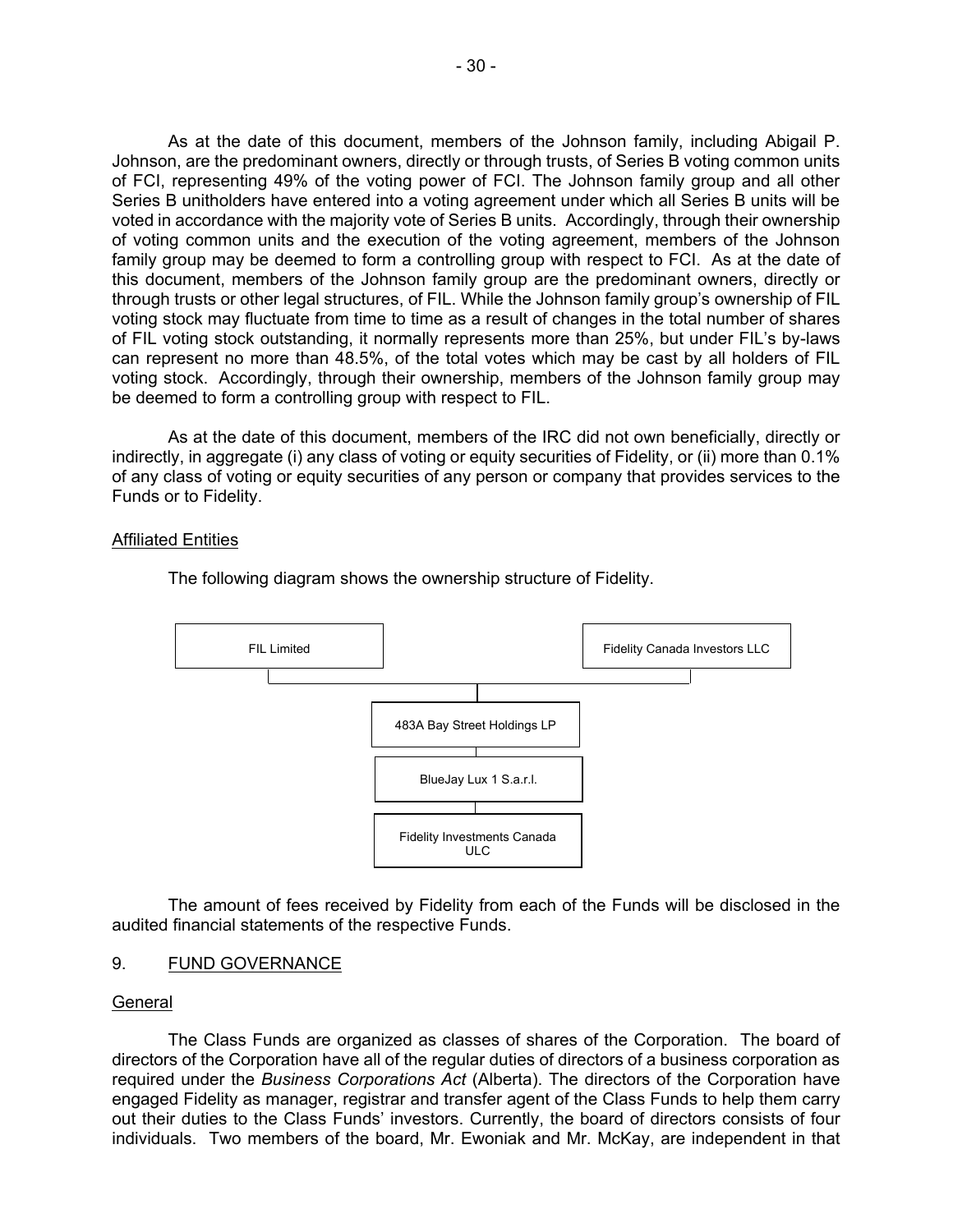they are not members of the management of the Corporation or Fidelity nor are they employed board of directors are described above under "Executive Officers and Directors of the by the Corporation, Fidelity or any of its affiliates. Details of the members of the Corporation's Corporation".

 The Trust Fund is organized as a trust. Fidelity, as Manager and trustee of the Trust Fund and Manager of the Class Funds, is ultimately responsible for fund governance, which is the employed by Fidelity or any of its affiliates. Details of the members of Fidelity's board of directors responsibility of Fidelity's board of directors. Currently, the board of directors consists of ten individuals. Five members of the board, Messrs. Hall, Myers, Eccleton, Pringle and Wilkinson, are independent in that they are not members of the management of Fidelity nor are they are described above under "Executive Officers and Directors of Fidelity".

#### Members and Mandate of the IRC

As at the date of this annual information form, the following individuals are the members of the IRC of the Fidelity Funds:

> James E. Cook (Chair) – Etobicoke, Ontario Douglas Nowers– Toronto, Ontario Richard J. Kostoff – Toronto, Ontario Frances Horodelski – Toronto, Ontario

The following is the mandate of the IRC as required under NI 81-107:

- (a) review a conflict of interest matter, including any related policies and procedures, referred to it by Fidelity and make recommendations to Fidelity regarding whether the proposed action of Fidelity in respect of the conflict of interest matter achieves a fair and reasonable result for the applicable Fidelity Funds;
- (b) consider and approve, if deemed appropriate, Fidelity's proposed action on a conflict of interest matter that Fidelity refers to the IRC for approval; and
- (c) perform such other duties, recommendations and approvals as may be permitted of the IRC under applicable securities laws.

## Policies and Practices

 have developed policies that aim to manage each Fund's and each underlying fund's, as Fidelity has adopted numerous policies to address conflicts of interest, as required by NI 81-107. Fidelity and the Funds' and the underlying Fidelity Funds' portfolio advisers, as applicable, applicable, investment risks, such as market and credit risks, as well as non-investment risks, such as counterparty, trading, compliance, foreign markets and technology risks. In addition, The activities of all the Funds and underlying funds are monitored by Fidelity's compliance department. The chief compliance officer provides regular reports to Fidelity's board of directors.

 Advertising & Sales Communications Compliance Manual for internal Fidelity use. The manual When it markets and advertises the Funds, Fidelity is required to comply with certain laws and policies, including Part 15 of NI 81-102 and NI 81-105. Fidelity has established policies and procedures to ensure it complies with these requirements. For example, Fidelity has prepared an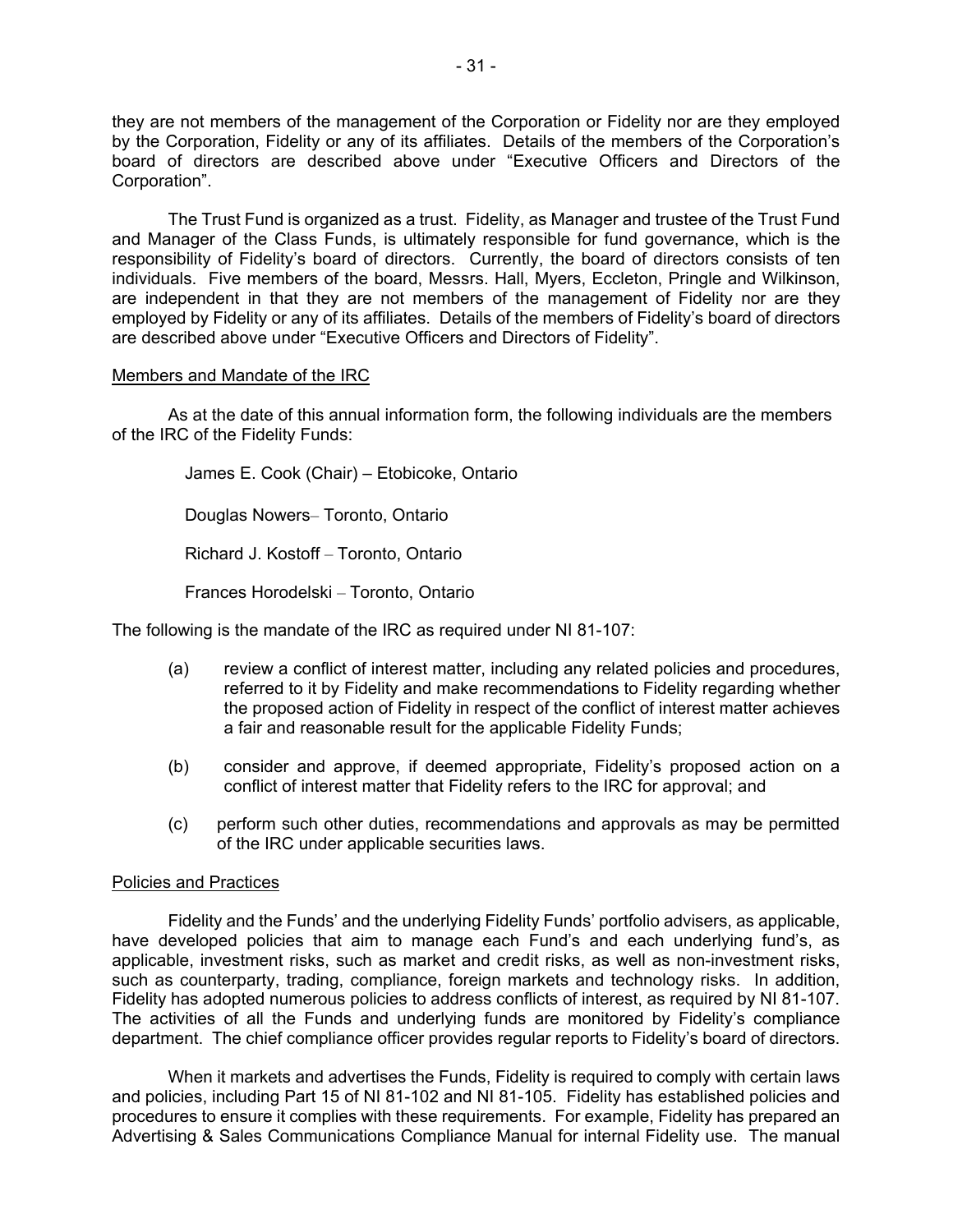is used by Fidelity's product and marketing departments when preparing advertising and other promotional materials and broadcasts. It describes the requirements of securities laws and policies as well as Fidelity's policies regarding the content of these materials and broadcasts.

 when employees of Fidelity buy or sell securities for their personal accounts, they do not create Fidelity has developed a Code of Ethics. The purpose of the Code is to aim to ensure that actual or potential conflicts with the Fidelity Funds.

## Policies related to Derivatives

 with the limits, restrictions and practices set by the Canadian Securities Administrators ("**CSA**") with applicable regulatory requirements and addresses any risk associated with derivative instruments. Fidelity has appointed a supervising officer who is responsible for the oversight of The Fidelity Funds (other than money market funds) are allowed to use derivatives. See "Derivative risk" in the simplified prospectus. These Funds may use derivatives in accordance or as permitted under the terms of exemptive relief obtained from the CSA. Fidelity has adopted a written Derivatives Policy to aim to ensure that the use of derivatives by these Funds complies derivative activity in these Funds. In addition, compliance personnel at Fidelity review the use of derivatives as part of their ongoing review of Fund activity. At present, Fidelity does not simulate stress conditions to measure risk in connection with the use of derivatives.

## Policies related to Repurchase Transactions, Reverse Repurchase Transactions and Securities Lending Transactions

 transactions only as permitted under securities law. Additionally, the Trust Fund may engage in repurchase transactions and securities lending transactions only as permitted under securities fees earned by the Funds and the underlying Fidelity Funds. The agent will also monitor the transactions. Fidelity sets credit limits in an effort to control risk. The Funds do not currently All of the Funds and the underlying Fidelity Funds may engage in reverse repurchase law. The Custodian or a sub-custodian will act as agent for the Funds and the underlying Fidelity Funds in administering repurchase transactions and securities lending transactions, including negotiating the agreements, assessing the creditworthiness of counterparties and collecting the collateral provided to ensure that it remains within the prescribed limits. Fidelity has written policies and procedures in respect of reverse repurchase transactions and securities lending engage in repurchase transactions and Fidelity will develop similar policies in the event that the Funds engage in these transactions. The Fund Treasurer's Office is responsible for reviewing the written policies and procedures for reverse repurchase and securities lending transactions. At present, Fidelity does not simulate stress conditions to measure risk in connection with the use of repurchase transactions, reverse repurchase transactions and securities lending transactions.

#### Policies related to Liquidity Risk Management

Liquidity risk refers to the risk that a Fund is unable to satisfy redemption requests without having a material impact on the remaining shareholders of a Fund. Liquidity risk management is part of a Fund's broader risk management process which includes documented internal compliance and fund oversight policies and procedures pertaining to the measurement, monitoring, mitigation and reporting of liquidity risks within a Fund.

 having a material impact on the remaining shareholders of a Fund. The Fidelity Liquidity Working Fidelity has adopted a Liquidity Risk Management Policy to promote effective liquidity risk management and reduce the risk that a Fund will be unable to satisfy redemption requests without Group, comprised of members of Investment Compliance, Legal, Fund Treasury, Product and Investment Risk, has been established to provide oversight over Fidelity's liquidity risk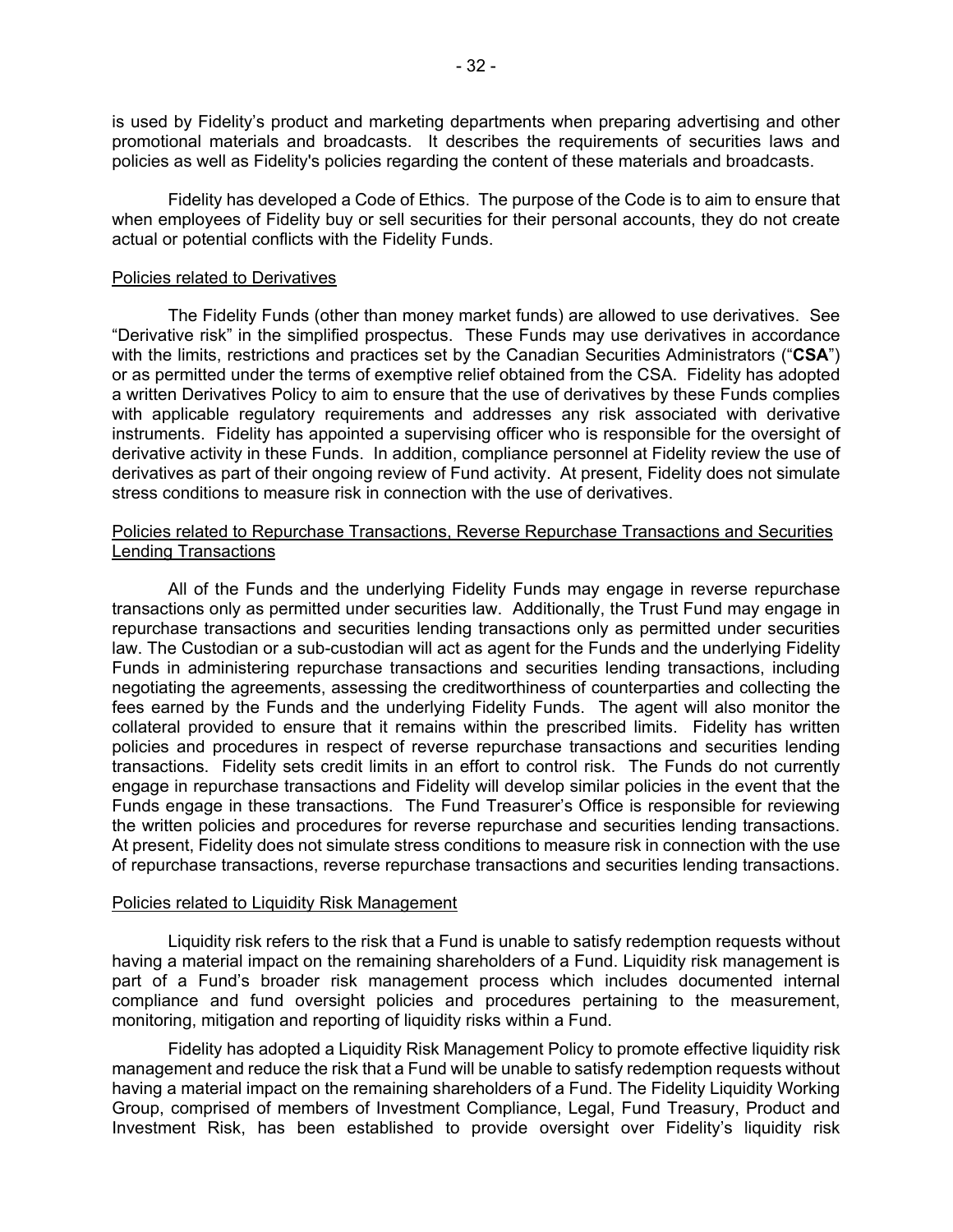management program and for the ongoing management and monitoring of the Funds' liquidity. Policies related to sizable transactions

In general, sizable transactions by certain investors can disadvantage other investors in a Fund. Fidelity has adopted policies and procedures to help minimize the potential impact of sizable purchases and redemptions by an investor, or by a group of investors that follow a proprietary model portfolio of a financial advisor or dealer ("**Model Investors**") on a Fund's other securityholders.

A retail investor will be deemed to become a sizable investor (a "**Sizable Investor**") and Model Investors may be deemed to become a sizable investing group (a "**Sizable Investing Group**"), under the policies and procedures when a purchase/switch into a Fund will cause the investor or Model Investors (in the aggregate) to own:

- More than \$5 million where the Fund's total net assets are less than \$100 million; or
- • More than 5% of the Fund where the Fund's total net assets are equal to or greater than \$100 million.

 this annual information form, we may contact you with respect to notice obligations and/or We will notify you once you become a Sizable Investor in a Fund. If you are a financial advisor or dealer who manages a Sizable Investing Group, commencing on a date following the date of penalties that may apply.

If you are a Sizable Investor, you will be required to provide notice to Fidelity of sizable redemptions as follows:

- • Three business days' notice for redemptions constituting 3% or greater, but less than 10% of the Fund's total net assets; and
- Five business days' notice for redemptions constituting 10% or greater of the Fund's total net assets.

 they sell/switch if they sell/switch their Securities of the Fund within 30 days of their most recent purchase/switch into the Fund. Sizable Investors may be subject to a 1% penalty of the value of Sizable Investors of a Fund are subject to a 1% penalty of the value of the Securities that the Securities if they fail to provide the required notice to Fidelity prior to completing a sizable redemption. This fee goes to the Fund.

 certainty, the total penalty applied will not exceed 1% of the value of the Securities sold/switched. If the sell/switch transaction would be subject to both a sizable redemption fee and a shortterm trading fee, the Sizable Investor will only be subject to the sizable redemption fee. For greater

 Where a Fund invests substantially all of its assets in one underlying Fidelity Fund, we calculate the foregoing thresholds and notice periods using the total net assets of the underlying Fidelity Fund.

## Policies related to Short-Term Trading

 Fidelity has adopted policies and procedures to monitor, detect, and deter inappropriate and excessive short-term trading.

 between Fidelity Funds, made within 30 days which we believe is detrimental to Fund investors, Inappropriate short-term trading means purchases and redemptions, including switches and that may take advantage of Funds with investments priced in other time zones or illiquid investments that trade infrequently.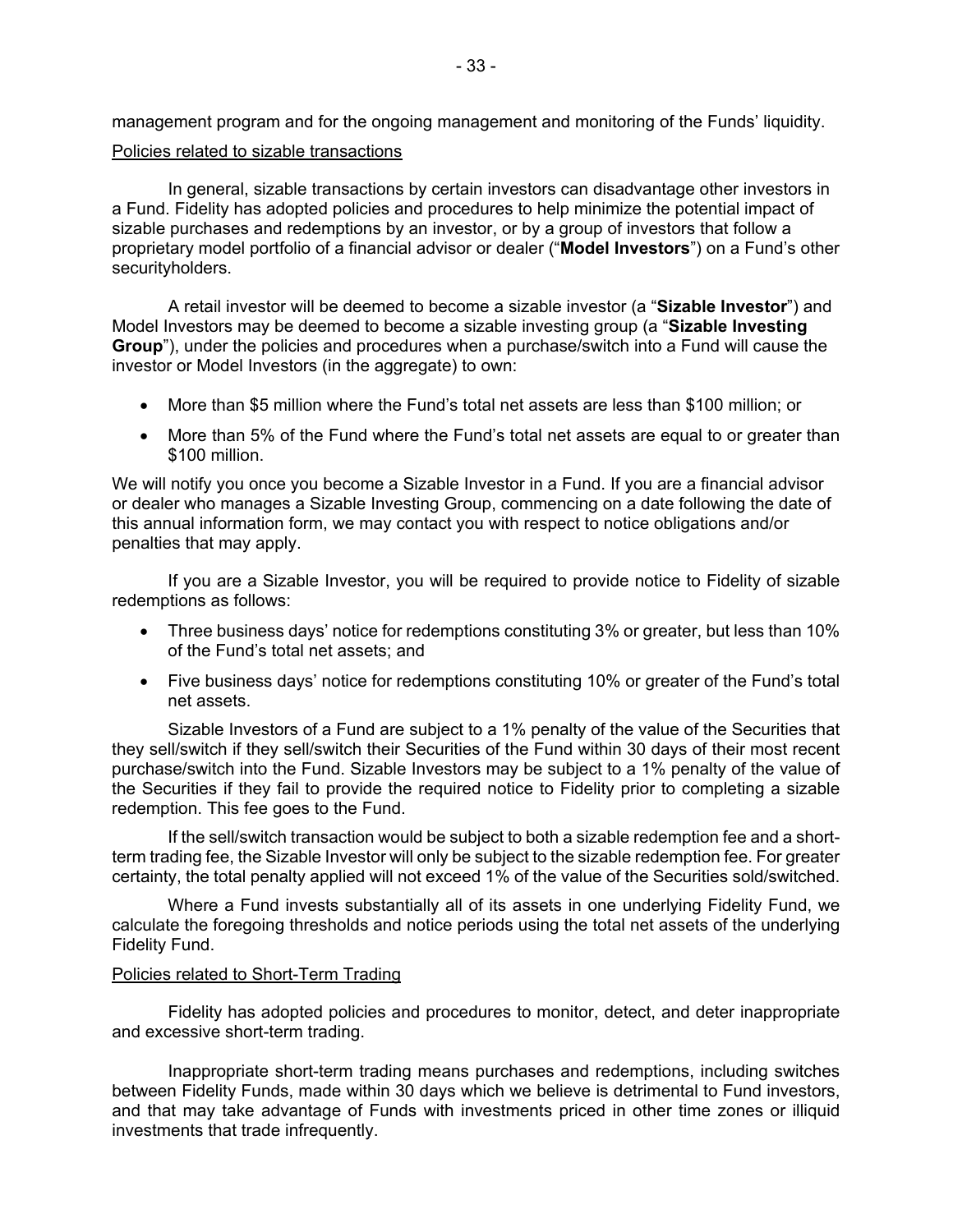switches between Fidelity Funds, that occur within a 30-day period that we believe is detrimental Excessive short-term trading means frequent purchases and redemptions, including to Fund investors.

 Inappropriate or excessive short-term trading fees may be charged to deter individuals from using the Funds as short-term investment vehicles.

 Short-term trading fees are paid to the Fund affected, and are in addition to any sales charge or switch fee. The fee is deducted from the amount you redeem or switch, or it is charged to your account, and is retained by the Fund. The types of trades that the short-term trading fee doesn't apply to include:

- Securities you receive if you redeem or switch shares purchased by reinvesting distributions or dividends;
- switches to different series within the same Fund.
- Securities sold as part of a fund-of-fund program or a similar pooled investment program;
- In most cases, Securities sold for retirement income fund or life income fund payments;
- Redemptions of money market fund Securities;
- • Securities sold for systematic transactions such as automatic exchanges, preauthorized chequing plans and systematic withdrawal programs;
- currency exchange transactions;
- Securities sold to pay management and advisory fees, administration fees, service fees, operating expenses or fund costs;
- Securities sold as part of the Fidelity ClearPlan<sup>®</sup> Custom Fund Portfolio program;
- dealer or financial advisor needs to determine whether your accounts qualify and notify • redemptions of Securities triggered by a portfolio rebalancing within a discretionary model portfolio or asset allocation program or other similar investment product ("**discretionary investment vehicles**"), excluding fund-of-fund programs, held by multiple individual discretionary client accounts managed by a portfolio manager licensed to engage in discretionary trading on behalf of its clients. We believe the concern for inappropriate or excessive short-term trading is limited because the discretionary investment vehicle itself is not considered to be engaged in harmful short-term trading activity as it is typically acting on behalf of numerous investors. Your us before trade execution in order for us to waive the short-term trading fee; and
- payments made as a result of the death of the securityholder.

In addition, Fidelity may consider the following when determining whether a short-term trade or excessive trade is inappropriate or excessive:

- bona fide changes in shareholder circumstances or intentions;
- unanticipated financial emergencies; and
- Unusual market circumstances.

For inappropriate short-term trading, you are charged a short-term trading fee of 1% of the value of the Securities if you redeem or switch Securities within 30 days of buying Securities of any series of the Funds.

 We may decide to waive the fee in certain limited circumstances, such as the death of a securityholder. For this purpose, Securities held for the longest time period are treated as being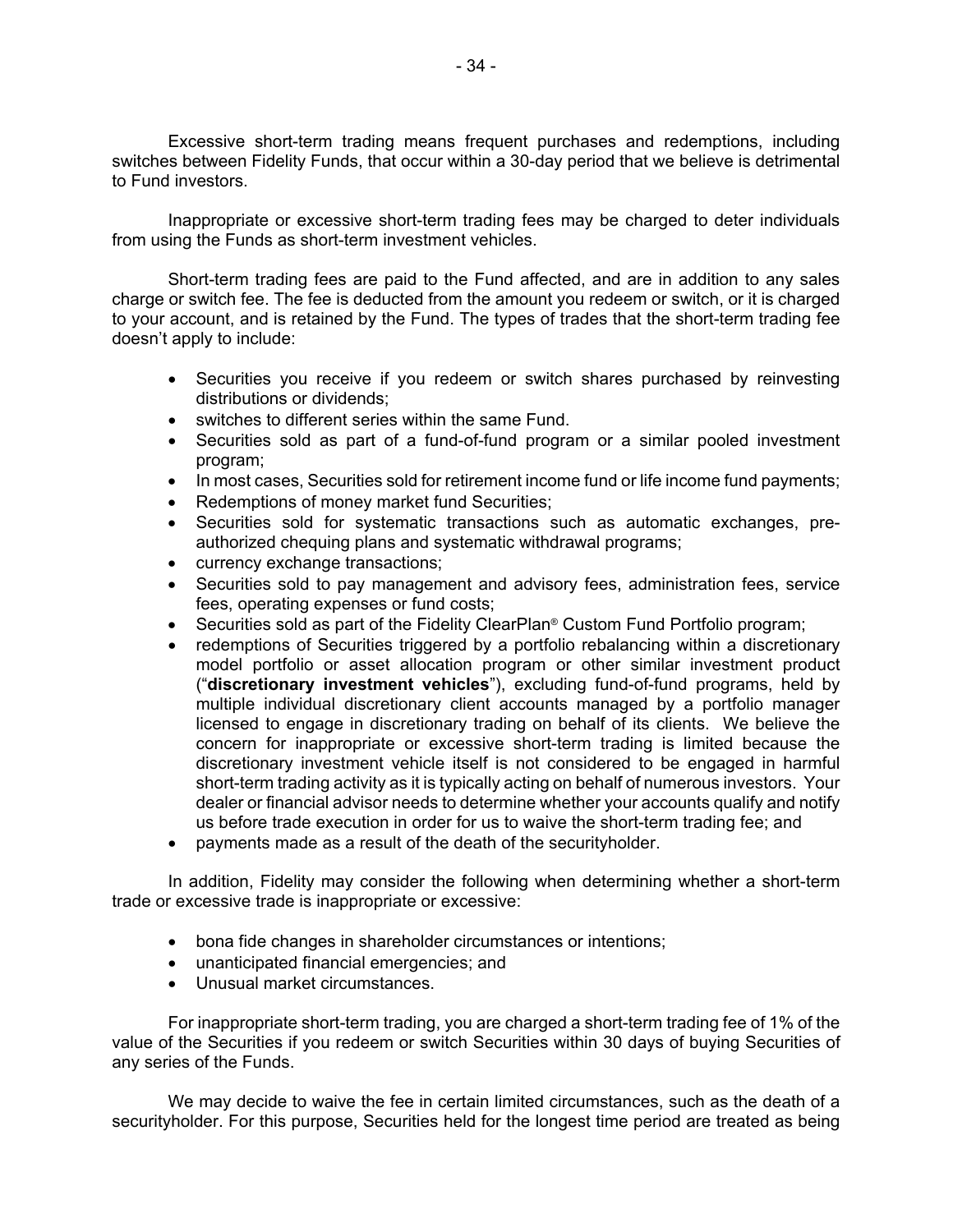redeemed first and Securities held for the shortest time period are treated as being redeemed last.

In addition, excessive short-term trading activity is determined by the number of redemptions or switches out of a Fund within 30 days of a purchase or switch into the Fund. For this purpose, Securities held for the shortest time period will be treated as being redeemed first, and Securities held for the longest time period are treated as being redeemed last. If you redeem or switch Securities of the Funds within this period, you may:

- receive a warning letter;
- be charged a short-term trading fee of up to 1% of the value of the Securities;
- • have your account blocked from further purchases and switches for a period of time; or
- be required to redeem your account.

 any purchases or switches into a Fund or apply additional sanctions where we deem activity to Further to the above sanctions, Fidelity may, in its sole discretion, restrict, reject, or cancel not be in a Fund's interests.

While we actively take steps to monitor, detect, and deter inappropriate or excessive shortterm trading, we cannot ensure that all such activity is completely eliminated.

## Proxy Voting Guidelines

 Where a Fund invests substantially all of its assets in underlying Fidelity Funds, Fidelity does not vote the Securities of any underlying Fidelity Fund held by the Fund. Instead, where applicable, Fidelity may arrange for such Securities to be voted by the beneficial shareholders of the Funds. The following proxy guidelines pertain to the Funds.

 Fidelity, in its capacity as portfolio adviser to the Funds, hires FMR and FIL to manage the principles followed by FMR and FIL in respect of voting securities held by the Funds. Details of proxy voting on behalf of the Funds that are sub-advised by them, in accordance with their proxy voting guidelines of the Funds (the "**Guidelines**"). The following is a description of the general the specific proxy voting Guidelines followed by FMR and FIL are set out in the applicable adviser or sub-adviser Guidelines.

# *Fund of Fund Voting*

 applicable, Fidelity will arrange for such securities of the underlying Fidelity Fund to be voted by When a Fund invests in an underlying fund also managed by Fidelity, FMR and FIL will not vote those securities of the underlying Fidelity Fund held by the Fund. Instead, where the beneficial holders of the Fund.

 When a Fund invests in an underlying mutual fund or ETF that is not managed by Fidelity, FMR and FIL will vote in the same proportion as all other securityholders of such underlying fund or class (**"echo voting"**). FMR and FIL may choose not to vote if "echo voting" is not operationally feasible.

## *General Principles - FMR*

• The FMR Guidelines are driven by two fundamental principles: (i) putting first the longterm interests of unitholders; and (ii) investing in companies that share the Fidelity companies' approach to creating value over the long-term. FMR will generally adhere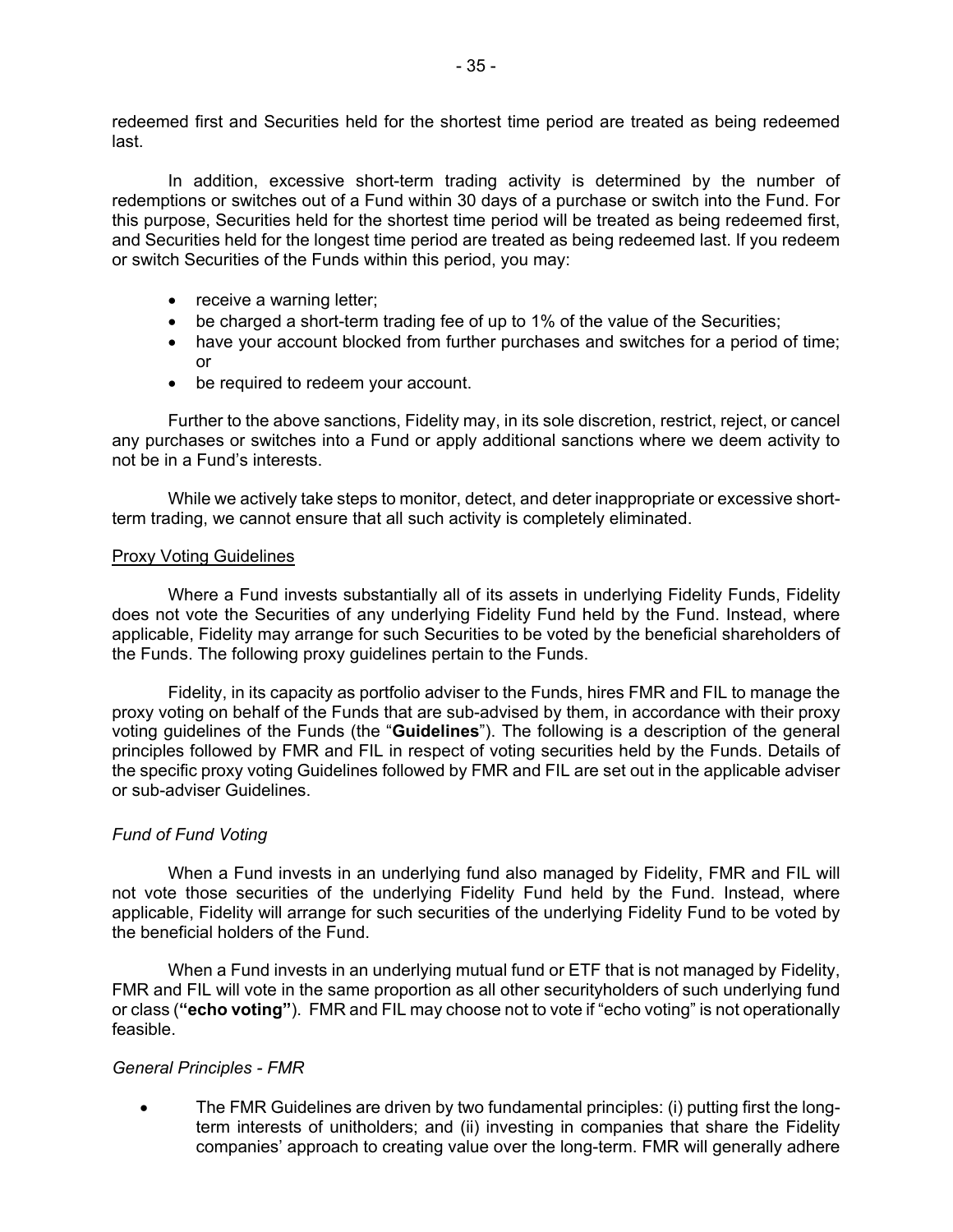presenting a proposal and proxy voting advisory firms. FMR may vote individual to the FMR Guidelines in voting proxies. FMR's evaluation of proxies reflects information from many sources, including management or shareholders of a company proxies based on its assessment of each situation.

- • In evaluating proxies, it is recognized that companies can conduct themselves in ways remains maximizing long-term shareholder value, environmental, social and that have important environmental and social consequences. While the focus always governance (ESG) impacts are also considered.
- may conflict with the interests of the Funds and their shareholders. • Proposals not specifically addressed by the FMR Guidelines will be voted based on an evaluation of a proposal's likelihood to enhance the long-term economic returns or profitability of the portfolio company or to maximize long-term shareholder value. Fidelity will not be influenced by business relationships or outside perspectives that
- When voting proxies relating to foreign securities, FMR will generally evaluate • Many Funds invest in voting securities issued by foreign companies that are domiciled outside North America and are not listed on a North American securities exchange. Corporate governance standards, legal or regulatory requirements and disclosure practices in foreign countries can differ from those reflected in the FMR Guidelines. proposals in the context of the FMR Guidelines, and where applicable and feasible, take into consideration differing laws, regulations and practices in the relevant foreign market in determining how to vote securities.
- restricted from trading the securities for a period of time around the shareholder meeting date. Because such trading restrictions can hinder portfolio management and • In certain jurisdictions, shareholders voting securities of a portfolio company may be could result in a loss of liquidity for a Fund, FMR will generally not vote proxies in circumstances where such restrictions apply. In addition, certain jurisdictions require voting shareholders to disclose current share ownership on a fund-by-fund basis. When such disclosure requirements apply, FMR will generally not vote proxies in order to safeguard fund holdings information.

# *General Principles - FIL*

- Voting shall be carried out by FIL's proxy voting teams with non-routine proposals or other special circumstances also being evaluated by the appropriate FIL analyst or portfolio manager. All votes are subject to the authority of the Chief Investment Officers of FIL.
- FIL will vote all equity securities where possible. In certain special situations, FIL may determine not to submit a vote where the cost, in FIL's view, outweighs the associated benefits.
- Except as set forth in the FIL Guidelines, FIL will usually vote in favour of incumbent directors and in favour of routine proposals.
- • FIL will vote to abstain on proposals if it is deemed to be in the best interest of investors or when the necessary information has not been provided. In certain limited circumstances FIL may also vote to abstain in order to send a cautionary message to a company.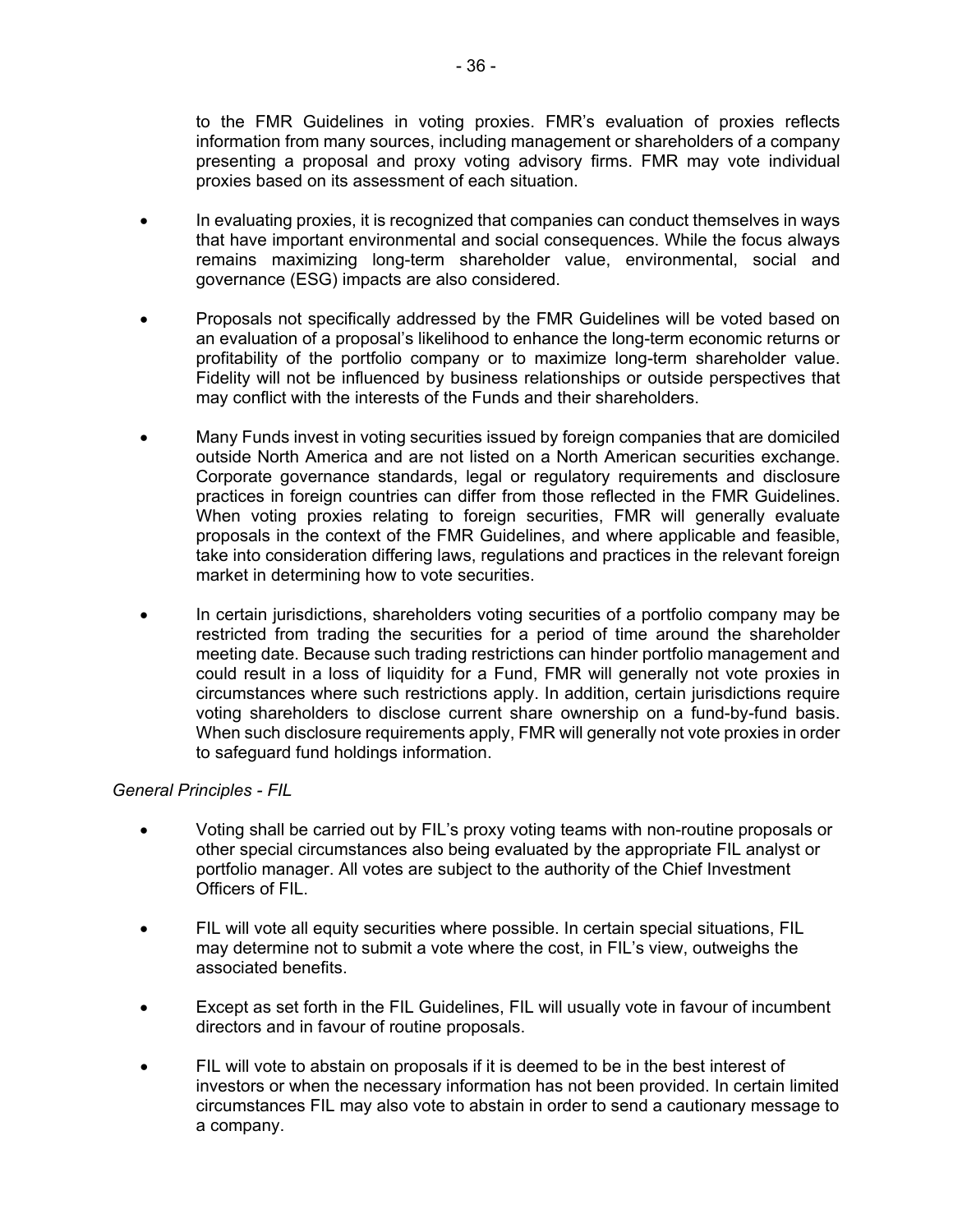- <span id="page-38-0"></span>• In instances where there may be a conflict with FIL's own interests, FIL will either vote in accordance with the recommendation of its principal third party research provider, or if no recommendation is available, FIL will either not vote or abstain in accordance with local regulations.
- FIL's proxy voting group will not vote at shareholder meetings of any Fidelity Funds unless specifically instructed by a client.
- Voting decisions will be made on a case by case basis and will take account of the prevailing local market standards and best practice.

by calling us at 1-800-263-4077, by sending us an e-mail at <u>cs.english@fidelity.ca</u> (for assistance each year is available free of charge to any securityholder of the Fund upon request at any time The policies and procedures relating to proxy voting are available on request, at no cost, in English) or [sc.francais@fidelity.ca](mailto:sc.francais@fidelity.ca) (for assistance in French) or on our website at [www.fidelity.ca.](http://www.fidelity.ca/) Each Fund's proxy voting record for the most recent period ended June 30 of after August 31 of that year. It can also be viewed on our website at [www.fidelity.ca.](http://www.fidelity.ca/)

# 10. FEES AND EXPENSES

## Fee Reductions

Some investors in the Funds, such as large investors, group plans, charitable or not-forprofit organizations, and Fidelity employees, may be eligible for reduced fees. In Fidelity Inflation-Focused Fund, we reduce the fees we would otherwise charge the Fund and the Fund makes a special distribution equal to the amount of the reduction to the investor. We refer to this special distribution as a "**fee distribution**". Fee distributions are paid first out of net income and net realized capital gains allocable to the applicable series of the Fund, and then out of the capital of the applicable series. In the Class Funds, we will provide investors a rebate for the fees that apply to their Securities from Fidelity. We refer to this special rebate as a "**fee rebate**". Fee distributions and fee rebates are automatically reinvested in additional Securities of the relevant series of the Fund, and are not paid to investors in cash. We may, in our sole discretion, increase, decrease, or cease to make any fee distributions or fee rebates to any investor at any time. The income tax consequences of fee distributions or fee rebates made by the Funds generally will be borne by the investors receiving the fee distributions or fee rebates.

# *Fidelity Preferred Program*

 All holders of Series B, S5, S8, F,F5 or F8 Securities are part of the Fidelity Preferred (before sales tax) based on a tiered structure through the use of automatic fee distributions and fee rebates. The tier for which you are eligible is based on your total investments with us, as Program and pay declining combined management and advisory fees and administration fees follows:

| Tier | <b>Asset Class</b>        |
|------|---------------------------|
|      | \$250,000 - \$999,999     |
| っ    | $$1,000,000 - $2,499,999$ |
| 3    | $$2,500,000 - $4,999,999$ |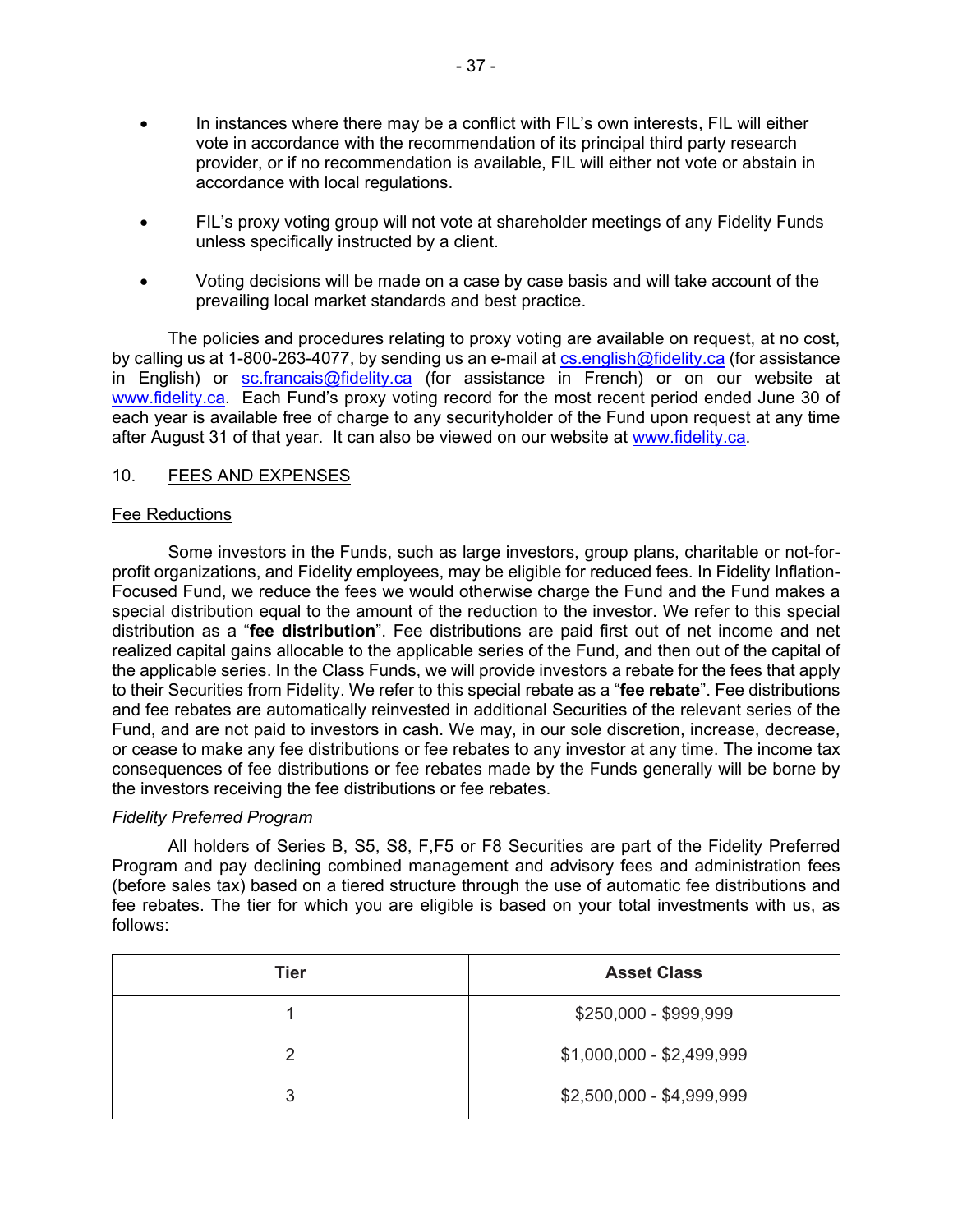|        | \$5,000,000 - \$9,999,999 |
|--------|---------------------------|
| ∽<br>J | $$10,000,000+$            |

 The higher the tier, the lower the combined management and advisory fees and administration fees (before sales tax) associated with holding your Securities as a result of automatic fee distributions or fee rebates that you will receive directly from the Fund or Fidelity, qualify on the previous day and paid monthly as a reinvestment in the same series of Securities Fund's profile in the simplified prospectus, as applicable. respectively. Fee distributions and fee rebates are accrued daily based on the tier for which you of the Fund that you own. The amount of a fee distribution or fee rebate increases with each tier. The amount of each fee distribution or fee rebate (before sales tax) for each tier is set out in each

 other Fidelity Funds reaches a minimum of \$250,000, for an individual, or \$500,000, for a Fidelity Preferred Program financial group, provided that the Fidelity Preferred Program financial group An investor only becomes eligible for a tier once the investor's holdings in the Funds and has a primary account holder who holds Fidelity Funds valued at a minimum of \$250,000.

 and your financial advisor choose to participate. The account linking that is part of the Fidelity a "Fidelity Preferred Program Account Linking Form". This form requires you to advise your Fidelity offers account-linking as part of the Fidelity Preferred Program to you if your dealer Preferred Program is optional for your dealer and your financial advisor. If your dealer and your financial advisor participate in this account-linking program, your financial advisor must complete financial advisor of the accounts that qualify to be part of the Fidelity Preferred Program financial group. You are responsible for ensuring that your financial advisor is aware of all of the accounts that should be linked or listed in the Account Linking Form.

 Form", which you can obtain by contacting Fidelity. You are responsible for advising Fidelity of the accounts that qualify to be part of the Fidelity Preferred Program financial group. If you hold your Securities through a discount brokerage platform and your discount broker has entered into the appropriate eligibility agreement, you may wish to participate in the accountlinking program as part of the Fidelity Preferred Program. If you choose to participate in this account-linking program, you must complete a "Fidelity Preferred Program Account Linking

the accounts that qualify to be part of the Fidelity Preferred Program financial group.<br>Once a Fidelity Preferred Program financial group is created, the primary account holder can leave that Fidelity Preferred Program financial group without consequence to the Fidelity Preferred Program financial group, as long as the Fidelity Preferred Program financial group maintains minimum total investments with us, as set out below.

 automatically link accounts of the same individual, not including joint accounts or corporate accounts, for which the following information, as provided to us by you (if you hold Securities and (iii) the dealer representative code. This means that, for example, if you have two or more accounts with the same dealer, provided your dealer maintains these accounts under the same In addition, in determining your eligibility for the Fidelity Preferred Program, we will through a discount brokerage platform) or your dealer, is identical: (i) your name; (ii) your address; dealer representative code and your name and address on these accounts is identical, they will be automatically linked by us.

 A Fidelity Preferred Program financial group is all accounts held by the primary account holder, who must be an individual holding a minimum of \$250,000 in Fidelity Funds, and the following individuals and entities that are related to that investor: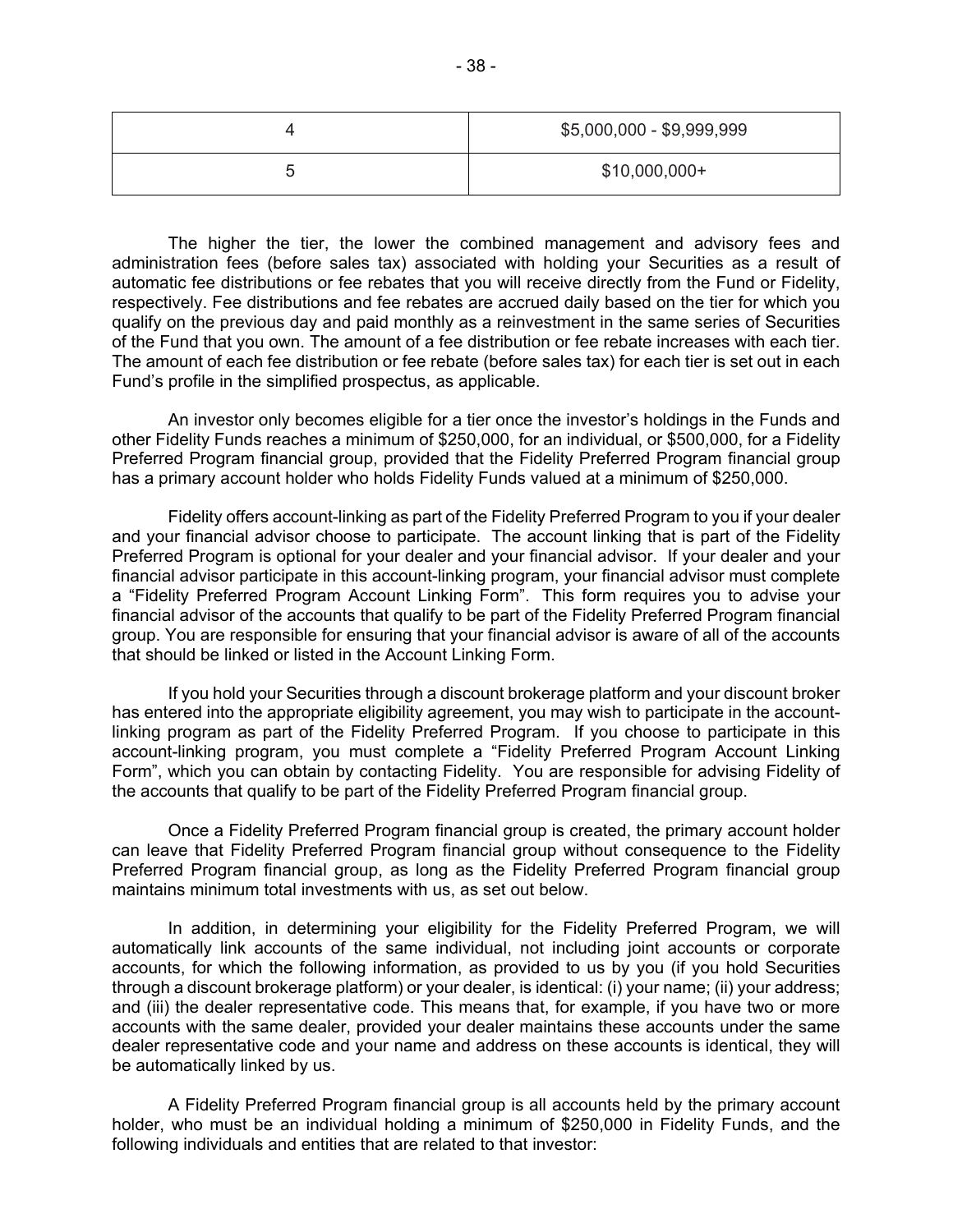- • The primary account holder's spouse; at the primary account holder's election, former spouses may remain part of the Fidelity Preferred Program financial group.
- The primary account holder's children, grandchildren and great-grandchildren, in each case, including adoptive and step-children, and the spouses of these persons.
- Preferred Program financial group are beneficial owners of greater than 50% of the voting • Accounts in the names of companies for which one or more members of the Fidelity equity.

 your dealer must complete and submit an account linking form and disclose the accounts that are group without consequence to the Fidelity Preferred Program financial group as long as the In all cases the accounts must be held with the same financial advisor and dealer. You should let your financial advisor know of any such relationship. To create a Fidelity Preferred Program financial group, you (if you hold your units through a discount brokerage platform) or part of the Fidelity Preferred Program financial group. Once a Fidelity Preferred Program financial group is created, the primary account holder can leave that Fidelity Preferred Program financial Fidelity Preferred Program financial group maintains a minimum total investment with us of \$250,000.

 Unless an individual's total investments with us falls below \$150,000 or a Fidelity Preferred Program financial group's total holdings with us falls below \$250,000, we do not switch investors out of the first tier.

These minimums are intended to provide investors with flexibility in connection with major life events. We reserve the right to switch investors and Fidelity Preferred Program financial groups out of a tier if, in our view, the investor or the members of the Fidelity Preferred Program financial group are misusing this flexibility to fall below the applicable initial investment minimum.

 Once you are invested in Series B, S5, S8, F, F5 or F8 Securities, the calculation of your total investments with us for the purposes of moving you between the tiers, and determining whether you remain eligible for a tier, is based on the following:

- Only redemptions decrease the amount of total investments with us for the purposes of the calculation.
- • Market value declines in your or your Fidelity Preferred Program financial group's accounts do not result in decreases of the amount of total investments with us for the purposes of the calculation.
- • In the case of Series F, F5 and F8 Securities, while Fidelity will, on your instructions, redeem Securities of your Funds and send the proceeds of redemption to your *dealer* in payment of advisor service fees (plus applicable taxes), these redemptions decrease the amount of total investments with us for the purposes of the calculation.
- Preferred Program financial group's accounts can move you to a higher tier. Market value increases and any additional investment you make create a "high water mark" and are the • Market value increases and/or any additional investment you make in your or your Fidelity amount upon which we determine your tier, as applicable, and the amount from which we deduct any redemption, regardless of any market value declines that occur after the high water mark is set.

We may, in our sole discretion, make changes to the Fidelity Preferred Program, including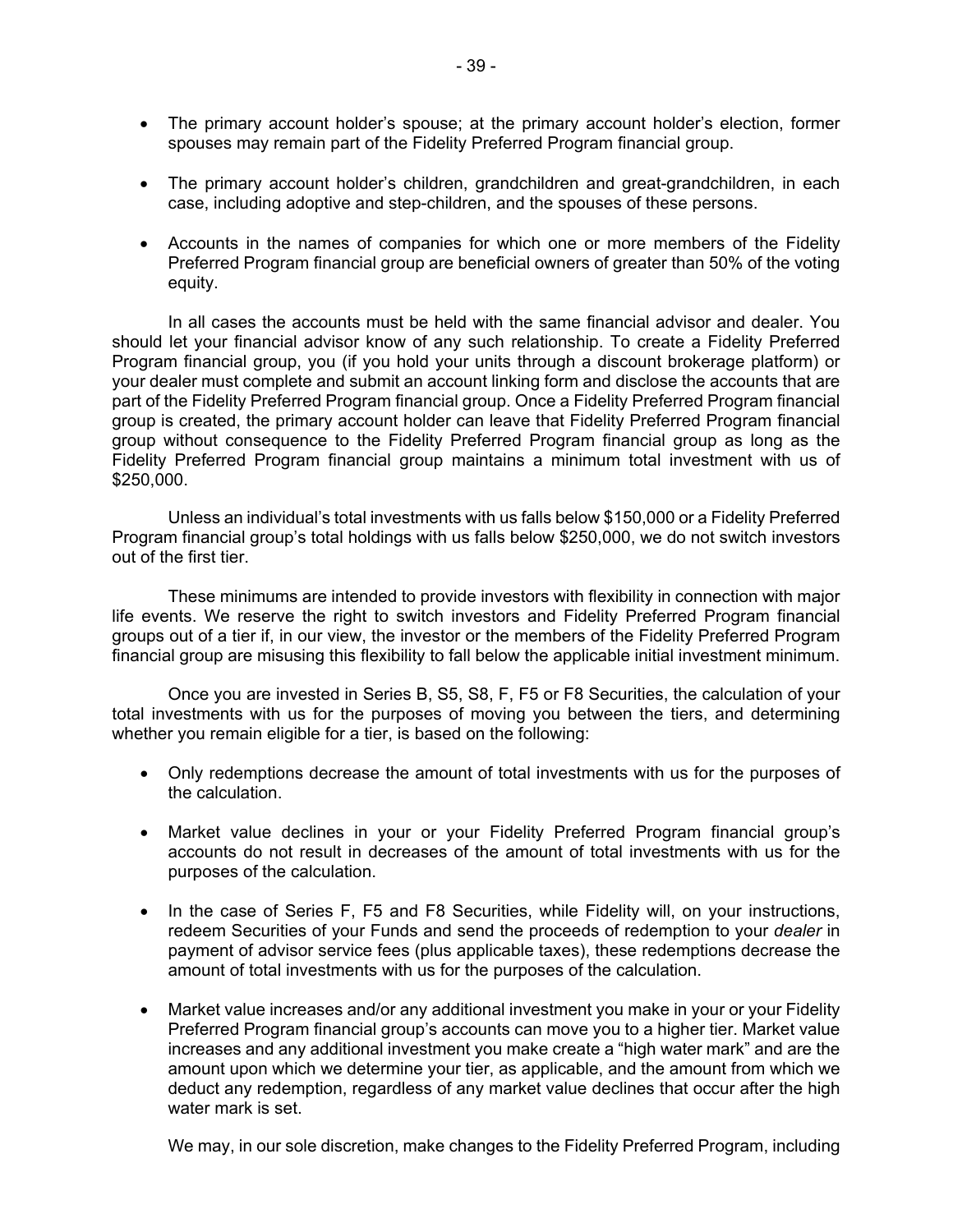changing, adding or eliminating tiers, the account minimum for individuals, the account minimum or composition rules for Fidelity Preferred Program financial groups, or ceasing to offer fee distributions and fee rebates altogether. We may also decrease the amount of a fee distribution or fee rebate if the Series B or F management and advisory fees and/or administration fees are reduced. In that case, the reduction in the fee distribution or fee rebate would be no more than the Series B or F fee reduction. Speak with your financial advisor for details about this program.

## *Large Account Program*

 group. A LAP financial group is all accounts held by related persons living at the same address We also offer a program for large investors that we call our "**Large Account Program**" or "**LAP**". Under this program, our decision to reduce the typical fees depends on a number of factors, including the size of the investment and the investor's total investments with us. We currently only consider an investor a "large investor" for purposes of considering a fee reduction if the holdings with Fidelity are a minimum of \$250,000 individually, or \$500,000 for a LAP financial and includes accounts in the names of companies for which one or more members of the LAP financial group are beneficial owners of greater than 50% of the voting equity. You can obtain further details by contacting your financial advisor.

 The Large Account Program is closed to new individuals who are not related to existing LAP participants. For existing participants in the LAP, Fidelity offers the fee reductions set out in the chart below, provided the conditions set out below are met. We may, at our discretion, offer different tiers and larger fee reductions to investors or LAP financial groups that invest greater than \$10 million in the Funds.

| <b>Fee Reductions</b><br>(basis points)                                                                                                      |               |             |                          |
|----------------------------------------------------------------------------------------------------------------------------------------------|---------------|-------------|--------------------------|
| (Individual<br>  Tier 2 (Individual   Tier 3 (Individual<br>Tier <sub>1</sub><br>and LAP Financial<br><b>Accounts)</b><br>Groups)<br>Groups) |               |             | and LAP Financial        |
| <b>Fund Type</b>                                                                                                                             | \$250k-\$500k | \$500k-\$5M | <b>Greater than \$5M</b> |
| <b>Class Funds</b>                                                                                                                           | 10            | 15          | 20                       |
| <b>Fidelity Inflation-Focused Fund</b>                                                                                                       | 10            | 15          | 20                       |

 example, if an investor has assets that fall within the Tier 2 category, each dollar invested as part Securities, where no trailing commission is typically paid), a portion of which would be received dealer. These reductions apply to each dollar invested with Fidelity that is part of the LAP. For of the LAP receives the applicable reduction. LAP is available in respect of all the Fidelity Funds in all series. As a condition of participation in the LAP, we require a reduction to the applicable trailing commission that we would otherwise pay to the dealer (except for Series F, F5, F8 and O by the investor's financial advisor. The expected reduction is a minimum of 10 basis points for each of the Funds. The amount of this trailing commission reduction is payable to the investor in the same manner as the fee reductions described above. To determine the total reduction payable, you add the fee reduction from Fidelity to the trailing commission reduction from your

You cannot participate in the LAP and the Fidelity Preferred Program. Existing LAP participants may choose to permanently move to pricing under the Fidelity Preferred Program, or you may continue to participate in the LAP.

We may, in our sole discretion, make any change to this program, including increasing or decreasing the reductions available, changing or eliminating the tiers, or ceasing to offer them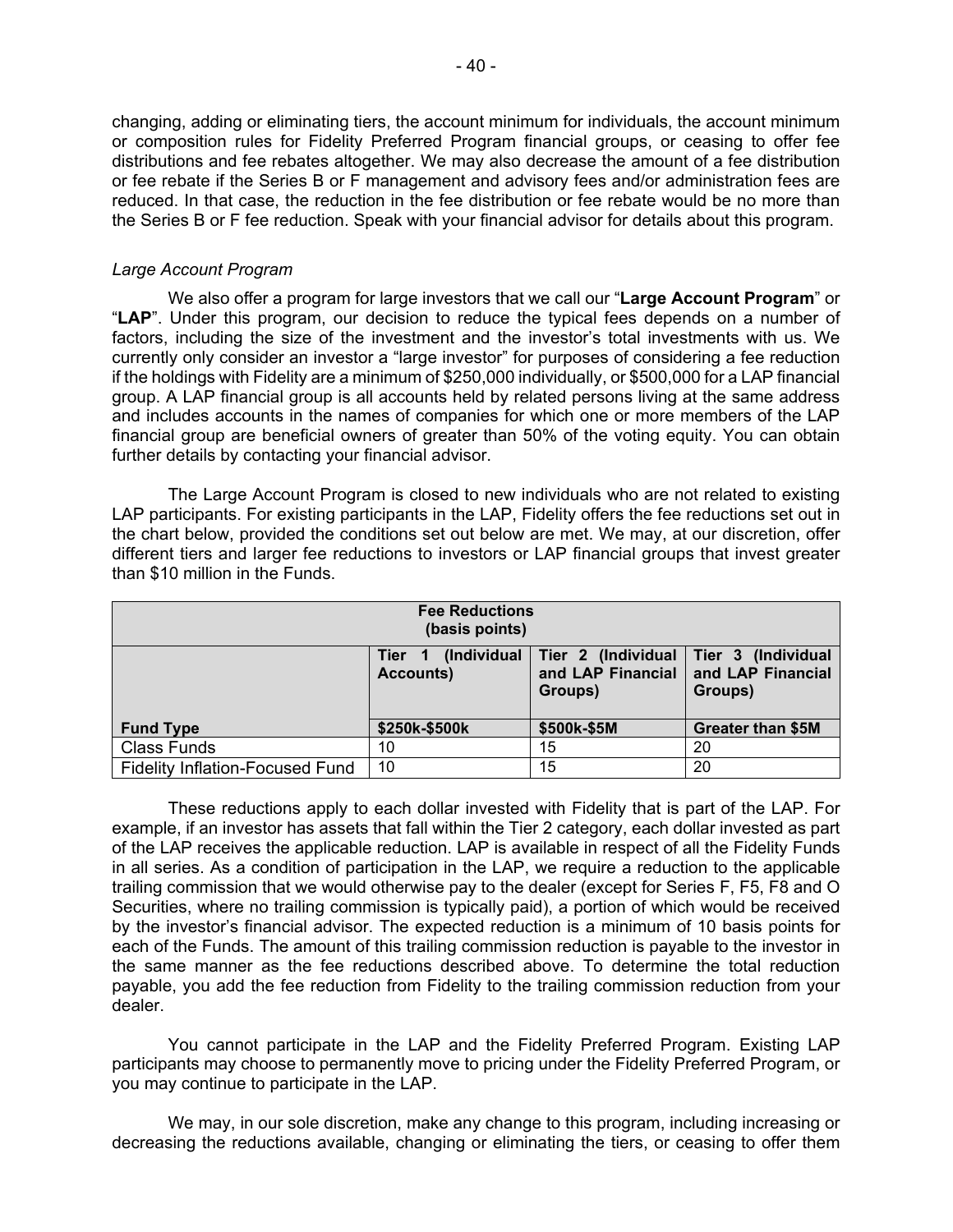<span id="page-42-0"></span>altogether. Speak with your financial advisor for details about this program.

## INCOME TAX CONSIDERATIONS

 are individuals (other than trusts) resident in Canada and who hold Securities directly as capital publicly announced by the Minister of Finance (Canada) prior to the date hereof, and counsel's 11. INCOME TAX CONSIDERATIONS<br>In the opinion of Borden Ladner Gervais LLP, legal counsel to the Corporation and the Trust Fund, the following is a fair summary of the principal income tax considerations under the Tax Act applicable to the Corporation and the Trust Fund and securityholders of the Funds who property or in their registered plan. This summary is based on the current provisions of the Tax Act and the regulations thereunder, proposals for specific amendments thereto that have been understanding of the current published administrative and assessing practices and policies of the CRA.

This summary assumes that the Corporation will qualify, at all material times, as a mutual fund corporation under the Tax Act.

This summary also assumes that Fidelity Inflation-Focused Fund will be deemed to qualify as a mutual fund trust under the Tax Act effective from the date of the Fund's creation and that it will continue to so qualify at all material times in the future. Fidelity has advised counsel that this Fund is expected to so qualify.

 by Fidelity regarding the intention of the Funds with respect to their declaration and payment of dividends and distributions. **This summary is not exhaustive of all possible federal income**  As well, this summary is based on certain other information and advice provided to counsel **tax considerations and does not deal with provincial or territorial income tax considerations which may in the case of any particular province or territory differ from those under the Tax Act. Therefore, prospective investors are advised to consult with their own tax professionals about their individual circumstances.** 

#### The Class Funds

#### *Taxation of the Corporation*

The Corporation is required to calculate its net income, including net taxable capital gains, for each taxation year according to the rules in the Tax Act. The Corporation is taxed as a single entity, even though its assets and liabilities are tracked and attributed separately to each Corporate Fund. Therefore, deductible expenses and net losses (including loss carryforwards) attributable to one Corporate Fund may be applied to reduce the income or net taxable capital gains attributable to another Corporate Fund.

 foreign taxes so withheld will be included in the calculation of income, but may within certain limits Corporation's tax payable. Income and capital gains distributions paid to the Corporation by an for the taxation year of the Corporation in which the calendar year ends. Distributions paid by an The Corporation is generally required to include in the calculation of its income, interest as it accrues, dividends when they are received and capital gains and losses when they are realized. Foreign source income received by the Corporation (whether directly or indirectly from an underlying fund) will generally be net of any taxes withheld in the foreign jurisdiction. The be deducted in calculating the Corporation's income or used as tax credits against the underlying Fidelity Fund during a calendar year are generally included in the Corporation's income underlying Fidelity Fund to the Corporation may have the character of trust income, foreign source income, Canadian source taxable dividends, capital gains or return of capital. Generally, a gain or loss from a cash settled option, futures contract, forward contract, total return swap and other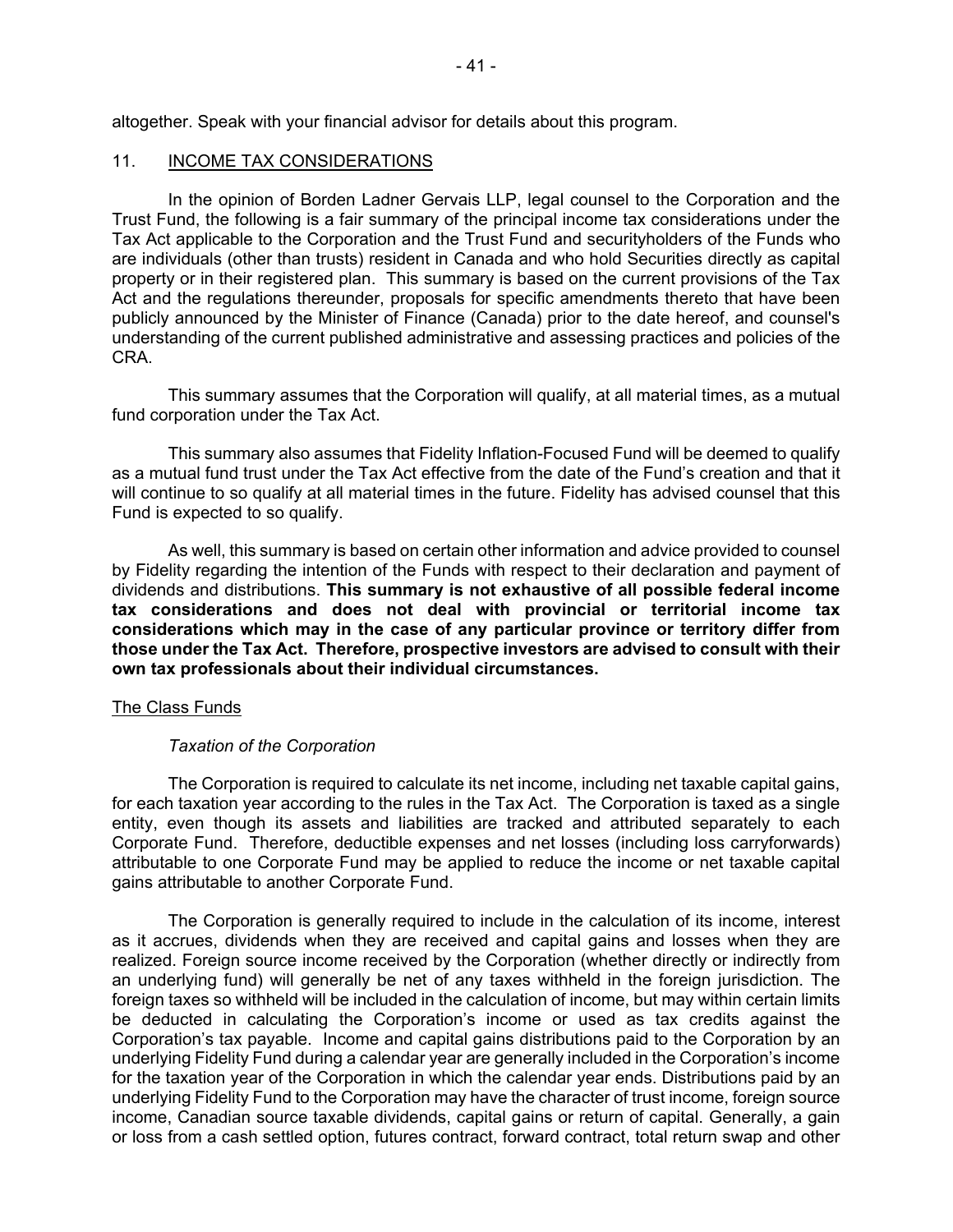derivative instrument is treated on account of income rather than as a capital gain or loss unless the derivative is used by the Corporation as a hedge to limit its gain or loss on a specific capital asset or group of capital assets held by the Funds. Where the Corporation uses derivatives to hedge exposure with respect to securities held on capital account and the derivatives are sufficiently linked to such securities, gains or losses realized on such derivatives will be treated as capital gains or losses.

 a realized capital loss may be denied or suspended and, therefore, may not be available to offset capital gains. For example, a realized capital loss will be suspended if, during the period that begins 30 days before and ends 30 days after the date on which the capital loss was realized, the a property that is, or is identical to, the particular property on which the loss was realized and owns that property at the end of that period. The Corporation may realize capital gains and losses Capital gains realized by the Corporation and capital gains distributions received from an underlying fund are reduced by capital losses realized during the year. In certain circumstances, Corporation (or a person affiliated with the Corporation for the purposes of the Tax Act) acquires when it sells investments to reallocate the assets of one Corporate Fund to another Corporate Fund as a result of a shareholder switching shares between the Class Funds, including switches that occur under the ClearPlan® service or systematic exchange program.

 undistributed net realized capital gains. Canadian source taxable dividends received by the refundable at a rate of \$1 for every \$2.61 of ordinary dividends paid on shares of the Corporate The Corporation is liable for tax on its net income, excluding Canadian source taxable dividends but including net taxable capital gains, at full corporate rates without any general rate reduction. Taxes payable by the Corporation on its net taxable capital gains are refundable on a formula basis if shares of a Corporate Fund are redeemed or if capital gains dividends are paid out of the Corporation's capital gains dividend account, which is generally made up of Corporation will generally be subject to a 38 1/3% tax under Part IV of the Tax Act, which is Funds.

 loss carryforwards, tax credits, tax refunds and tax liability of the Corporation in a tax-efficient manner and to allocate them among the Corporate Funds in a manner that, in Fidelity's view, is The Corporation employs a methodology to calculate the income, capital gains, expenses, both consistent and fair to investors in accordance with an allocation policy that has been approved by the Board of Directors of the Corporation. The Board of Directors of the Corporation may approve for payment ordinary dividends and capital gains dividends on any Corporate Fund in order to reduce taxes payable by the Corporation as a whole.

## *Taxation of the securityholders (other than Registered Plans)*

 the gross-up and dividend tax credit rules applicable to taxable dividends paid by taxable Ordinary dividends and capital gains dividends received from the Corporation by a securityholder must be included in computing the securityholder's income whether received in cash or reinvested in additional Securities. Ordinary dividends are included in income subject to Canadian corporations. An enhanced gross-up and dividend tax credit is available for eligible dividends paid by the Corporation.

 realized capital gains, whether or not the capital gain was attributable to the Corporate Fund. earned or realized but not yet distributed. A securityholder will be taxable on ordinary dividends Capital gains dividends may be paid by the Corporation on the shares of any Corporate Fund in order to obtain a refund or credit for tax paid or payable by the Corporation on its net Capital gains dividends will be treated as realized capital gains in the hands of the securityholders and one-half of such gain will be included in computing the securityholder's income. The price of a share of the Corporation may include net income and capital gains that the Corporation has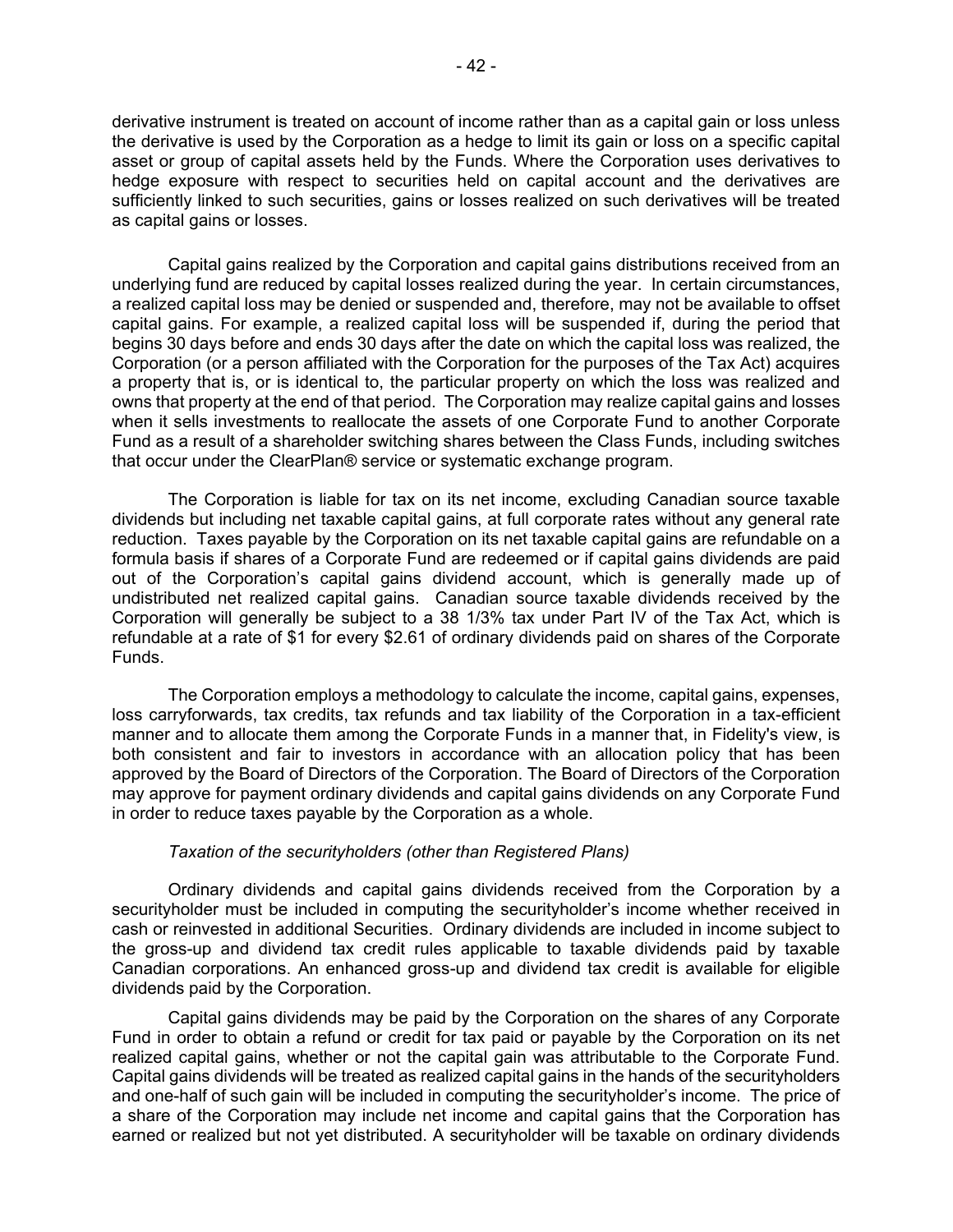they acquired the Securities. This could be particularly significant if shares are purchased on or and capital gains dividends even if they were accrued to or realized by the Corporation before before the date on which a dividend will be paid.

Returns of capital are not included in income. Instead, a return of capital reduces the adjusted cost base of the securityholder's Security of the Class Fund. To the extent that the adjusted cost base of the Securities would otherwise be a negative amount, the securityholder will be deemed to have realized a capital gain equal to the negative amount and the adjusted cost base of the Securities will be increased to nil.

Fee rebates received by a securityholder from the Manager are generally required to be included in the securityholder's income for a particular year. However, in certain circumstances, a securityholder may instead elect to have the amount of the rebate reduce the cost of the related Securities.

 Generally, fees paid by a securityholder to the securityholder's dealer in connection with Series F, F5 or F8 Securities should be deductible for income tax purposes from the income includes the provision of administration or management services in respect of securities. Class Funds (such as with respect to Series O Securities) will not be deductible. **Securityholders should consult with their own tax advisors regarding the deductibility of fees paid directly**  earned on the Class Funds to the extent that the fees are reasonable, the fees are paid for advice to the securityholder regarding the purchase or sale of specific securities (including Securities of the Class Funds) by the securityholder or for services provided by the dealer to the securityholder in respect of the administration or management of securities (including Securities of the Class Funds) owned by the securityholder, and the fees are paid by the securityholder to a dealer whose principal business is advising others regarding the purchase or sale of specific securities or Securityholders should consult with their own tax advisors regarding the deductibility of fees paid directly by them. Fees paid by a securityholder to Fidelity for services provided by Fidelity to the **by them.** 

 gain (capital loss) to the extent that the proceeds of disposition net of any costs of disposition to the securityholder's dealer in connection with Series F, F5 and F8 Securities. On the redemption or other disposition of a Security, a securityholder will realize a capital exceeds (or are less than) the securityholder's adjusted cost base of such Securities. A securityholder will realize a capital gain or capital loss when securities are redeemed to pay fees

 Where a securityholder has purchased or disposed of Securities in U.S. dollars, the dollars at the time of acquisition or disposition, as applicable. Generally, one-half of a capital gain realized by a securityholder is included in computing the securityholder's income as a taxable capital gain and one-half of a capital loss may be deducted from taxable capital gains in securityholder's adjusted cost base and proceeds of disposition must be calculated in Canadian accordance with the provisions of the Tax Act.

 acquired on the switch will be the net asset value of the Securities that were switched. A switch between series of the same Class Fund is a re-designation that does not result in a disposition for tax purposes, unless Securities are redeemed to satisfy negotiable switch fees payable by a A switch between two Corporate Funds is a redemption of Securities followed by a purchase of Securities. A redemption is a disposition for tax purposes. The cost of the Securities securityholder.

 with the adjusted cost base to the securityholder of all other Securities of that series of that Class For the purpose of determining the adjusted cost base to a securityholder of Securities of the Corporation when a security of a particular series of a Class Fund is acquired, whether on the reinvestment of dividends or otherwise, the cost of the newly-acquired Security is averaged Fund held by the securityholder immediately before that time. Returns of capital and the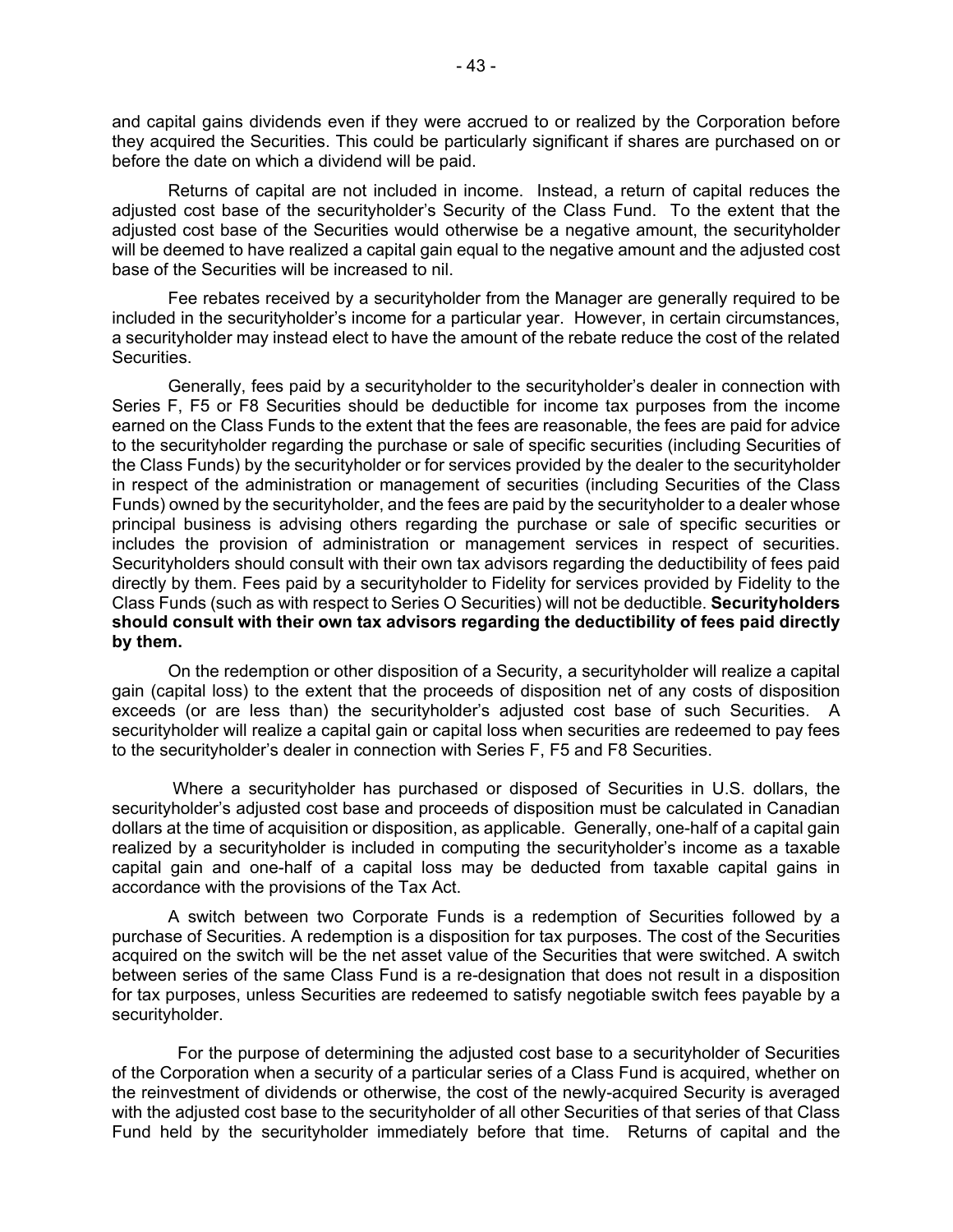reinvestment of dividends may cause the securityholder's adjusted cost base per Security to change.

 including eligible dividends, and capital gains dividends paid by the Corporation and, where The Corporation will issue a statement for tax purposes to securityholders when applicable identifying the securityholder's share, in Canadian dollars, of ordinary dividends, applicable, distributions of capital.

#### The Trust Fund

#### *Taxation of the Trust Fund*

 taxation year of the Trust Fund so that the Trust Fund will not be subject to ordinary income tax The Declaration governing the Trust Fund requires the Trust Fund to distribute to securityholders a sufficient amount of net income and net realized capital gains, if any, for each under Part I of the Tax Act, after taking into account applicable losses.

 total return swap and other derivative instrument is treated on account of income rather than as a capital gain or loss unless the derivative is used by the Trust Fund as a hedge to limit its gain or loss on a specific capital asset or group of capital assets held by the Trust Fund. Where the Generally, a gain or loss from a cash settled option, futures contract, forward contract, Trust Fund uses derivatives to hedge exposure with respect to securities held on capital account and the derivatives are sufficiently linked to such securities, gains or losses realized on such derivatives will be treated as capital gains or losses.

 invests, the nature of distributions from any underlying funds that are derived from "taxable dividends" and/or "eligible dividends" received from "taxable Canadian corporations" (all within hands of the Trust Fund for the purposes of computing income. The Trust Fund may also receive If appropriate designations are made by the underlying funds in which the Trust Fund the meaning of the Tax Act), foreign income, and taxable capital gains will be preserved in the distributions of ordinary income from any underlying funds.

 a foreign currency relative to the Canadian dollar. The Trust Fund will realize capital gains or loss" rules in the Tax Act may prevent the Trust Fund from immediately recognizing a capital loss amount of net realized capital gains of the Trust Fund that will be distributed to securityholders. There are other loss restriction rules that may prevent the Trust Fund from deducting losses and The Trust Fund may realize income or capital gains as a result of changes in the value of losses as a result of rebalancing its portfolio over time. In certain circumstances, the "suspended realized by it on the disposition of Securities of an underlying fund, which may increase the that may result in increased distributions to securityholders.

 The Trust Fund will generally be subject to loss restriction rules at any time when a person undeducted capital losses will expire and may not be deducted by the Trust Fund in future years. or partnership becomes a "majority-interest beneficiary" or a group of persons become a "majority-interest group of beneficiaries", as defined in the Tax Act, of the Trust Fund. A Securityholder will be a majority-interest beneficiary of the Trust Fund at any time when Securities held by that securityholder and all persons with whom that securityholder is affiliated represent more than 50% of the fair market value of the Trust Fund and the Trust Fund does not satisfy certain investment diversification and other conditions. Each time the loss restriction rules apply, the taxation year of the Trust Fund will be deemed to end and the Trust Fund will be deemed to realize its capital losses. The Trust Fund may elect to realize capital gains in order to offset its capital losses and non-capital losses, including undeducted losses from prior years. Any The ability to deduct undeducted non-capital losses in future years will be restricted.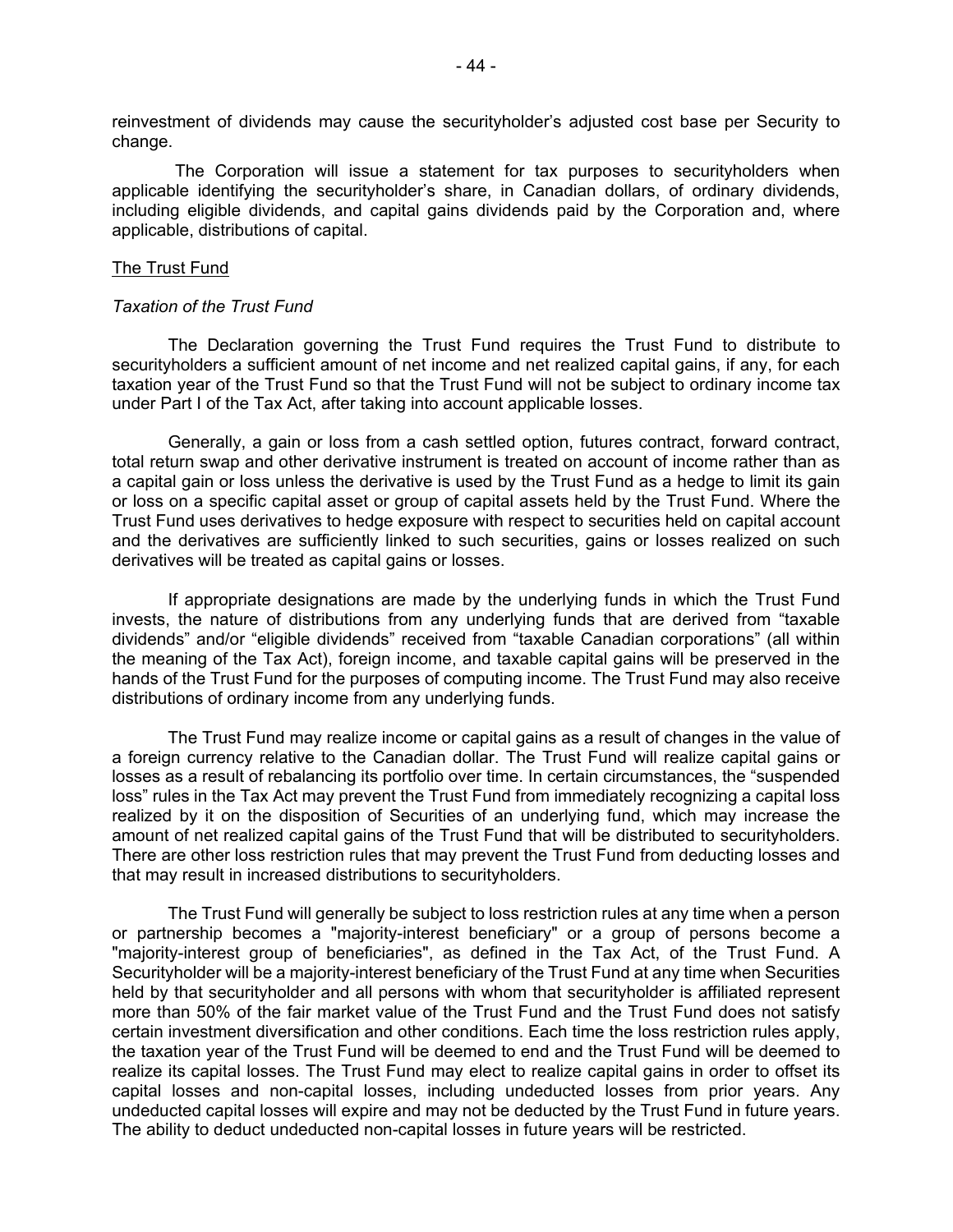The Trust Fund's deductible expenses, including expenses common to all series of the Trust Fund and management fees and other expenses specific to a particular series of the Trust Fund, will be taken into account in determining the income or loss of the Trust Fund as a whole.

If at any time in a year the Trust Fund is not a mutual fund trust under the Tax Act and has a securityholder who is a "designated beneficiary", the Trust Fund will be subject to a special tax at the rate of 40% under Part XII.2 of the Tax Act on its "designated income" within the meaning of the Tax Act. A "designated beneficiary" includes a non-resident, and "designated income" includes taxable capital gains from dispositions of "taxable Canadian property" and income from business carried on in Canada (which could include gains on certain derivatives). Where the Trust Fund is subject to tax under Part XII.2, the Trust Fund may make a designation which will result in securityholders that are not designated beneficiaries receiving a tax credit with respect to their share of the Part XII.2 tax paid by the Trust Fund. If the Trust Fund does not qualify as a mutual fund trust throughout its taxation year, it may be subject to alternative minimum tax under the Tax Act and will not be entitled to claim the capital gains refund. In addition, capital gains distributions will not retain their character when distributed to non-residents, and, therefore, one half of any capital gains distributions will be subject to Part XIII withholding tax when distributed to nonresidents subject to certain exceptions.

#### *Taxation of Unitholders*

 The amount (in Canadian dollars) of any income and the taxable portion of any capital distributions) must be included in the securityholder's income even if it was reinvested in additional Securities. Monthly distributions on Securities of the Trust Fund and certain series of the Trust Fund (such as Series F5, F8, S5 or S8 Securities) are expected to include a return of of the securityholder's Securities of this Fund. If the adjusted cost base would otherwise be a gains of the Trust Fund as is paid or payable to a securityholder (including by way of fee capital. A return of capital is not included in income, but instead reduces the adjusted cost base negative amount, the securityholder will be deemed to have realized a capital gain equal to the negative amount and the adjusted cost base of the units will be increased to nil.

 Securityholders will be entitled to treat dividends from taxable Canadian companies and Act as if the securityholder had received such amounts directly. These dividends will be included gross-up and dividend tax credit is available for certain eligible dividends. The taxable portion of taxable capital gains of the Trust Fund designated in respect of them for the purpose of the Tax in income, subject to the gross-up and dividend tax credit provisions of the Tax Act. An enhanced capital gains is included in income. Income of the Trust Fund derived from foreign sources may be subject to foreign withholding tax which may, within certain limits, be credited against Canadian income taxes payable by securityholders or taken as a deduction against the foreign income by the Trust Fund.

 Generally, fees paid by a securityholder to the securityholder's dealer in connection with Series F, F5 or F8 units held outside a registered plan should be deductible for income tax the fees are paid for advice to the securityholder regarding the purchase or sale of specific securities (including Securities of the Trust Fund) by the securityholder or for services provided purposes from the income earned on the Trust Fund to the extent that the fees are reasonable, by the dealer to the securityholder in respect of the administration or management of securities (including Securities of the Trust Fund) owned by the securityholder, and the fees are paid by the securityholder to a dealer whose principal business is advising others regarding the purchase or sale of specific securities or includes the provision of administration or management services in respect of securities. Fees paid by a securityholder to Fidelity for services provided by Fidelity to the Trust Fund (such as with respect to Series O Securities) will not be deductible. **Securityholders should consult with their own tax advisors regarding the deductibility of**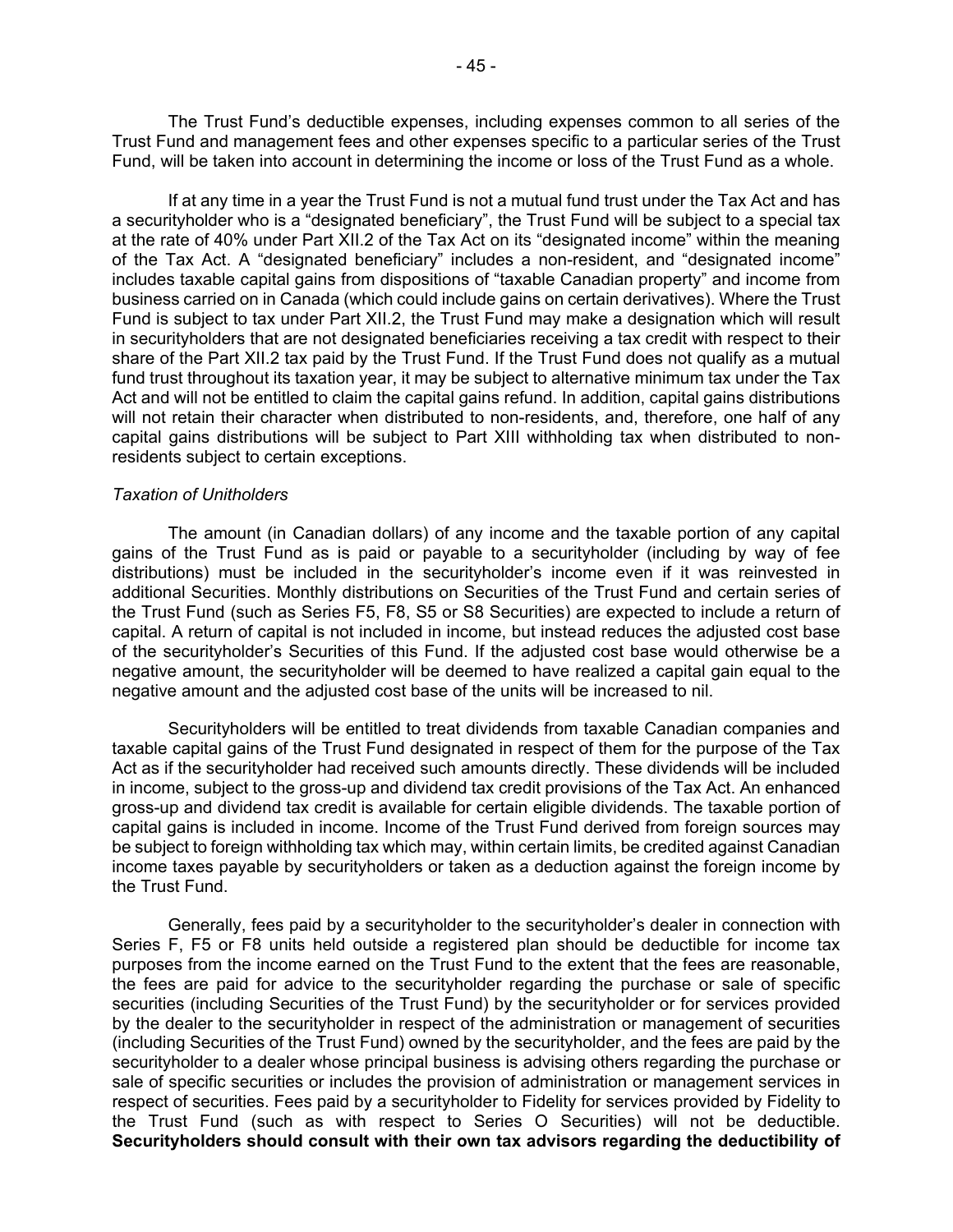#### **fees paid directly by them.**

 on the switch. Switches that require a redemption include those that occur under the Fidelity On the redemption or other disposition of a Security, a securityholder will realize a capital gain (or capital loss) to the extent that the proceeds of disposition net of any costs of disposition exceed (or are less than) the securityholder's adjusted cost base of such Securities. Switches between series of the Trust Fund can be made without triggering a capital gain or loss unless Securities are redeemed to satisfy negotiable switch fees payable by a securityholder. Other switches require a redemption of Securities being switched and a purchase of Securities acquired ClearPlan® service or the systematic exchange program.

 Fund may distribute realized capital gains of the Trust Fund to the securityholder as part of the redemption price of the Securities (the "**Redeemer's Gain**"). The taxable portion of the Redeemer's Gain must be included in the securityholder's income as described above but the full of the Securities redeemed. Recent amendments to the Tax Act will restrict the ability of the Trust not exceeding the securityholder's accrued gain on the Securities redeemed. In certain situations, where a securityholder redeems units of the Trust Fund, the Trust amount of the Redeemer's Gain will be deducted from the securityholder's proceeds of disposition Fund to distribute realized capital gains as part of the redemption price of Securities to an amount

 A securityholder will realize a capital gain or capital loss when Securities are redeemed or otherwise disposed of to pay fees to the securityholder's dealer in connection with Series F, F5, and F8 Securities. Where a securityholder has purchased or disposed of Securities in U.S. dollars, the securityholder's adjusted cost base and proceeds of disposition for those Securities must be calculated in Canadian dollars at the time of acquisition or disposition, as applicable.

 the Tax Act. A capital loss realized by a securityholder on the disposition of Securities of the Trust acquires identical Securities (including upon the reinvestment of distributions) during the period (or an affiliate) owns the Securities the end of the period. The amount of the denied capital loss Generally, one-half of any capital gain realized upon a disposition of Securities must be included in a securityholder's income for tax purposes as a taxable capital gain and one-half of a capital loss may be deducted against taxable capital gains, subject to the detailed provisions in Fund will be deemed to be nil under the superficial loss rules if the securityholder (or an affiliate) that begins 30 days before and ends 30 days after the day of the disposition and the securityholder is added to the adjusted cost base of the Securities.

 For the purpose of determining the adjusted cost base to a securityholder of Securities of the Trust Fund, when a Security of a particular series of the Trust Fund is acquired, whether on the reinvestment of distributions or otherwise, the cost of the newly acquired Security is averaged with the adjusted cost base of all other identical Securities of that series of the Trust Fund held immediately before that time.

 The Trust Fund is required to issue a statement for tax purposes to securityholders within 90 days after the end of each taxation year of the Trust Fund identifying the securityholder's share, in Canadian dollars, of the Fund's income for the previous taxation year (including dividends from taxable Canadian corporations, net realized capital gains, foreign source income and other income), returns of capital, allowable tax credits and foreign tax paid.

#### Registered Plans

A registered plan that holds Securities of the Trust Fund or a Class Fund and the planholder of that registered plan will generally not be subject to tax under the Tax Act on the value of the Securities, on dividends or distributions from the Fund or on a gain realized on the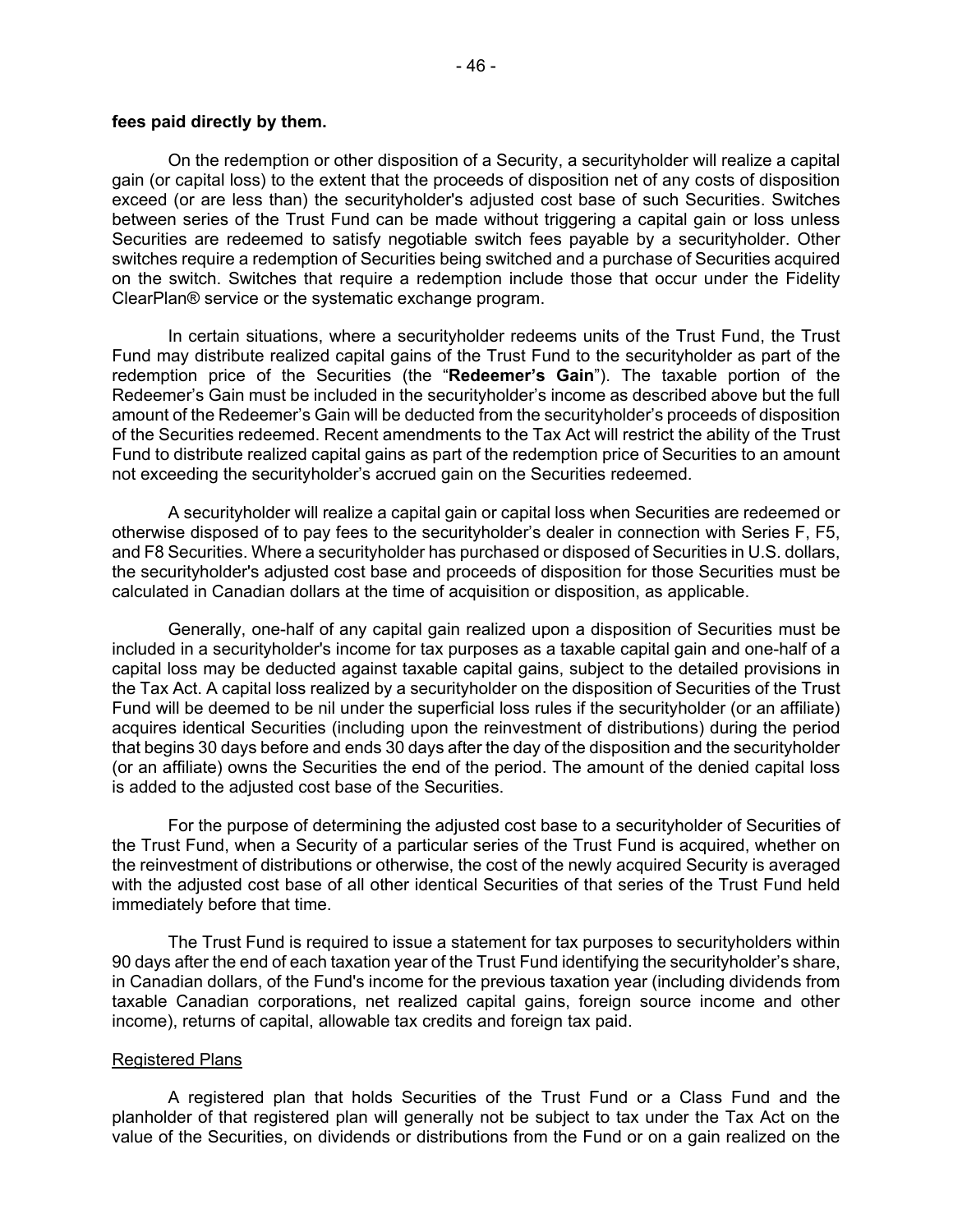<span id="page-48-0"></span> disposition of Securities provided the Securities are a qualified investment under the Tax Act for (other than a DPSP). See "Registered Plans" in this annual information form for further the registered plan and not a prohibited investment under the Tax Act for the registered plan information about each Fund's status under the Tax Act.

 **including whether or not Securities of a Fund are at risk of being or becoming a prohibited Investors should consult their own tax advisor for advice regarding the implications of acquiring, holding or disposing of any Securities of a Fund in their registered plan, investment under the Tax Act for their registered plans.** 

## 12. REMUNERATION OF DIRECTORS, OFFICERS AND TRUSTEE

No payment or reimbursement has been made by a Fund to the directors and officers of Fidelity up to the date of this annual information form.

 Individual IRC Members are compensated by way of an annual retainer fee and a per meeting attendance fee, as well as being reimbursed for expenses associated with IRC duties. meeting attendance fee, as well as being reimbursed for expenses associated with IRC duties.<br>These costs are allocated amongst the individual Fidelity Funds proportionately by assets. As the Funds are new, none of the costs of the IRC have been allocated to them as of the date of this annual information form.

 The Class Funds have a financial year end of November 30 and the Trust Fund has a financial year end of March 31.

## 13. MATERIAL CONTRACTS

 Contracts which have been entered into by each Fund as at the date of this annual information form which are considered material to investors purchasing Securities are as follows:

- 1. the Declaration described under "The Fidelity Funds;
- 2. the Articles described under "The Fidelity Funds";
- 3. the Management Agreements described under "Management of the Funds"; and
- the Custodian Agreement described under "Custodian".

4. the Custodian Agreement described under "Custodian". Copies of the foregoing contracts may be inspected by existing and prospective securityholders during regular business hours at the principal place of business of Fidelity at 483 Bay Street, Suite 300, Toronto, Ontario, M5G 2N7.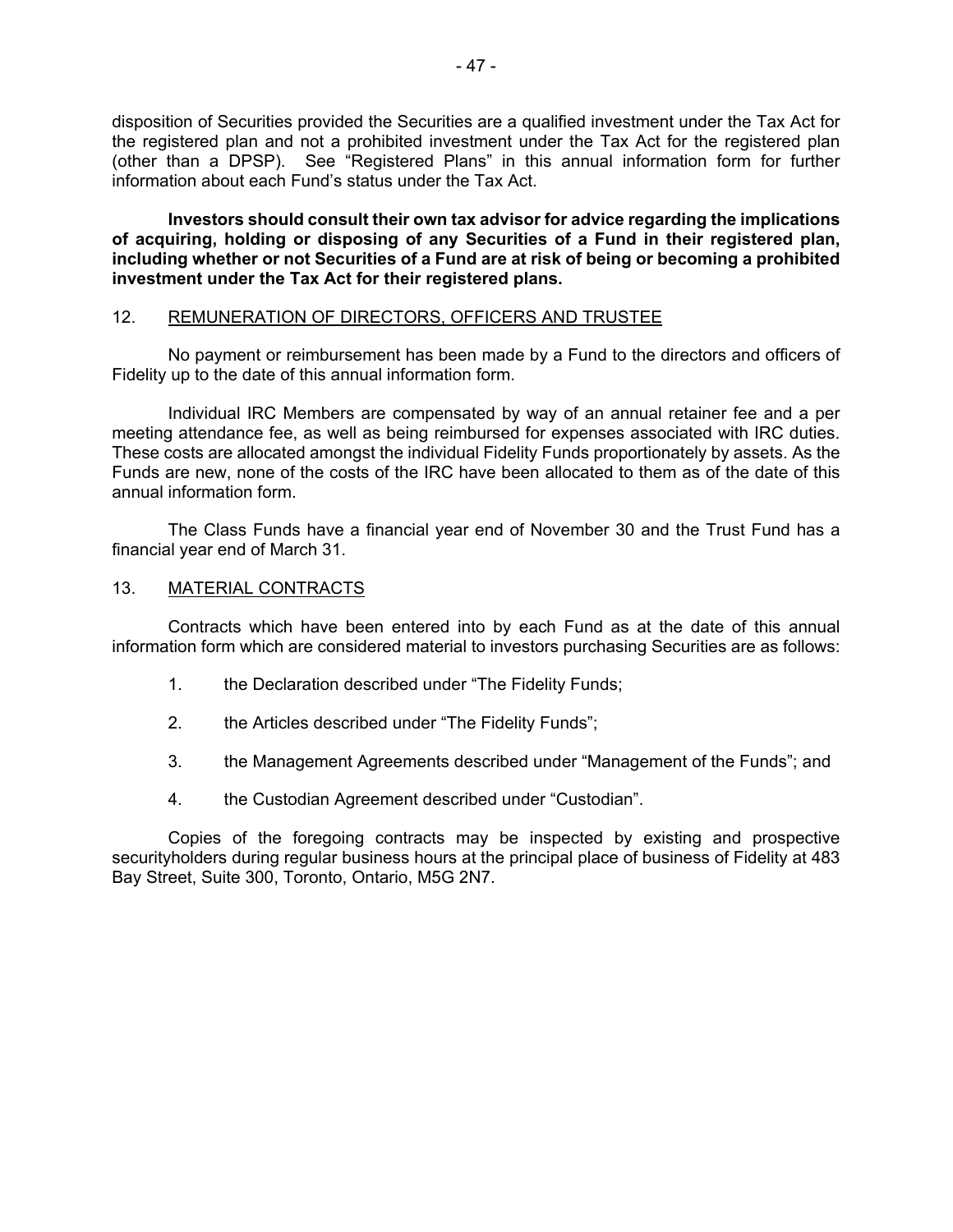# <span id="page-49-0"></span> **CERTIFICATE OF THE TRUSTEE, MANAGER AND PROMOTER OF THE TRUST FUND**

## DATED: November 12, 2021

 This amended and restated annual information form dated November 12, 2021, amending and prospectus dated September 13, 2021, and the documents incorporated by reference into the amended and restated simplified prospectus, as amended, constitute full, true and plain disclosure of all material facts relating to the securities offered by the amended and restated restating the annual information form dated September 13, 2021 together with the amended and restated simplified prospectus dated November 12, 2021, amending and restating the simplified simplified prospectus as required by the securities legislation of all of the provinces and territories of Canada, and do not contain any misrepresentations.

*"Robert Lloyd Strickland" "Philip McDowell"*  ROBERT LLOYD STRICKLAND Chief Executive Officer Fidelity Investments Canada ULC

PHILIP McDOWELL Chief Financial Officer Fidelity Investments Canada ULC

ON BEHALF OF THE BOARD OF DIRECTORS OF FIDELITY INVESTMENTS CANADA ULC AS TRUSTEE, MANAGER, AND PROMOTER OF THE TRUST FUND

BARRY MYERS **Director** 

*"Barry Myers" "Cameron Murray"* 

CAMERON MURRAY **Director**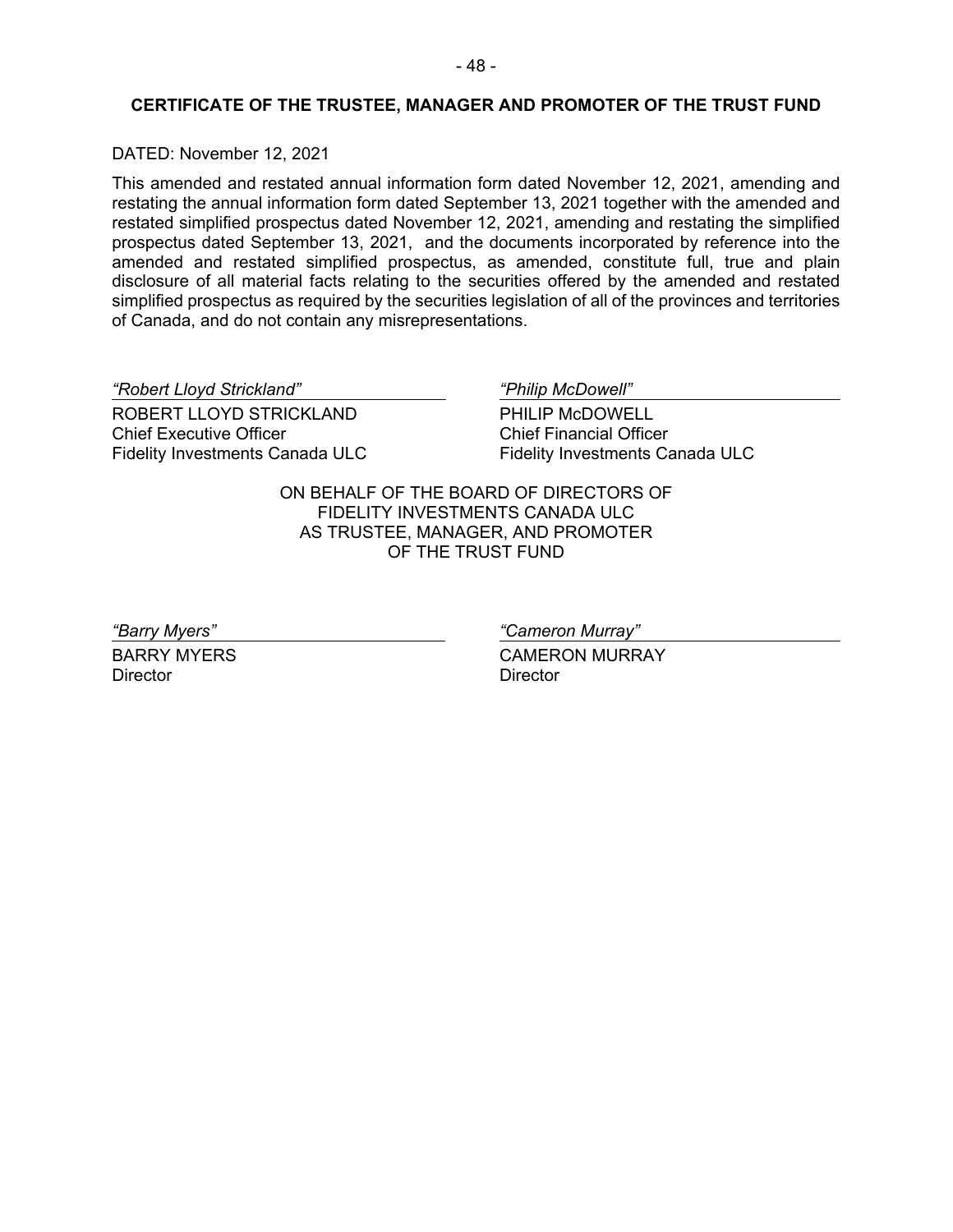#### **CERTIFICATE OF THE CLASS FUNDS**

Dated: November 12, 2021

 amended and restated simplified prospectus, as amended, constitute full, true and plain disclosure of all material facts relating to the securities offered by the amended and restated This amended and restated annual information form dated November 12, 2021, amending and restating the annual information form dated September 13, 2021 together with the amended and restated simplified prospectus dated November 12, 2021, amending and restating the simplified prospectus dated September 13, 2021, and the documents incorporated by reference into the simplified prospectus as required by the securities legislation of all of the provinces and territories of Canada, and do not contain any misrepresentations.

*"Gordon Thomson" "Kathryn Black"* 

GORDON THOMSON Chief Executive Officer Fidelity Capital Structure Corp.

KATHRYN BLACK Chief Financial Officer Fidelity Capital Structure Corp.

ON BEHALF OF THE BOARD OF DIRECTORS OF FIDELITY CAPITAL STRUCTURE CORP.

*"Roderick J. McKay" "Karl Ewoniak"* 

RODERICK J McKAY KARL EWONIAK Director Director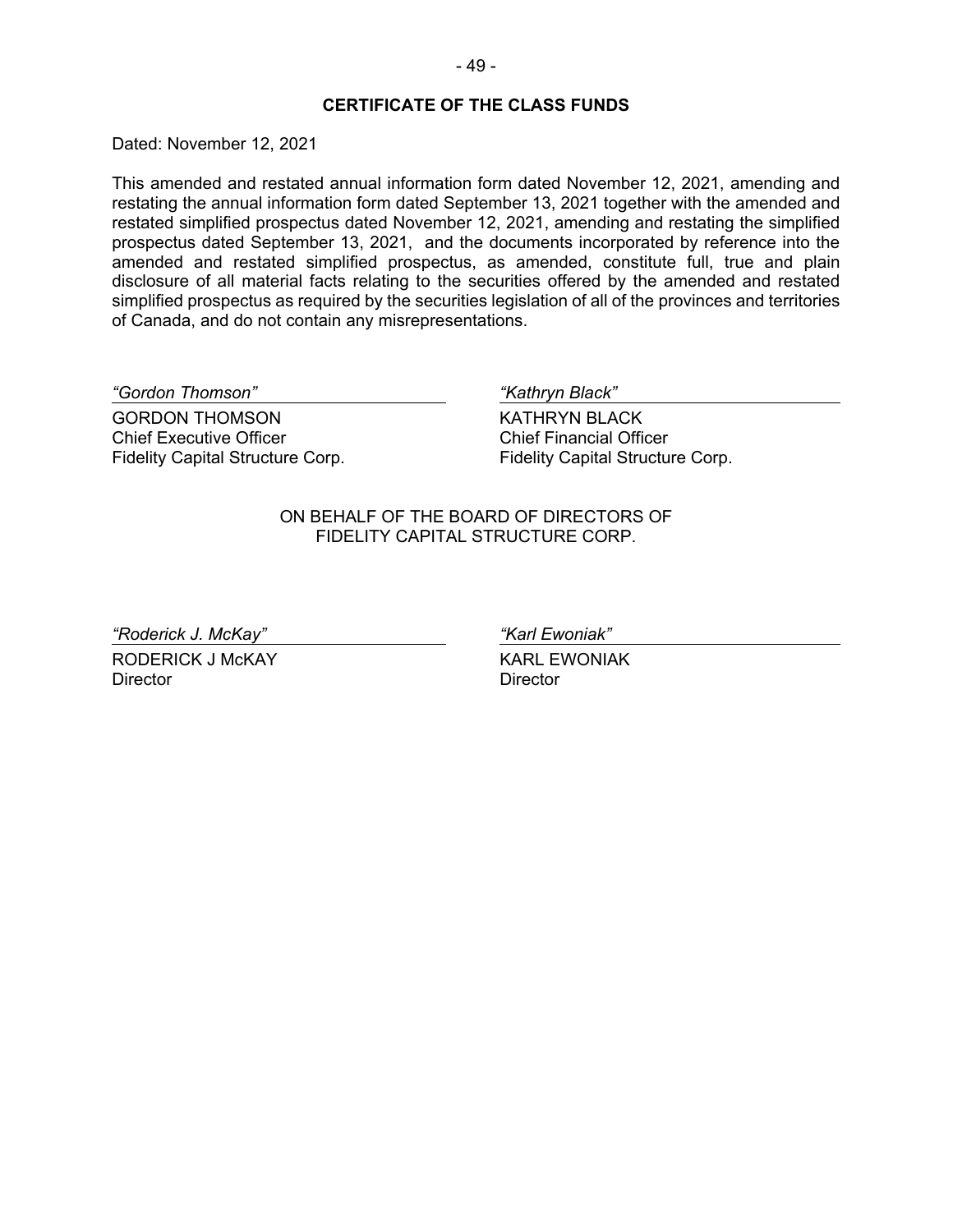## **CERTIFICATE OF THE MANAGER AND PROMOTER OF THE CLASS FUNDS**

<span id="page-51-0"></span>Dated: November 12, 2021

 prospectus dated September 13, 2021, and the documents incorporated by reference into the amended and restated simplified prospectus, as amended, constitute full, true and plain disclosure of all material facts relating to the securities offered by the amended and restated This amended and restated annual information form dated November 12, 2021, amending and restating the annual information form dated September 13, 2021 together with the amended and restated simplified prospectus dated November 12, 2021, amending and restating the simplified simplified prospectus as required by the securities legislation of all of the provinces and territories of Canada, and do not contain any misrepresentations.

*"Robert Lloyd Strickland" "Philip McDowell"* 

ROBERT LLOYD STRICKLAND Chief Executive Officer Fidelity Investments Canada ULC

PHILIP McDOWELL Chief Financial Officer Fidelity Investments Canada ULC

ON BEHALF OF THE BOARD OF DIRECTORS OF FIDELITY INVESTMENTS CANADA ULC AS MANAGER AND PROMOTER OF THE CLASS FUNDS

Director **Director** Director

*"Barry Myers" "Cameron Murray"* 

BARRY MYERS **CAMERON MURRAY**